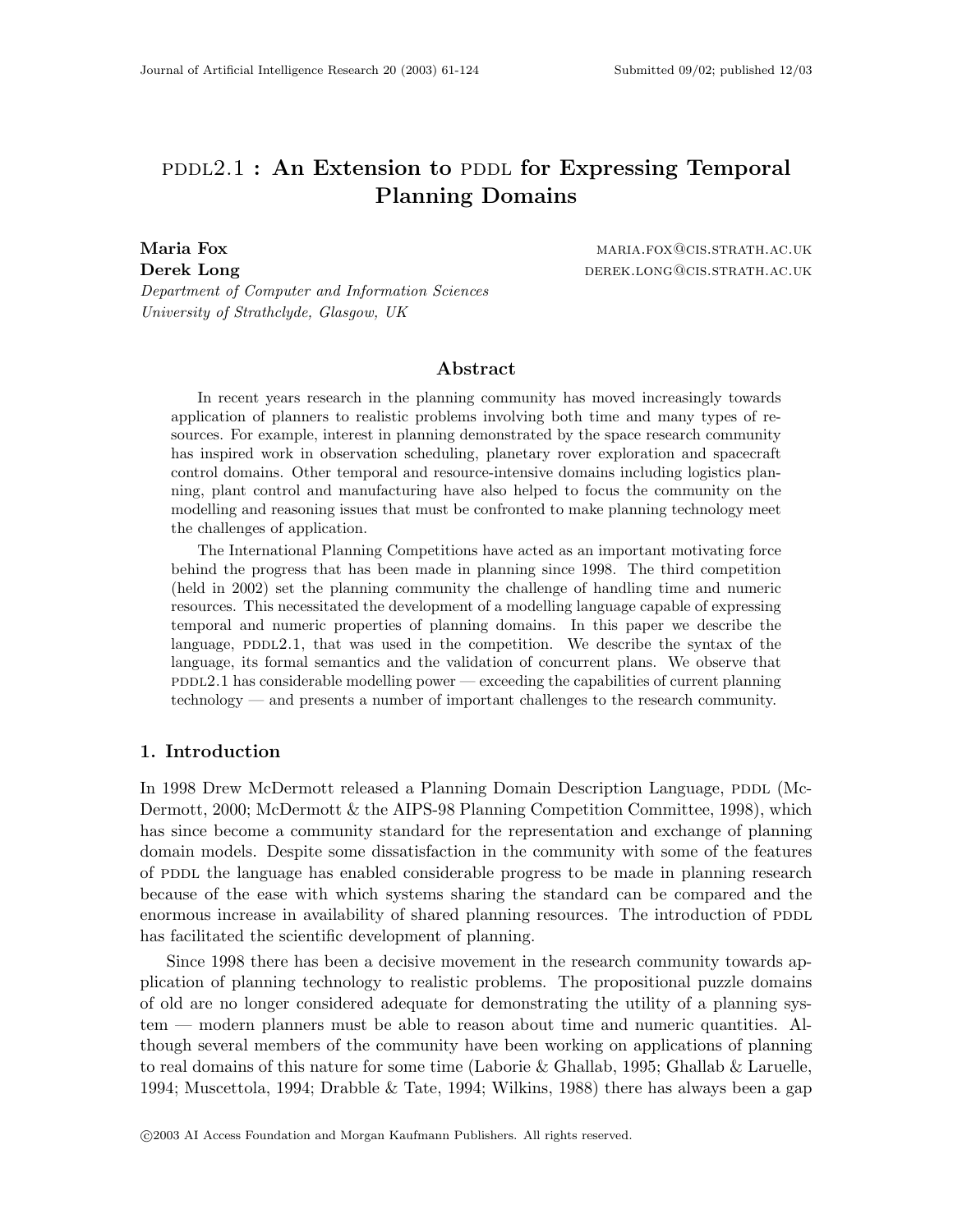between the modelling requirements of such domains and what can be expressed in PDDL. Application-driven planners come equipped with their own modelling conventions and black arts and, as a consequence, it is difficult to reproduce their results and to make empirical comparisons with other approaches, both of which are essential for scientific progress to be made.

The PDDL language provides the foundation on which an expressive standard can be constructed, enabling the domain models of the applications-driven community to be shared and motivating the development of the planning field towards realistic application. The third International Planning Competition, which took place in 2002, had the objective of closing the gap between planning research and application. As organisers of the third competition the authors therefore took the first step in defining an expressive language capable of modelling a certain class of temporal and resource-intensive planning domains. This had to be done both with an eye to the future and with awareness of the current capabilities of planners (it had to be possible for the language to be used by members of the community, or there would be no competitors). In this paper we describe the resulting language, PDDL2.1, in terms of its syntax, semantics and modelling capabilities.

pddl2.1 has been designed to be backward compatible with the fragment of PDDL that has been in common usage since 1998. This compatibility supports the development of resources which help to establish a scientific foundation for the field of AI planning. Furthermore, McDermott's original PDDL provides a clean and well-understood basis for development and embodies a number of design principles that we considered it important to retain. PDDL2.1 extends PDDL in principled ways to achieve the additional expressive power following, as far as possible, McDermott's maxim "physics, not advice" (McDermott, 2000). We take this maxim to mean that a language should focus on expressing the physical properties of the world, not advice to the planner about how to search the associated solution spaces. Of course, any model of physical systems makes simplifying assumptions and abstracts behaviours at some level, so no model can be claimed to be purely physics and free of decisions that could influence the use of the model. We do not attempt to make strong judgements about what constitutes advice but try to implement the maxim by keeping the language as simple as possible. We make the following two guarantees of backward compatibility:

- 1. All existing PDDL domains (in common usage) are valid PDDL2.1 domains. This is important to enable existing libraries of benchmark problems to remain valid.
- 2. Valid PDDL plans are valid PDDL2.1 plans.

An important contribution made in the development of  $PDDL2.1$  is a means by which domain designers can provide alternative objective functions that can be used to judge the value of a plan. The use of numbers in a domain provides a platform for measuring consumption of critical resources and other parameters. An example of a metric that can be modelled is that energy consumption must be minimized. This is very important for many practical applications of planning in which plan quality might be dependent on a number of interacting domain-dependent factors.

The organisation of the paper is as follows. In Section 2 we introduce non-specialist readers to the PDDL domain description language used in the planning research community.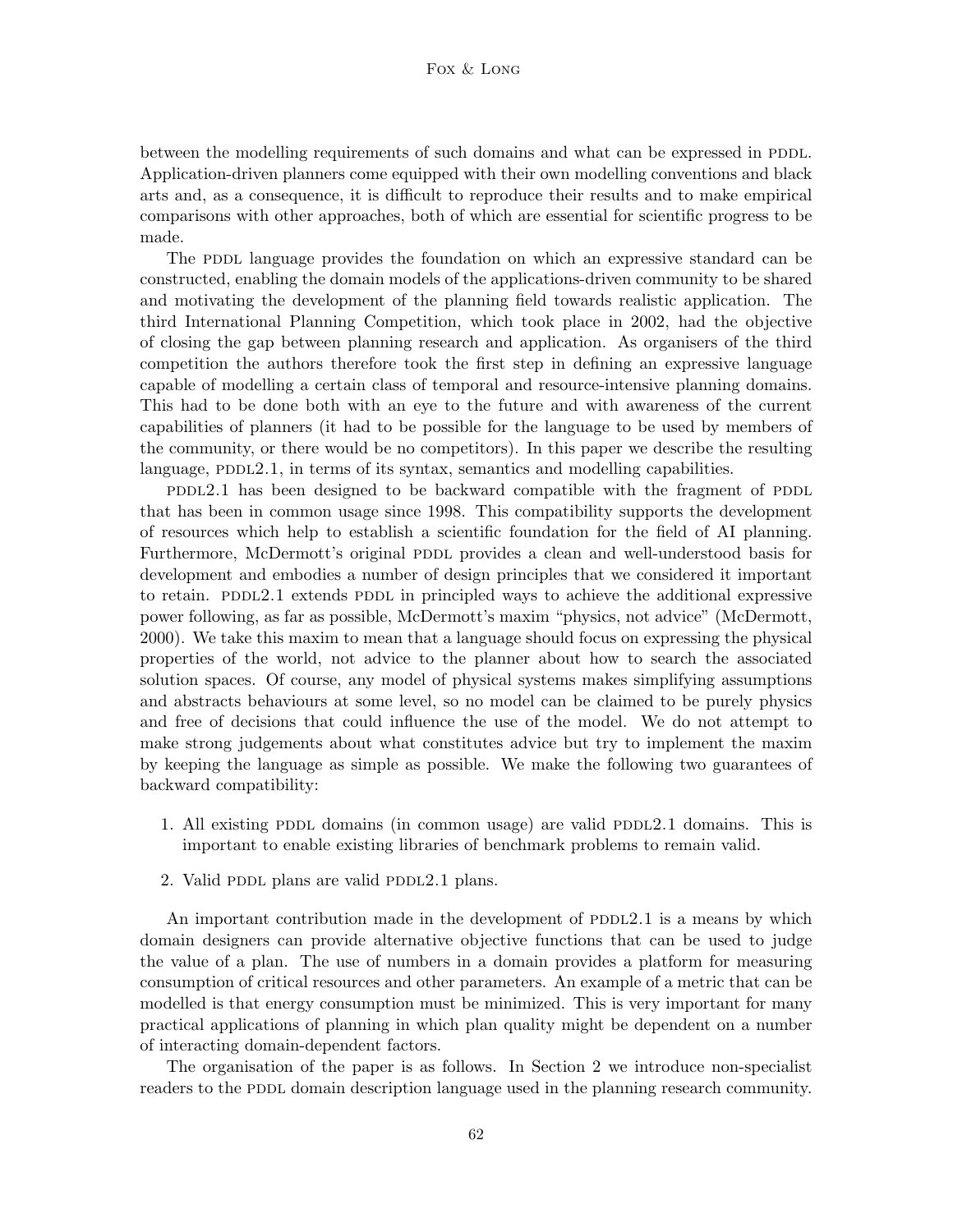This background is given in order to provide the foundations for the numeric and durative extensions made in developing  $PDDL2.1$ . The paper then focusses on the specific extensions introduced: numeric expressions and durative actions. In Section 3 we start by explaining the syntax of numeric expressions and their use in action descriptions. We then explain, in Section 4, how metrics can be provided as part of the problem description so that the quality of a plan involving numeric change can be evaluated in terms appropriate to the problem domain. We present the syntax in which metrics are expressed and give examples.

In Section 5 the paper introduces the notion of durative action as a way of modelling the temporal properties of a planning domain. Both discretised and continuous durative actions are considered. The syntax is described and examples of modelling power and limitations are presented in both cases. Having given examples of the syntactic representation of durative actions we present a formal semantics for both discretised and continuous actions and for plans. Sections 6, 7, 8 and 9 provide the details. The semantics gives us a way of tackling the problem of confirming plan validity — something that becomes an important issue in the face of concurrent activity. In Section 10 we describe the process by which plans were validated in the competition and discuss the complexity of the validation question for PDDL2.1. Finally, Section 11 describes some related work in the temporal reasoning community, in order to put the contributions made by PDDL2.1 into a wider context. A full  $BNF$  description of PDDL2.1 can be found in the appendix.

pddl2.1 was developed for use in the third International Planning Competition in which competing planners demonstrated that many discretized temporal and metric models can now be efficiently handled by both domain-independent planners and those using handtailored control rules. For ease of reference in the competition we identified the features of pddl2.1 with a series of *levels* of increasing expressive power. Thus, the strains fragment of  $PDDL2.1$  was referred to as level 1, the numeric extensions comprised level 2, the addition of discretised durative actions resulted in level 3, continuous durative actions resulted in level 4 and a final level, level 5, comprised all of the extensions of  $PDDL2.1$  and additional components to support the modelling of spontaneous events and physical processes. Level 5 is not discussed in this paper but details can be found in earlier work by Fox and Long (2002). The competition focussed on the use of levels 1, 2 and 3 and did not use levels 4 or 5 because the planning technology was not at that stage sufficiently advanced to handle the additional complexities. Despite the fact that level 4 was not used in the competition we devote some discussion to it in this paper. We feel that level 4 presents some important immediate challenges for the planning community that affect the extent to which planning can be applied to real problems.

The purpose of this paper is to provide an overview of the new features introduced in PDDL $2.1$ , discuss the rationale for our language choices and explain some of the issues that have arisen in trying to extend PDDL. Although we have provided the BNF for PDDL2.1 as an appendix, this paper is not intended to be either a language manual or a tutorial on the use of the language. For examples of the use of the language and other relevant materials, readers should consult archived resources currently held at http://www.dur.ac.uk/d.p.long/competition.html.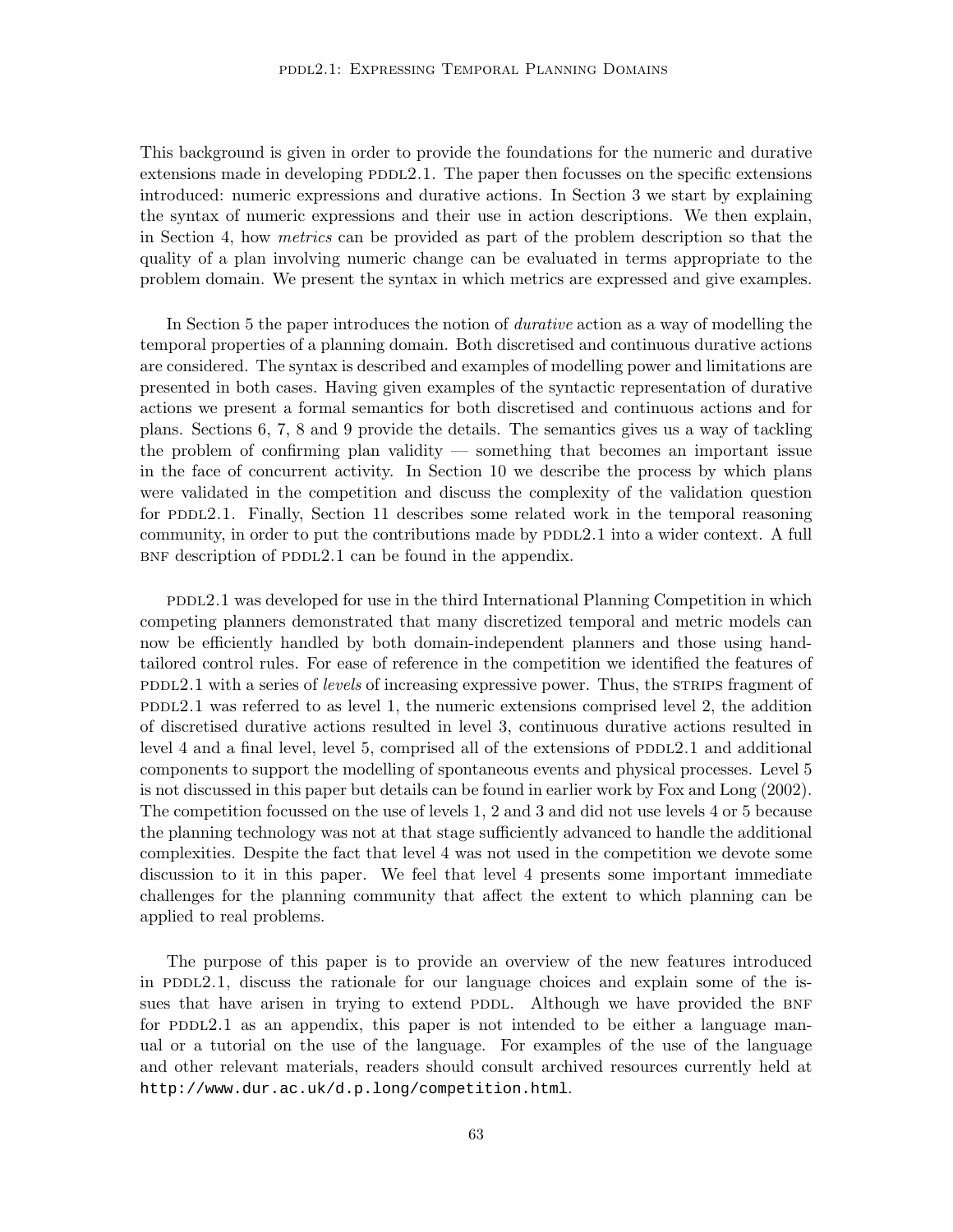# 2. PDDL Background

pddl is an action-centred language, inspired by the well-known strains formulations of planning problems. At its core is a simple standardisation of the syntax for expressing this familiar semantics of actions, using pre- and post-conditions to describe the applicability and effects of actions. The syntax is inspired by Lisp, so much of the structure of a domain description is a Lisp-like list of parenthesised expressions. An early design decision in the language was to separate the descriptions of parameterised actions that characterise domain behaviours from the description of specific objects, initial conditions and goals that characterise a problem instance. Thus, a planning problem is created by the pairing of a domain description with a problem description. The same domain description can be paired with many different problem descriptions to yield different planning problems in the same domain. The parameterisation of actions depends on the use of variables that stand for terms of the problem instance — they are instantiated to objects from a specific problem instance when an action is grounded for application. The pre- and post-conditions of actions are expressed as logical propositions constructed from predicates and argument terms (objects from a problem instance) and logical connectives.

Although the core of PDDL is a STRIPS formalism, the language extends beyond that. The extended expressive power includes the ability to express a type structure for the objects in a domain, typing the parameters that appear in actions and constraining the types of arguments to predicates, actions with negative preconditions and conditional effects and the use of quantification in expressing both pre- and post-conditions. These extensions are essentially those proposed as ADL (Pednault, 1989).

Although the original definition of the PDDL syntax was not accompanied by a formal semantics, the language was really a proposal for a standard syntax for a commonly accepted semantics and there was little scope for disagreement about the meaning of the language constructs. Two parts of the original language proposal for which this claim fails are an attempt to offer a standard syntax for describing hierarchical domain descriptions, suitable for htn planners and the subset of the language concerned with expressing numeric-valued fluents. The former was an ambitious project to construct a syntax in which the entire structure of domains using hierarchical action decompositions could be expressed. In contrast to strips-based planning, the differences between planners using hierarchical decomposition appear to be deeper, with domain descriptions often containing structures that go beyond the description of domain behaviours (for example, SHOP (Nau, Cao, Lotem, & Muñoz-Avila, 1999) often uses mechanisms that represent goal agendas and other solution-oriented structures in a domain encoding). This diversity undermined the efforts at standardisation in hierarchical domain descriptions and this part of the language has never been successfully explored.

The syntax proposed for expressing numeric-valued fluents was not tested in the first use of the language (in the 1998 competition) and, indeed, it underwent revision in the early development of the language. The second competition in 2000 also avoided use of numericvalued fluents, so a general agreement about the syntax and semantics of the numericexpressivity of the language remained unnecessary. McDermott's original PDDL provides support for numbers by allowing numeric quantities to be assigned and updated. The syntax of numeric-valued fluents changed between the PDDL manuals 1.1 and 1.2 (McDermott  $\&$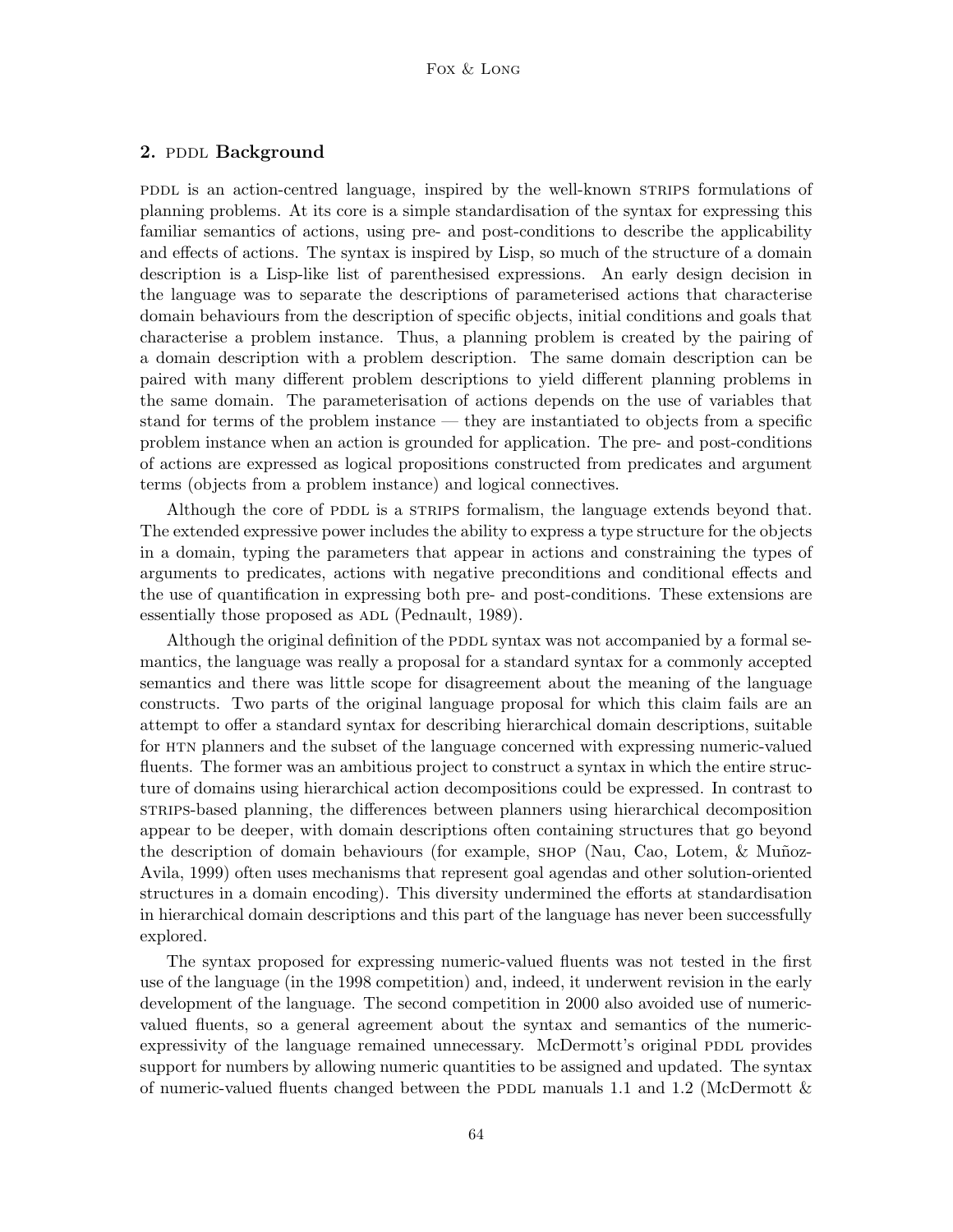```
(define (domain jug-pouring)
  (:requirements :typing :fluents)
  (:types jug)
  (:functors
        (amount ?j -jug)
        (capacity ?j -jug)
          - (fluent number))
  (:action empty
        :parameters (?jug1 ?jug2 - jug)
        :precondition (fluent-test
                (>= (- (capacity ?jug2) (amount ?jug2))
                         (amount ?jug1)))
        :effect (and (change (amount ?jug1) 0)
                     (change (amount ?jug2)
                           (+ (amount ?jug1) (amount ?jug2)))))
)
```
Figure 1: Pouring water between jugs as described in the AI Magazine article (McDermott, 2000).

the AIPS-98 Planning Competition Committee, 1998) and the later AI Magazine article on PDDL (McDermott, 2000). McDermott presented a version of numeric fluents used in PDDL in the article in AI Magazine  $(2000)$  which could be taken as a definitive statement of the syntax. An example using numeric fluents, presented by McDermott (2000), is shown in Figure 1. This action models an action from the well-known jugs-and-water problem, allowing the water in one jug to be emptied into a second jug provided that the space in the second jug is large enough to hold the water in the first. The effect is a discrete update of the values of the current contents of the jugs by an assignment (denoted here by the change token).

Even without the numeric extensions, PDDL is an expressive language, capable of capturing a wide variety of interesting and challenging behaviours. Figure 2 illustrates how populate can be used to capture a domain in which a vehicle can move between locations, consuming fuel as it does so.

It can be seen in the example that PDDL includes a syntactic representation of the level of expressivity required in particular domain descriptions through the use of requirements flags. This gives the opportunity for a planning system to gracefully reject attempts to plan with domains that make use of more advanced features of the language than the planner can handle. Syntax checking tools can be used to confirm that the requirements flags are correctly set for a domain and that the types and other features of the language are correctly employed. An example of a problem description to accompany the vehicle domain is shown in Figure 3. The example illustrates that the description of an initial state requires an exhaustive listing of all the (atomic) propositions that hold. Symmetric or transitive relations must be modelled by exhaustive and explicit listing of the propositions that hold. The use of domain axioms to simplify the description of domains that use such relationships has been considered, but remains an untested part of PDDL and therefore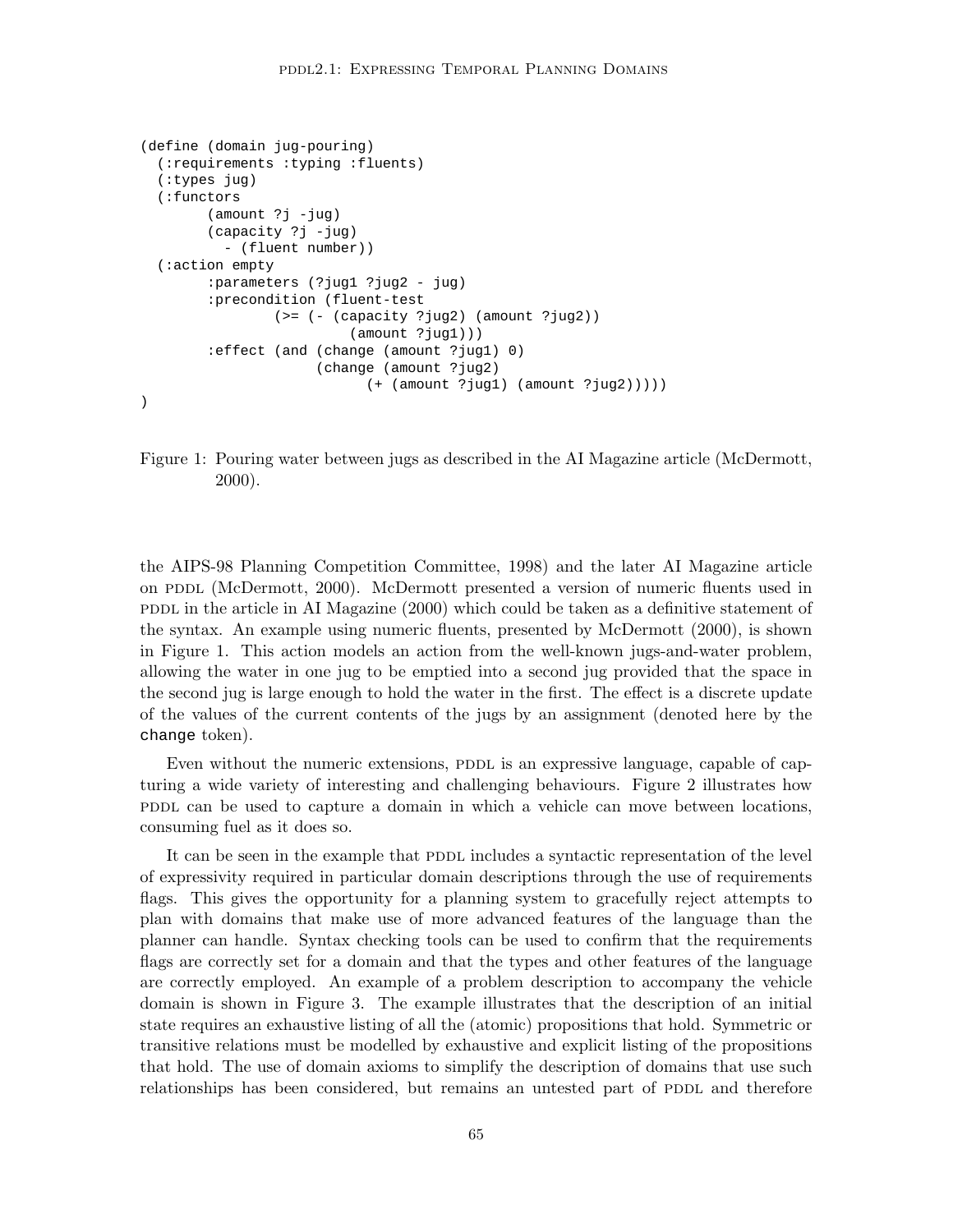```
(define (domain vehicle)
 (:requirements :strips :typing)
 (:types vehicle location fuel-level)
 (:predicates (at ?v - vehicle ?p - location)
              (fuel ?v - vehicle ?f - fuel-level)
              (accessible ?v - vehicle ?p1 ?p2 - location)
              (next ?f1 ?f2 - fuel-level))
 (:action drive
   :parameters (?v - vehicle ?from ?to - location
                  ?fbefore ?fafter - fuel-level)
   :precondition (and (at ?v ?from)
                      (accessible ?v ?from ?to)
                      (fuel ?v ?fbefore)
                      (next ?fbefore ?fafter))
   :effect (and (not (at ?v ?from))
                (at ?v ?to)
                (not (fuel ?v ?fbefore))
                (fuel ?v ?fafter))
)
)
```
Figure 2: A domain description in PDDL.

an unstable part of the syntax. PDDL domains are not case-sensitive, which is somewhat anachronistic in the light of standard practice in modern programming languages.

In the following sections we review the extensions made to PDDL in its development into pddl2.1, the version of the language used in the third International Planning Competition.

# 3. Numeric Expressions, Conditions and Effects

One of the first decisions we made in the development of  $PDDL2.1$  was to propose a definitive syntax for the expression of numeric fluents. We based our syntax on the version described in the AI Magazine article (McDermott, 2000), with some minor revisions (discussed below). Numeric expressions are constructed, using arithmetic operators, from primitive numeric expressions, which are values associated with tuples of domain objects by domain functions. Using our proposed syntax for expressing numeric assignments and updates we can express the jug-pouring operator originally described in the  $PDE1.2$  manual and in the AI Magazine article (see Figure 1), in  $PDDL2.1$ , as presented in Figure 4. In this example the functions capacity and amount associate the jug objects with numeric values corresponding to their capacity and current contents respectively. As can be seen in the example, we have used a prefix syntax for all arithmetic operators, including comparison predicates, in order to simplify parsing. Conditions on numeric expressions are always comparisons between pairs of numeric expressions. Effects can make use of a selection of assignment operations in order to update the values of primitive numeric expressions. These include direct assignment and relative assignments (such as increase and decrease). Numbers are not distinguished in their possible roles, so values can represent, for example, quantities of resources, accumulating utility, indices or counters.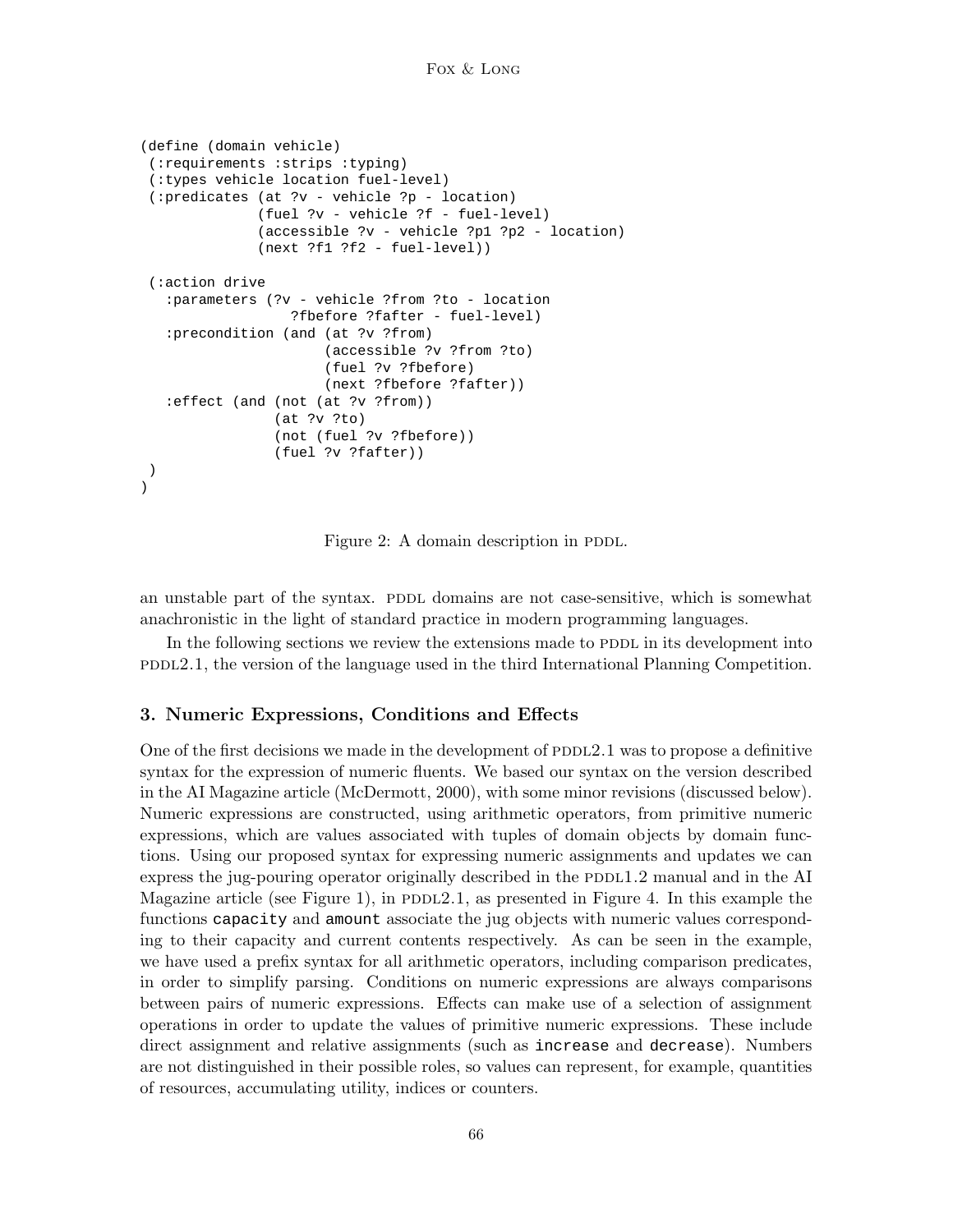```
(define (problem vehicle-example)
(:domain vehicle)
(:objects
     truck car - vehicle
      full half empty - fuel-level
     Paris Berlin Rome Madrid - location)
 (:init
      (at truck Rome)
      (at car Paris)
     (fuel truck half)
      (fuel car full)
      (next full half)
      (next half empty)
      (accessible car Paris Berlin)
      (accessible car Berlin Rome)
      (accessible car Rome Madrid)
      (acessible truck Rome Paris)
      (accessible truck Rome Berlin)
      (accessible truck Berlin Paris)
 )
(:goal (and (at truck Paris)
            (at car Rome))
)
)
```
Figure 3: A problem instance associated with the vehicle domain.

```
(define (domain jug-pouring)
   (:requirements :typing :fluents)
   (:types jug)
   (:functions
        (amount ?j - jug)
        (capacity ?j - jug))
   (:action pour
       :parameters (?jug1 ?jug2 - jug)
       :precondition (>= (- (capacity ?jug2) (amount ?jug2)) (amount ?jug1))
       :effect (and (assign (amount ?jug1) 0)
                    (increase (amount ?jug2) (amount ?jug1)))
)
```
Figure 4: Pouring water between jugs, PDDL2.1 style.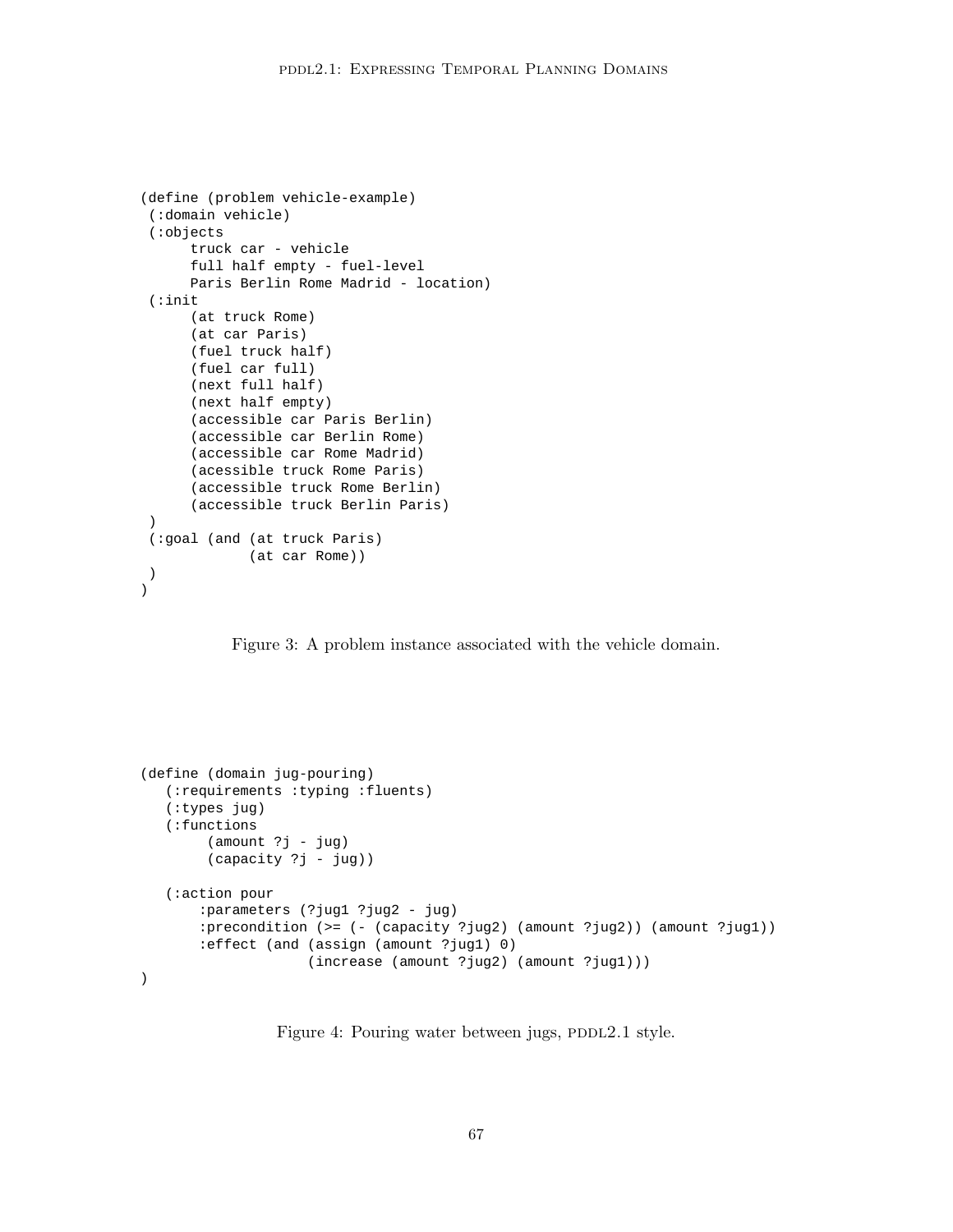The differences between the PDDL2.1 syntax and the AI Magazine syntax are in the declaration of the functions and in the use of assign instead of change. We decided to only allow numeric-valued functions, making the declaration of function return types superfluous. We therefore simplified the language by requiring only the declaration of the function names and argument types, as is required for predicates. We felt that change was ambiguous when used alongside the operations increase and decrease and that assign would be clearer.

Numeric expressions are not allowed to appear as terms in the language (that is, as arguments to predicates or values of action parameters). There are two justifications for this decision — a philosophical one and a pragmatic one. Philosophically we take the view that there are only a finite number of objects in the world. Numbers do not exist as unique and independent objects in the world, but only as values of attributes of objects. Our models are object-oriented in the sense that all actions can be seen as methods that apply to the objects given as their parameters. The object-oriented view does not directly inform the syntax of our representations, but is reflected in the way in which numbers are manipulated only through their relationships with the objects that are identified and named in the initial state. Pragmatically, many current planning approaches rely on being able to instantiate action schemas prior to planning, and this is only feasible if there is a finite number of action instances. The branching of the planner's search space, at choice points corresponding to action selection, is therefore always over finite ranges. The use of numeric fluent variables conflicts with this because they could occur as arguments to any predicate and would not define finite ranges.

Our decision not to allow numbers to be used as arguments to actions rules out some actions that might seem intuitively reasonable. For example, an action to  $\beta y$  at a certain altitude might be expected to take the altitude as a number-valued argument. This is only possible in PDDL2.1 if the range of numbers that can be used is finite. From a practical point of view we think that this is unlikely to be an arduous constraint and that the benefits of keeping the logical state space finite compensates for any modelling awkwardness that results.

Functions in PDDL2.1 are restricted to be of type  $Object^n \rightarrow \mathbb{R}$ , for the (finite) collection of objects in a planning instance, *Object* and finite function arity n. Later extensions of PDDL might introduce functions of type  $Object^n \rightarrow Object$ , allowing Object to be extended by the application of functions to other objects. The advantage of this would be to allow objects to be referred to by their relationships to known objects. (For example, (onTopOf ?x) could be used to refer to the object currently on top of an object instantiating ?x). Unfortunately, such functions present various semantic problems. In particular, the interpretation of quantified preconditions becomes significantly harder, since the collection of objects is no longer necessarily finite, so extensional interpretations are not possible. A further difficulty is the identity problem — as objects are manipulated by actions, the functional expressions that refer to them are also affected, but implicitly. For example, as objects are moved, (onTopOf A) can change without any action manipulating it explicitly. Managing the way in which functional terms map to specific objects in the domain (which might or might not have specific names of their own) appears to introduce considerable complication into the semantics. We believe that it is important to avoid extending PDDL with elements that are still poorly understood.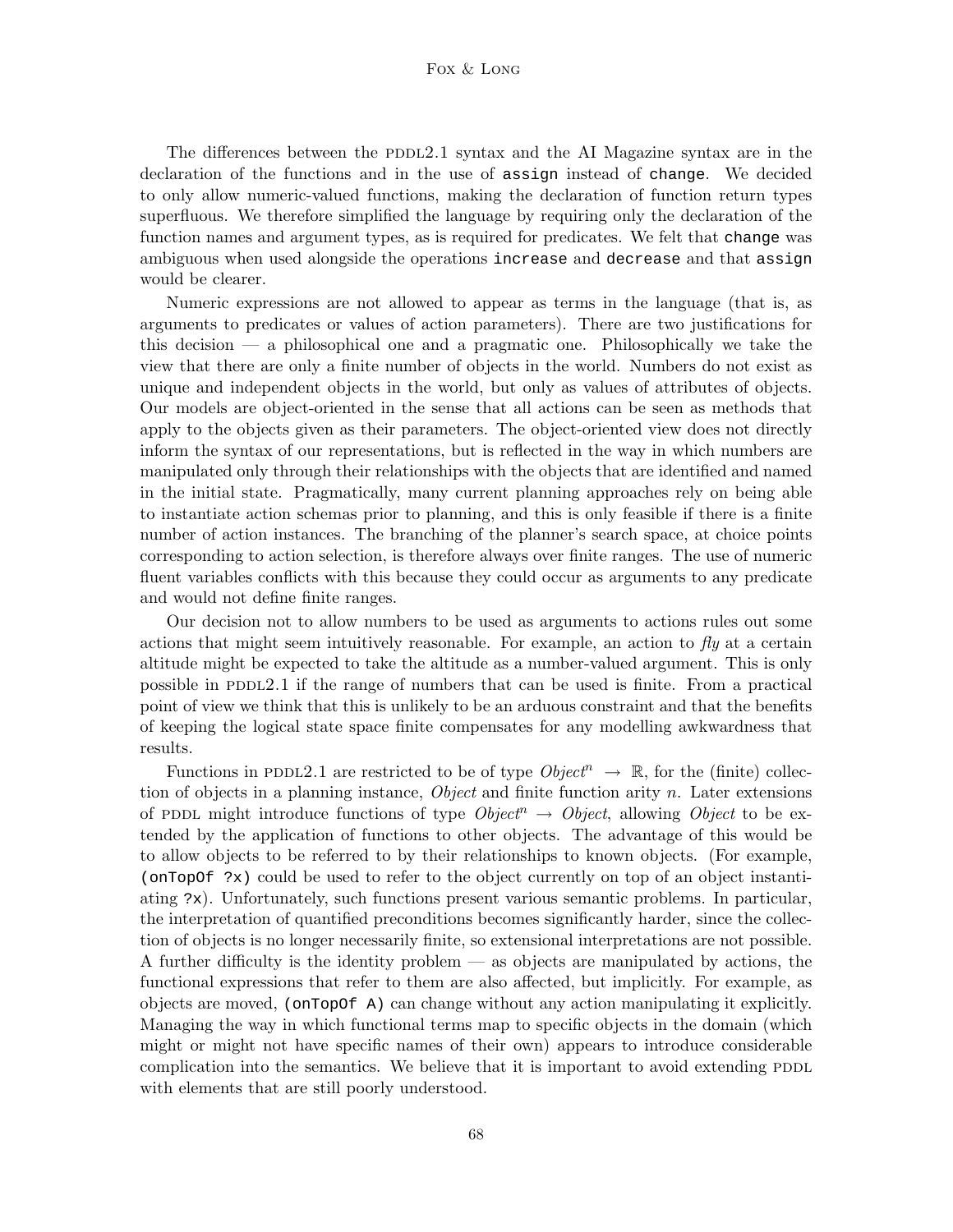## 4. Plan Metrics

The adoption of a stable numeric extension to the PDDL core allowed us to introduce a further extension into  $PDD2.1$ , namely a new (optional) field within the specification of problems: a plan metric. Plan metrics specify, for the benefit of the planner, the basis on which a plan will be evaluated for a particular problem. The same initial and goal states might yield entirely different optimal plans given different plan metrics. Of course, a planner might not choose to use the metric to guide its development of a solution but just to evaluate a solution post hoc. This approach might lead to sub-optimal, and possibly even poor quality plans, but it is a pragmatic approach to the handling of metrics which was quite widely used in the competition. This issue is discussed further in the companion paper analysing the results of the 3rd IPC in this issue (Long & Fox, 2003b).

The value total-time can be used to refer to the temporal span of the entire plan. Other values must all be built from primitive numeric expressions defined within a domain and manipulated by the actions of the domain. As a consequence, plan metrics can only express non-temporal metrics in PDDL2.1 domains using numeric expressions. Any arithmetic expression can be used in the specification of a metric  $-$  there is no requirement that the expression be linear. It is the domain designer's responsibility to ensure that plan metrics are well-defined (for example, do not involve divisions by zero). An example of use of a plan metric is shown in Figure 5.

The implications of having introduced this extension are far-reaching and have already helped to demonstrate some important new challenges for planning systems — particularly fully-automated systems. An enriched descriptive power for the evaluation of plans is a crucial extension for the practical use of planners, since it is almost never the case that real plans are evaluated solely by the number of actions they contain.

Metrics are described in the problem description, allowing a modeller to easily explore the effect of different metrics in the construction of solutions to problems for the same domain. In order to define a metric in terms of a specific quantity it is necessary to instrument that quantity in the domain description. For example, if the metric is defined in terms of overall fuel use a fuel-use quantity can be initialised to zero in the initial state and then updated every time fuel is consumed. In the domain shown in Figure 5 it is possible to minimise a linear combination of fuel used by each of the vehicles such as:

```
(:metric minimize (+ (* 2 (fuel-used car)) (fuel-used truck)))
```
However it is not possible to minimise distance covered since distance is not instrumented. It would be straightforward to instrument it if desired, simply by adding the appropriate initial value and incrementing effects to the domain description. Since actions cause quantities to change, instrumenting a value requires modification of the domain description itself, not just a problem file.

The use of plan metrics is subtle and can have dramatic impact on the plans being sought. Perhaps the simplest case is where all actions increase a metric that must be minimised, or decrease one that must be maximised. This is the case in the example shown in Figure 5, where any use of the drive action can only worsen the value of the plan metric (whether we use the metric shown in the figure or the maximising metric described in the last paragraph). This situation might appear to be relatively straightforward: a planner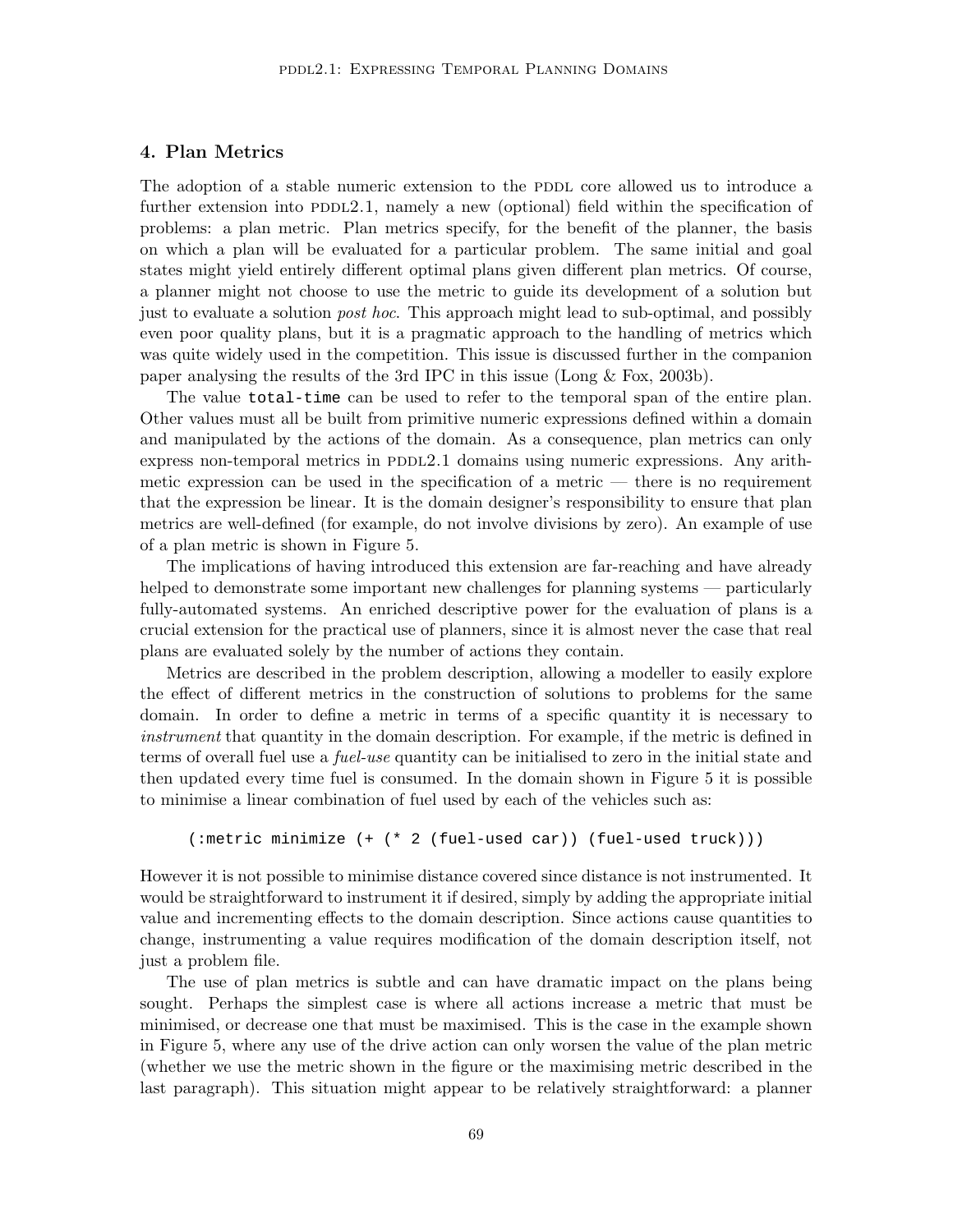```
(define (domain metricVehicle)
 (:requirements :strips :typing :fluents)
 (:types vehicle location)
(:predicates (at ?v - vehicle ?p - location)
             (accessible ?v - vehicle ?p1 ?p2 - location))
 (:functions (fuel-level ?v - vehicle)
              (fuel-used ?v - vehicle)
              (fuel-required ?p1 ?p2 - location)
              (total-fuel-used))
 (:action drive
   :parameters (?v - vehicle ?from ?to - location)
   :precondition (and (at ?v ?from)
                      (accessible ?v ?from ?to)
                      (>= (fuel-level ?v) (fuel-required ?from ?to)))
   :effect (and (not (at ?v ?from))
                (at ?v ?to)
                (decrease (fuel-level ?v) (fuel-required ?from ?to))
                (increase (total-fuel-used) (fuel-required ?from ?to))
                (increase (fuel-used ?v) (fuel-required ?from ?to)))
)
)
(define (problem metricVehicle-example)
 (:domain metricVehicle)
 (:objects
      truck car - vehicle
      Paris Berlin Rome Madrid - location)
 (:init
      (at truck Rome)
      (at car Paris)
      (= (fuel-level truck) 100)
      (= (fuel-level car) 100)
      (accessible car Paris Berlin)
      (accessible car Berlin Rome)
      (accessible car Rome Madrid)
      (accessible truck Rome Paris)
      (accessible truck Rome Berlin)
      (accessible truck Berlin Paris)
      (= (fuel-required Paris Berlin) 40)
      (= (fuel-required Berlin Rome) 30)
      (= (fuel-required Rome Madrid) 50)
      (= (fuel-required Rome Paris) 35)
      (= (fuel-required Rome Berlin) 40)
      (= (fuel-required Berlin Paris) 40)
      (= (total-fuel-used) 0)
      (= (fuel-used car) 0)
      (= (fuel-used truck) 0)
 )
 (:goal (and (at truck Paris)
             (at car Rome))
 \lambda(:metric minimize (total-fuel-used))
)
```
Figure 5: An example of a domain and problem instance describing a plan metric.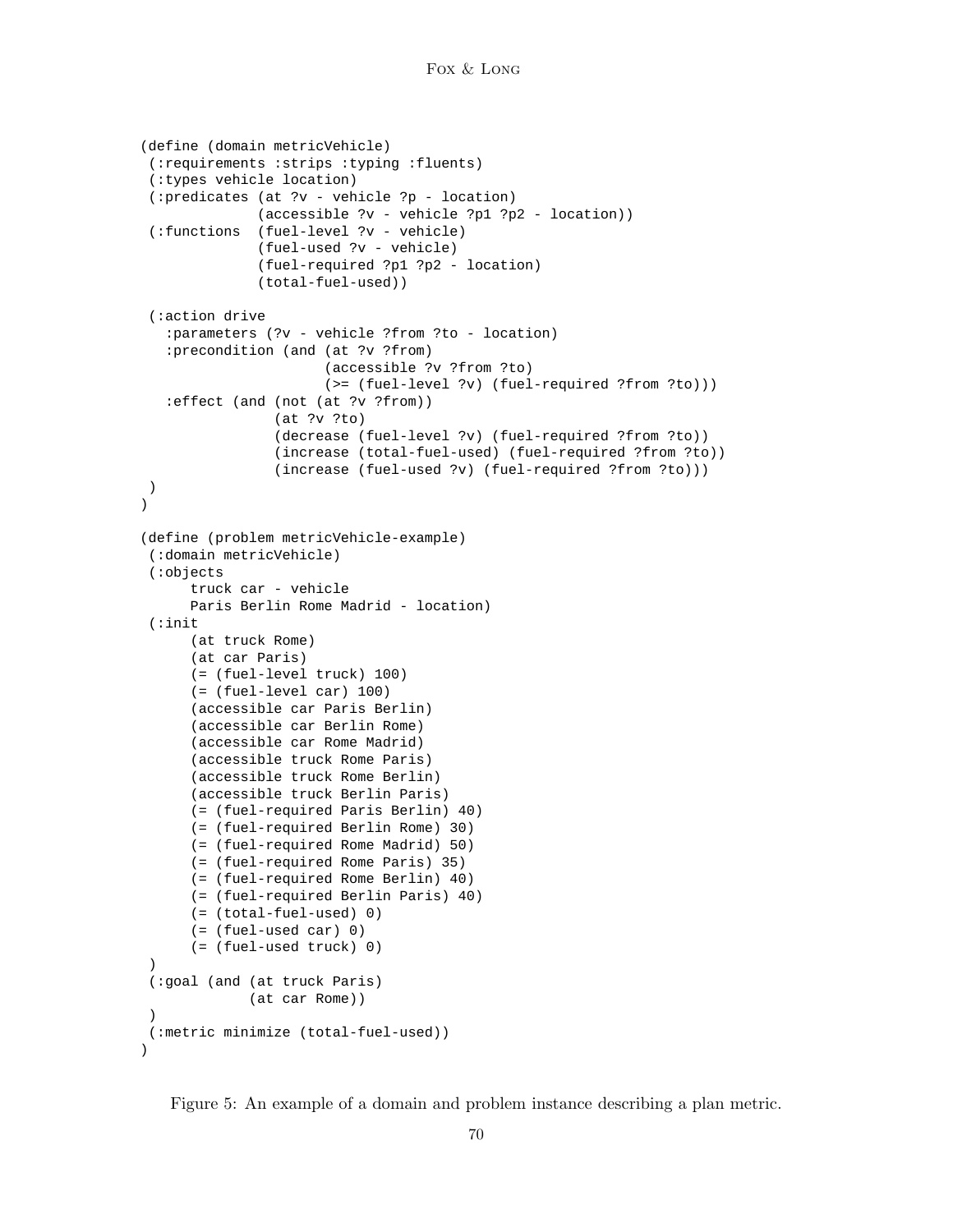must attempt to use as few actions to solve a problem as possible. In fact, even this case is a little more complex than it appears — there can be rival plans in which one uses more actions but has lower overall cost than the other. A more complex case arises when some actions improve the quality metric while others degrade it. For example, if we use the maximising metric but also add a refuel action to the domain then driving will degrade plan quality (by reducing the fuel level of a vehicle) but refuelling will improve plan quality (by increasing the fuel level of a vehicle). In this case, a planner can attempt to use actions to improve the plan quality without those actions actually contributing to achieving the goals. For example, refuelling might not be necessary to get the vehicles to their destinations, but adding refuelling actions would improve the quality of a solution. This process could involve trading off finite and irreplaceable resources for the increased value of the plan. This would be the case if, for example, refuelling a vehicle took fuel from a finite reservoir. Alternatively a domain could allow plans of arbitrarily high value to be constructed by using more and more actions. This would occur in the metric vehicles domain using the maximising vehicle's fuel level metric if refuelling were not constrained, since the domain does not impose a limit on the fuel capacities of the vehicles.

The case in which plans are constrained by finite availability of resources, is an important and interesting form of the planning problem, but the case in which plans of arbitrarily high utility can be constructed, is obviously an ill-defined problem, since an optimal plan does not exist. It is non-trivial to determine whether a planning problem provided with a metric is ill-defined. In fact, as Helmert shows (Helmert, 2002), the introduction of numeric expressions, even in the constrained way that we have adopted in  $PDDL2.1$ , makes the planning problem undecidable. The problem of finding a collection of actions which does not consume irreplaceable resources and has an overall beneficial impact on a plan metric is at least as hard as the planning problem. Therefore it is clear that determining whether a planning problem is even well-defined is undecidable. This does not make it worthless to consider planning with metrics, of course, but it demonstrates that the modelling problem, as well as the planning problem, becomes even more complex when metrics are introduced.

One strategy available to planners working with problems subject to plan metrics is to ignore the metric and simply produce a plan to satisfy the logical goals that a problem specifies. In this case, the plan quality will simply be the value, according to the metric, of the plan that happens to be constructed. This strategy is unsophisticated and it is obviously better for a planner to construct a plan guided by the specified metric. How best to use a metric to expedite the search process in a fully-automated planner is still a research issue.

## 5. Durative Actions

Most recent work on temporal planning (Smith & Weld, 1999; Bacchus & Kabanza, 2000; Do & Kambhampati, 2001) has been based on various forms of durative action. In order to facilitate participation in the competition we therefore developed two forms of durative action allowing the specification only of restricted forms of timed conditions and effects in their description. Although constrained in certain ways, these durative actions are, nevertheless, more expressive than many of the proposals previously explored, particularly in the way that they allow concurrency to be exploited. The two forms are *discretised* durative actions and continuous durative actions.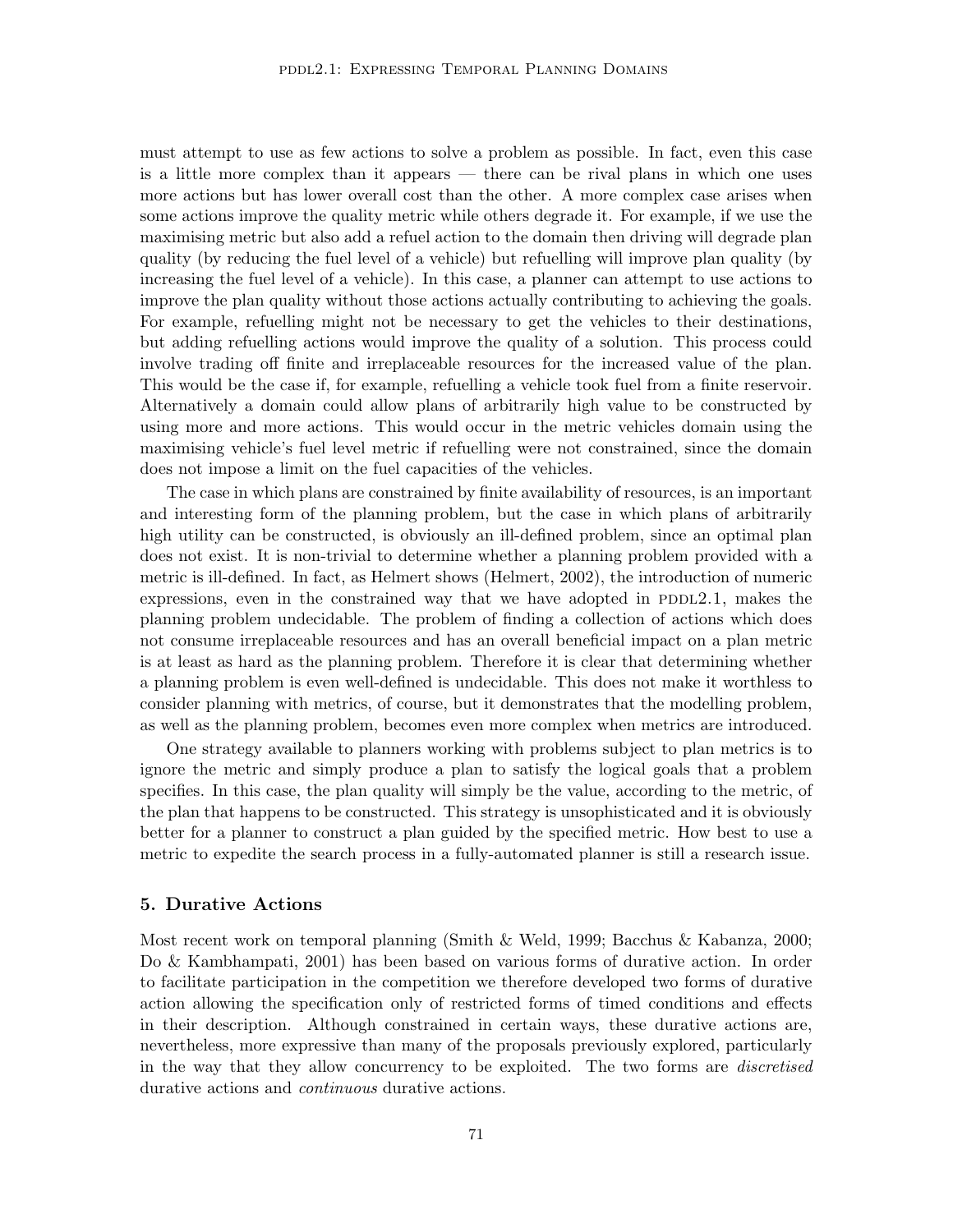```
(:durative-action load-truck
   :parameters (?t - truck)
               (?l - location)
               (?o - cargo)
               (?c - crane)
   :duration (= ?duration 5)
   :condition (and (at start (at ?t ?l))
                   (at start (at ?o ?l))
                   (at start (empty ?c)
                   (over all (at ?t ?l))
                   (at end (holding ?c ?o))
   :effect (and (at end (in ?o ?t))
                (at start (holding ?c ?o))
                (at start (not (at ?o ?l)))
                (at end (not (holding ?c ?o)))
)
```
Figure 6: A durative action for loading a truck. We assume no capacity constraints.

Both forms rely on a basic durative action structure consisting of the logical changes caused by application of the action. We always consider logical change to be instantaneous, therefore the continuous aspects of a continuous durative action refer only to how numeric values change over the interval of the action. Figure 6 depicts a basic durative action, load-truck, in which there is no numeric change.

The modelling of temporal relationships in a discretised durative action is done by means of temporally annotated conditions and effects. All conditions and effects of durative actions must be temporally annotated. The annotation of a condition makes explicit whether the associated proposition must hold at the start of the interval (the point at which the action is applied), the end of the interval (the point at which the final effects of the action are asserted) or over the interval from the start to the end (invariant over the duration of the action). The annotation of an effect makes explicit whether the effect is immediate (it happens at the start of the interval) or delayed (it happens at the end of the interval). No other time points are accessible, so all discrete activity takes place at the identified start and end points of the actions in the plan.

Invariant conditions in a durative action are required to hold over an interval that is open at both ends (starting and ending at the end points of the action). These are expressed using the *over all* construct seen in Figures  $6$  and  $8$ . If one wants to specify that a fact p holds in the closed interval over the duration of a durative action, then three conditions are required: *(at start p), (over all p)* and *(at end p)*.

We considered adopting the convention that *over all* constraints should apply to the start and end points as well as the open interval inside the durative action, but decided against this because it would then be impossible to express conditions that are actually only required to hold over this open interval. Examples of actions in which conditions are invariant only over the open interval include the action of loading a truck. The truck must remain at the loading location throughout the loading interval, but it can start to move away simultaneously with the loading being completed. The reason is that the start of the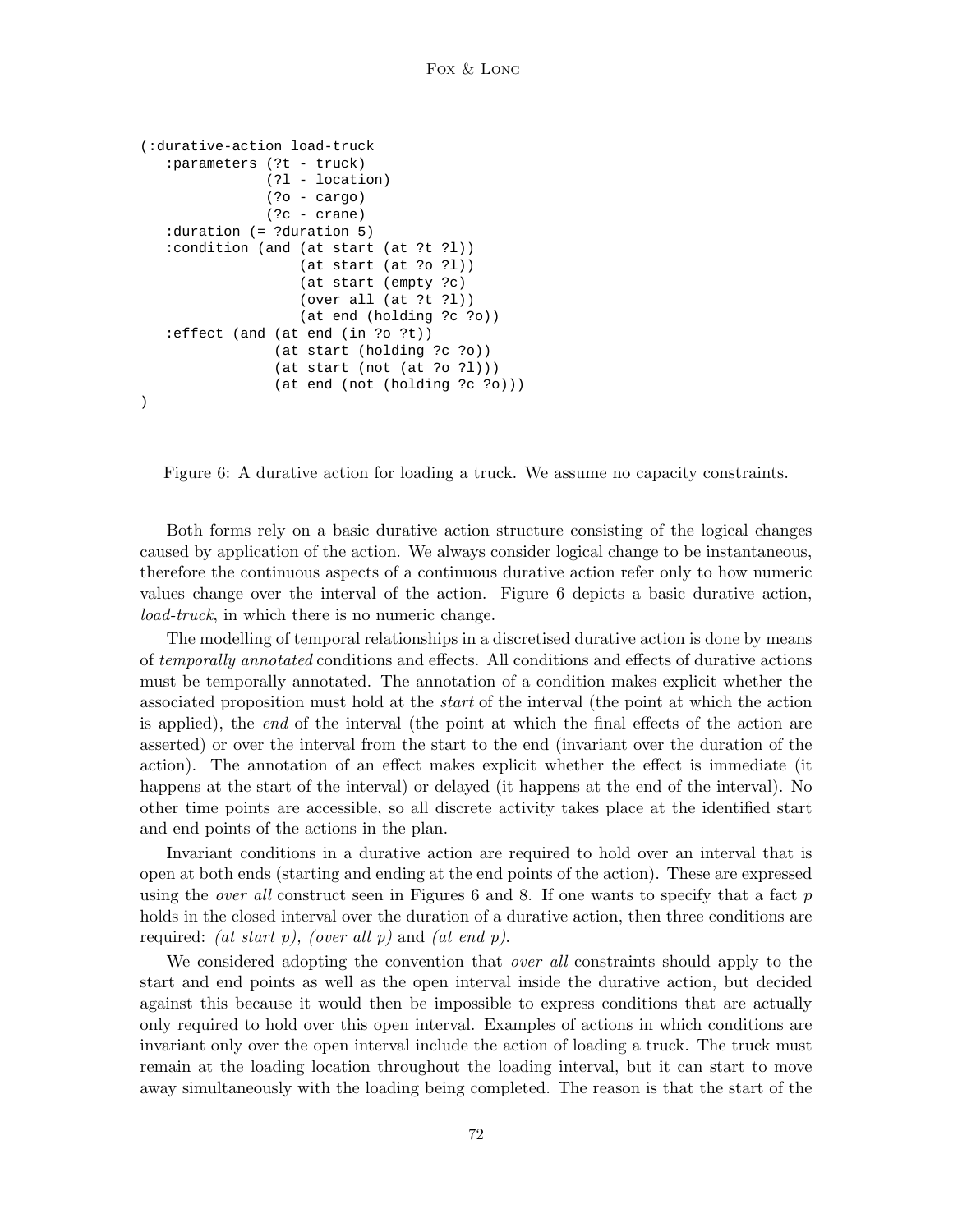drive action is non-mutex with the end of the load so there is a reasonable interpretation of any plan in which driving starts at the instant that loading is completed. Actions that affect an invariant condition (such as the location of the truck) can be executed simultaneously with the end point of a durative action only if the invariant is not constrained to hold true at the end point itself. This highlights an important difference between (over all) and (over all and at end). If a condition is required as an end precondition as well as an invariant condition the meaning is that any action that affects the invariant must start after the end of the action requiring that invariant. For example, if we make (at truck location) an end precondition of the load operator as well as an invariant, the consequence is that the truck cannot drive away until after the instant at which the load has completed.

Note that, in our definition of the load-truck action in Figure 6, we have chosen to make the condition *(holding ?c ?o)* be a start effect and an end precondition but not an invariant condition. This means that the crane could temporarily cease to hold the cargo at some time during the interval, as long as it is holding the cargo in time to deposit it at the end of the loading interval. This makes the action quite flexible, enabling the exploitation of concurrent uses of the crane where applicable.

The load-truck example shows how logical change can be wrapped up into durative actions that encapsulate much of the detail involved in achieving an effect by a sequence of connected activities. Naturally it would be useful to be able to combine such actions concurrently within a plan. In the next section we consider the extent to which concurrency is allowed and the ways in which concurrent plans are interpreted.

### 5.1 The Interpretation of Concurrent plans

When time is introduced into the modelling of a domain it is possible for concurrent activity to occur in a plan. Prior to the introduction of time into PDDL all plans were interpreted as sequential — even Graphplan-concurrent plans were sequenced before being validated so concurrency was never an issue. In PDDL2.1 plan validity can depend on exploiting concurrency correctly. Actions can overlap and co-occur, giving rise to questions over the interpretation of synchronous behaviour. We discuss the problems arising in precise synchronization in Section 10. We now explain under what constraints actions can occur concurrently within a plan involving durative actions and numeric conditions and effects.

The key difference, between durative actions in  $PDDL2.1$  and those used by planners prior to the competition, is that we distinguish between the conditions and effects at the start and end points of the durative interval and the invariant conditions that might be specified to hold over the interval. That is, actions can have pre- and postconditions that are local to the two end-points of the action, and a planner can choose to exploit a durative action for effects it has at its start or at its end. Conditions that are invariant are distinguished from pre-conditions, enabling the exploitation of a higher degree of concurrency than is possible if preconditions are not distinguished from invariants, as in tgp (Smith & Weld, 1999), TPSys (Garrido, Onaindía, & Barber, 2001) and TP4 (Haslum & Geffner, 2001). We discuss the consequences of these design decisions, together with several examples of durative actions, in the following sections.

It is important to observe that our view of time is point-based rather than interval-based. That is, we see a period of activity in terms of intervals of state separated by time points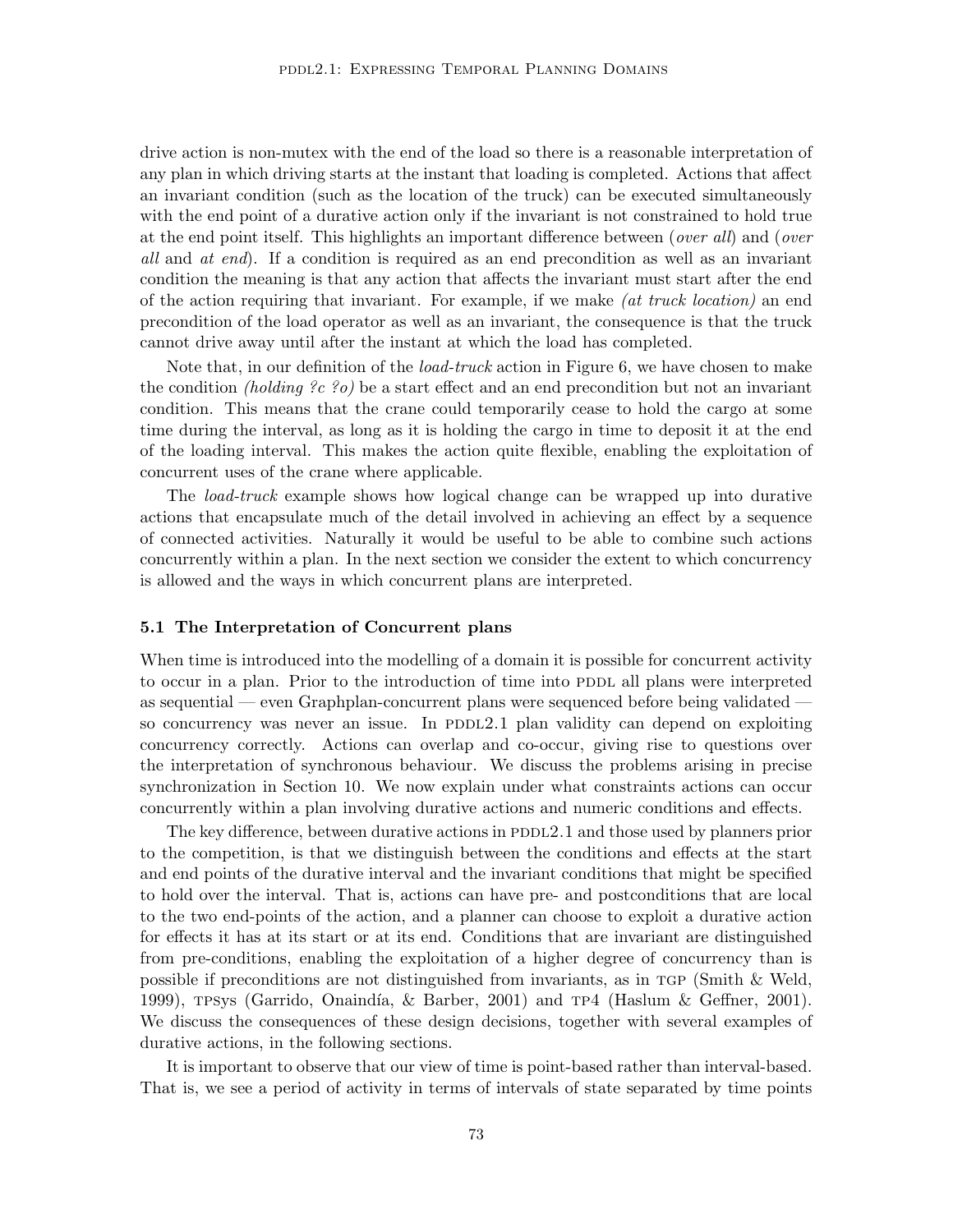at which state-changing activities occur. All logical state change occurs instantaneously, at the start or end point of a durative action. Propositions are true over half-open intervals that are closed on the left and open on the right. Activities might change logical state or they might update the values of numeric variables. In the discretised view of time we allow for only a finite number of activities (which we call happenings) between any two time points, although time itself is considered continuous and actions can be scheduled to begin at any time point.

For a plan to be considered valid, no logical condition can be both asserted and negated at the same instant. We impose the further constraint that no logical condition can both be required to hold and be asserted at the same instant. Although this might seem overly strong we claim that a plan cannot be guaranteed to be valid if the instant at which a proposition is required is exactly the instant at which it is asserted. We require that, for an action with precondition  $P$  to start at time  $t$ , there must be a half open interval immediately preceding t in which  $P$  holds. This is mathematically inconsistent with  $P$  being asserted at the instant at which it is required. We are conservative in our view of the validity of simultaneous update of and access to a state proposition. For example, if we have two instantaneous actions, A and B, where A has precondition P and effects (not P) and Q, while B has precondition  $P \vee Q$  and effect R, we consider that an attempt to apply A and B simultaneously in a state in which  $P$  holds is ill-defined. The reason is that, although A switches the state from one in which P holds into one in which Q holds so one might suppose the precondition of  $B$  to be secure,  $A$  is an abstraction of a model in which the values of P and Q are changing and, we argue, any reliance on their values at this point of change is unstable. We adopt a rule we call no moving targets, by which we mean that no two actions can simultaneously make use of a value if one of the two is accessing the value to update it — the value is a moving target for the other action to access. This rule creates a behaviour for propositions in a planning state that is very much like the behaviour of variables in shared memory protected by a *mutex lock* (such as those in POSIX threads), with a difference between read and write access to the variable.

Validity also requires that no numeric value be accessed and updated simultaneously at the start or end point of a durative action. In the case of discretised durative actions, all numeric change is modelled in terms of step functions so numeric values can be accessed, or updated, during the interval of another durative action acting on that value (we provide examples in the following section) provided that any updates are consistent with all invariant properties dependent on the value. In the case of continuous durative actions, values can be simultaneously accessed and updated during the continuous process of change occurring in the interval of an action. In both the discretised and continuous cases we allow multiple simultaneous updates provided the update operations are commutative.

In order to implement the mutual exclusion relation we require *non-zero-separation* between mutually exclusive action end points. In our view, when end points are nonconflicting they can be treated as though it is possible to execute them simultaneously even though precise synchronicity cannot be achieved in the world. However, when end points are mutually exclusive the planner should buffer the co-occurrence of these points by explicitly separating them. In this way we ensure that the concurrency in the plan is at least plausible in the world.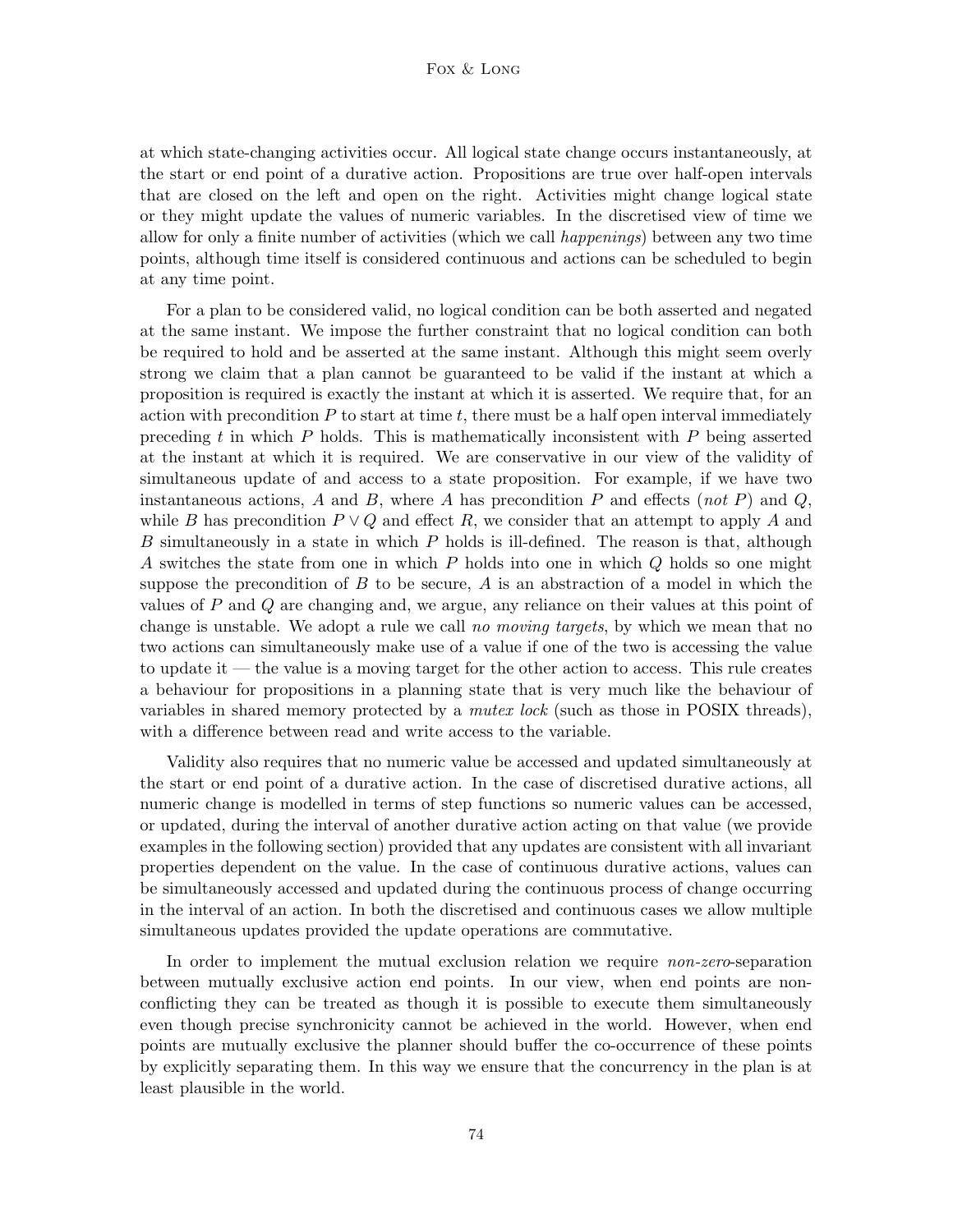```
(:durative-action heat-water
   :parameters (?p - pan)
   :duration (= ?duration (/ (- 100 (temperature ?p)) (heat-rate)))
   :condition (and (at start (full ?p))
                   (at start (onHeatSource ?p))
                   (at start (byPan))
                   (over all (full ?p))
                   (over all (onHeatSource ?p))
                   (over all (heating ?p))
                   (at end (byPan)))
   :effect (and (at start (heating ?p))
                   (at end (not (heating ?p)))
                   (at end (assign (temperature ?p) 100)))
)
```
Figure 7: A simple durative action for boiling a pan of water.

Planners can exploit considerable concurrency in a domain by ensuring only that conflicting start and end points of actions are separated by a non-zero amount. A detailed specification of the mutual exclusion relation of  $PDDL2.1$  is given in Section 8. We further discuss the implications of non-zero separation in Section 10.

#### 5.2 Numeric Change within Discretised Durative Actions

This section explains how continuous change can sometimes be modelled in PDDL2.1 using durative actions with discrete effects. This is achieved by using step functions to describe instantaneous changes at the beginnings or ends of the durations of actions. Appendix A details the language constructs involved.

An example of a durative action, illustrating the use of numeric update operations, is shown in Figure 7. In this example showing a water heating action, the conditions (full ?p) and *(onHeatSource ?p)* must hold at the start of the interval as well as during the interval. To model this we enter these conditions as both at start and over all constraints. The action achieves as its start effect that the water is heating, and this condition is maintained invariant over the whole interval of the action. This is an example of an operator that achieves its own invariant condition, and draws attention to the fact that *over all* conditions hold over an interval that is open on the left (as well as on the right).

It should be noted that the actions in Figures 7 and 8 use fixed duration specifications. In the case of the water-boiling example this means that it is impossible to adjust the length of time over which the pan is heated and this has an impact on the context in which the action can be used. In particular, when an assign construct is used to update a numeric value, it is not possible for concurrent activity to affect the same value or else the model will be flawed. Because the water heating example uses an *assign* construct no concurrent activity should affect the temperature of the water. It is the responsibility of the modeller to ensure that the temperature is neither accessed nor updated during the interval over which the action is executing.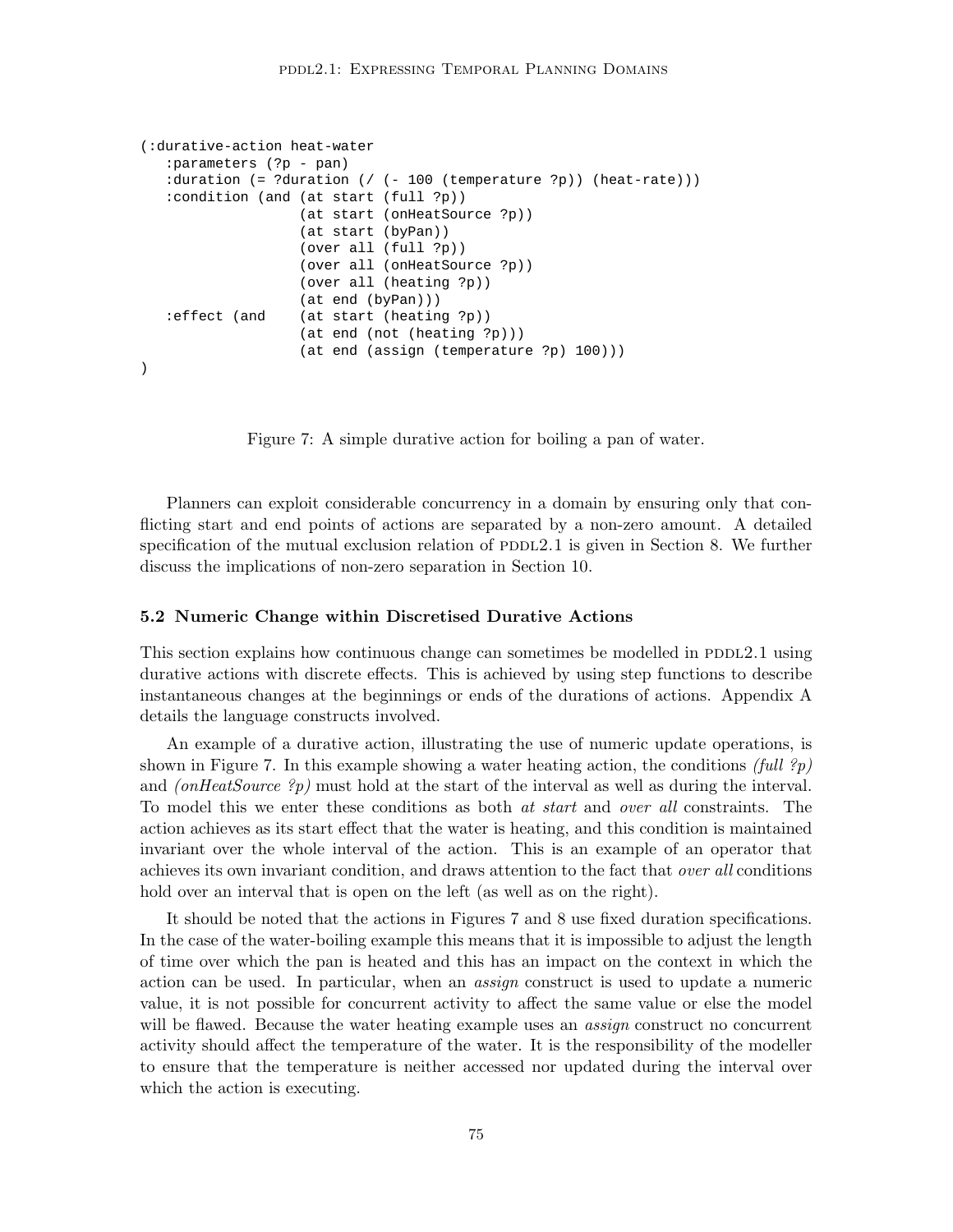```
(:durative-action navigate
:parameters (?x - rover ?y - waypoint ?z - waypoint)
:duration (= ?duration (travel-time ?y ?z))
:condition (and (at start (available ?x))
                (at start (at ?x ?y))
                (at start (>= (energy ?x)
                           (* (travel-time ?y ?z) (use-rate ?x))))
                (over all (visible ?y ?z))
                (over all (can_traverse ?x ?y ?z)))
:effect (and (at start (decrease (energy ?x)
                            (* (travel-time ?y ?z) (use-rate ?x))))
             (at start (not (at ?x ?y)))
             (at end (at ?x ?z))))
(:durative-action recharge
:parameters (?x - rover ?w - waypoint)
:duration (= ?duration (recharge-period ?x))
:condition (and (at start (at ?x ?w))
                (at start (in-sun ?w))
                (at start (<= (energy ?x) (capacity ?x)))
                (over all (at ?x ?w)))
:effect (at end (increase (energy ?x) (* ?duration (recharge-rate ?x)))))
```
Figure 8: Discretised durative actions for a rover to move between locations and to recharge.

We decided to leave it to the modeller to ensure correct behaviour of the *assign* construct because we did not want to forbid the modelling of truly discontinuous updates. For example, a durative action that models the deposit of a cheque in a bank account might have a duration of three days, with a discontinuous update to the account balance at the end of that interval — it would be inappropriate to prevent actions from accessing the balance during the three day period. In general, modelling continuous change with discrete effects is open to various pitfalls. This is the price that is paid for the convenience of not having to specify the details of the continuous processes.

The use of discretised durative actions in combination with numeric (step-function) updates requires care in modelling. In particular, it relies on the notion of conservative resource updating. The updating of resource levels is conservative if the consumption of a resource is modelled as if it happens at the start of a durative action, even though it actually happens continuously over the duration of the action, and production of a resource is modelled as if it happens at the end of the durative action even though, again, it might actually be produced continuously over the interval.

As an example of a discretised durative action, Figure 8 shows how the action of a rover navigating between two points is modelled. The local precondition of the start of the period is that the rover be at the start location. Local effects include that the rover consumes an appropriate amount of energy and that it is at the destination. The first of these is conservative and therefore immediate, while the second is a logical effect that occurs at the end point. This organisation ensures that no parallel activities will consume energy that has already been committed to the navigation activity. Similarly, the recharge action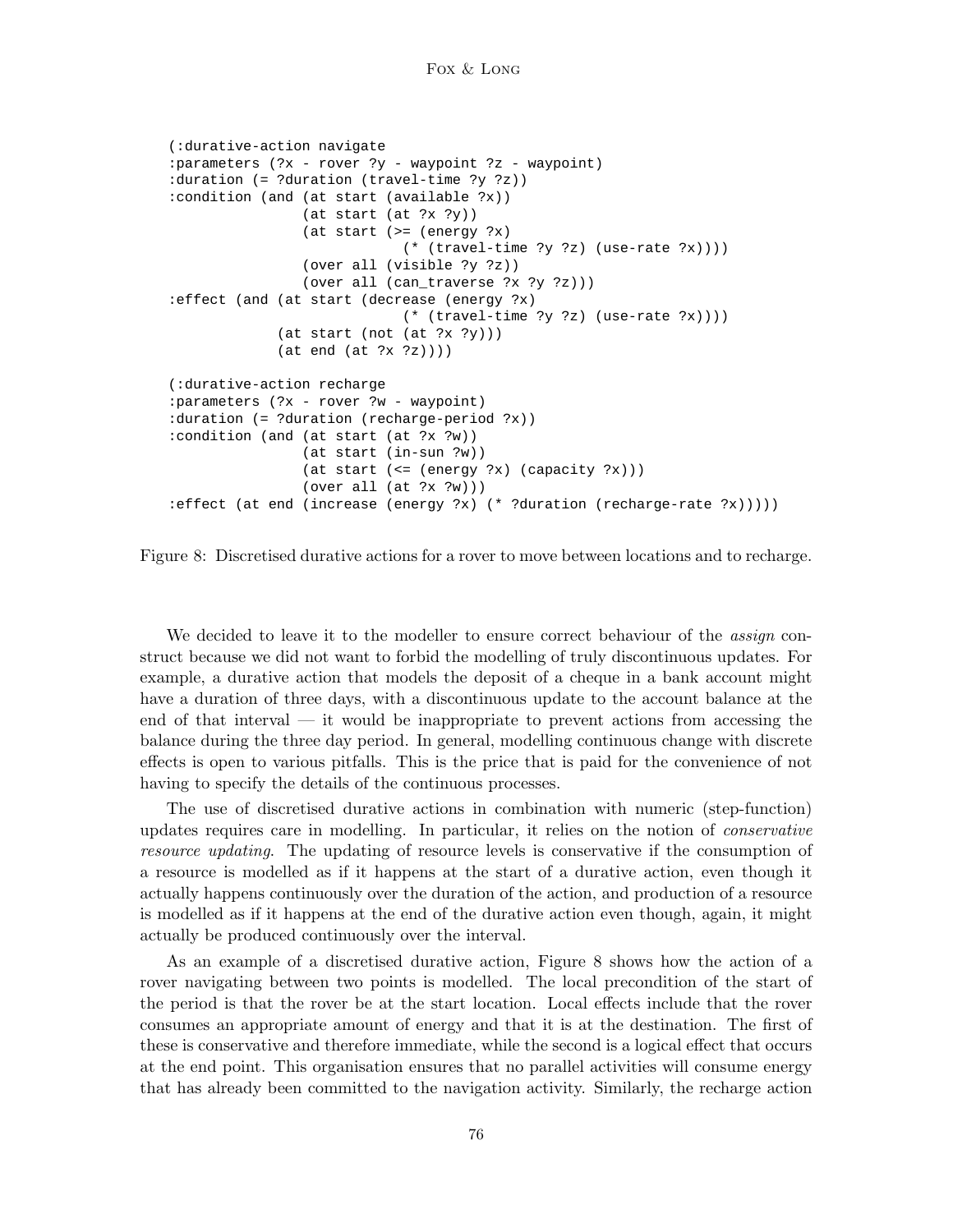

Figure 9: Using discrete actions to model the production and consumption of a resource. In reality, the recharge activity produces energy continuously and the concurrent dig activity continuously consumes it. The conservative model using step functions requires that the energy consumed by digging must be available at the start of that action, despite not having yet updated the model to show the additional energy accumulated because of the part of the recharge action so far executed. The final energy level is consistent with having used a continuous model.

only makes new charge available at the conclusion of the action, so that charge gained cannot be exploited until after the recharging is complete. The use of conservative updates ensures that a model does not support invalid concurrency.

Figure 9 illustrates how a recharging and a digging action (that consumes energy) would interact under a conservative energy consumption model. This model would allow concurrent actions to consume energy provided they did not consume more energy than was left under the conservative assumption that the dig action consumed all of its demands at the start and the recharge action produced nothing until the end. Note that the example assumes energy constraints but no capacity constraint.

The use of conservative updates is subtle. If there were a capacity constraint on the energy level of the rover then one would need to consider two separate resources: the energy itself and the space available for storage of energy. The dig action would consume energy at the start and only produce space at the end, while the recharge action would consume space at the start and produce charge at the end. Using this combination it would be possible to ensure that plans did not consume either resource before it was available.

Durative actions can have conditional effects. The antecedents and consequents of a conditional effect are temporally annotated so that it is possible to specify that the condition be checked at start or at end, and that the effect be asserted at either of these points. The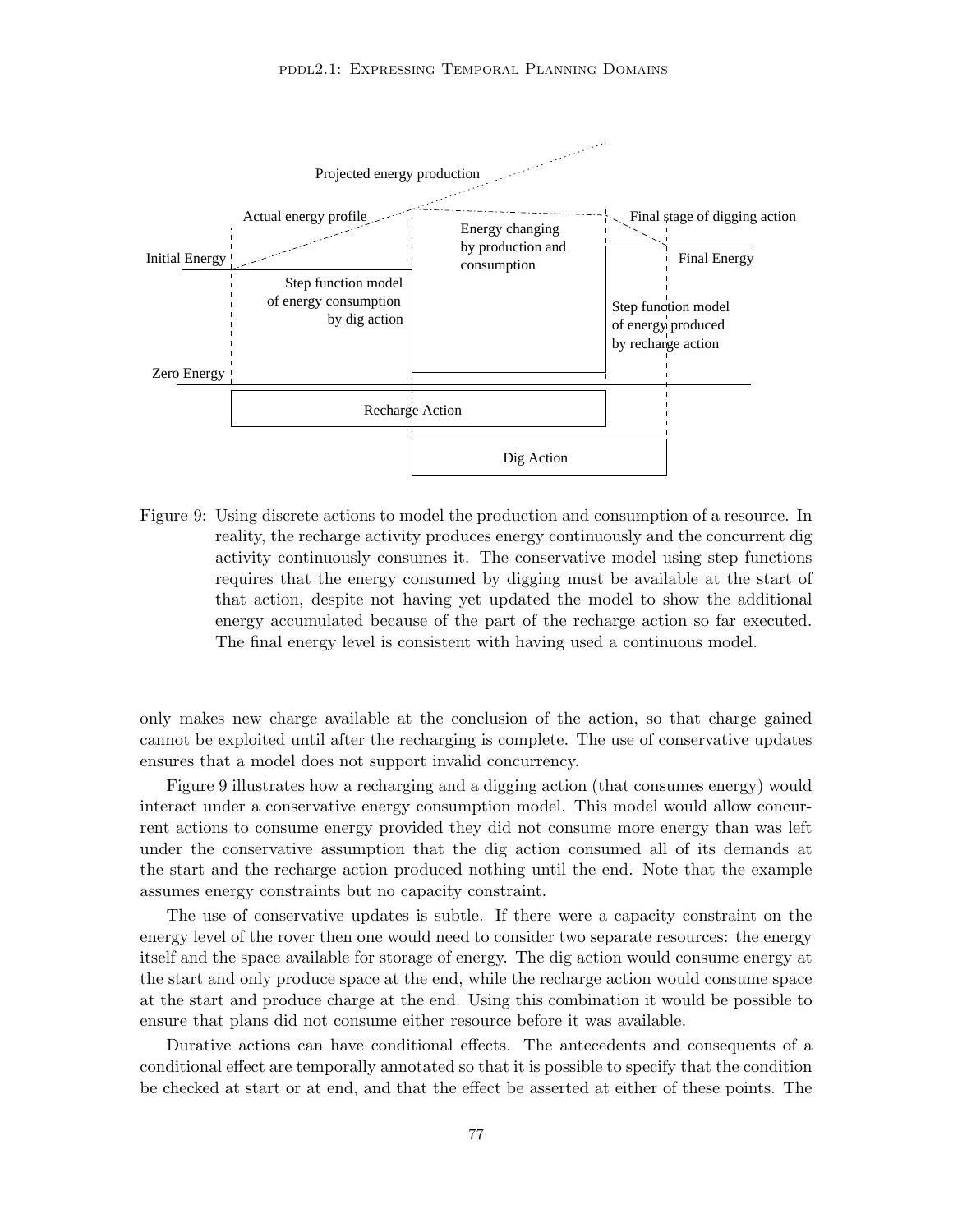

Figure 10: An example of a problem with a durative action useful for its start effects. The burning match produces the light necessary to pick up the coin.

semantics makes clear that a well-formed durative action with conditional effects cannot require the condition to be checked after the effect has been asserted. Conditional effects arise in all PDDL2.1 variants. We discuss how their occurrence in discretized durative actions is interpreted in Section 8.1.

pddl2.1 allows the specification of duration inequalities enabling actions to be described in which external factors can be involved in determining their temporal extent. In the match-burning example shown in Figure 10 it can be seen that the effect at the start point is the only one of interest, so a planner would exploit this action for its start rather than its end effect. The duration inequality specifies that the match will burn for no longer than a specified upper bound. The model shows that the match can be put out early if the planner considers it appropriate. We discuss the use of duration inequalities further in Section 5.3.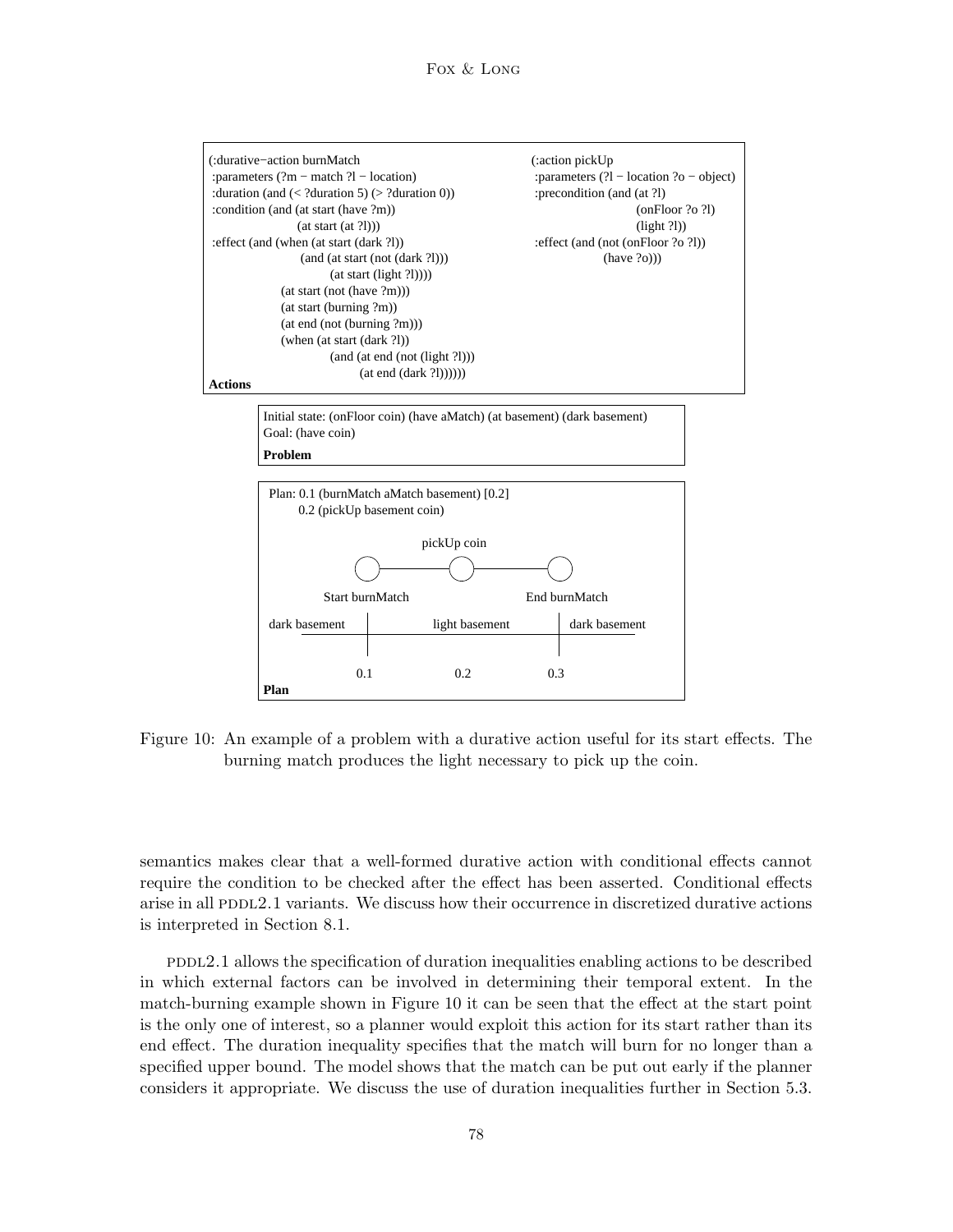# 5.3 Durative Actions with Continuous Effects

The objective of discrete durative actions is to abstract out continuous change and concentrate on the end points of the period over which change takes place. The syntax allows precise specification of the discrete changes at the end points of durative actions. However, when a plan needs to manage continuously changing values, as well as discretely changing ones, the durative action language and semantics need to be more powerful. General durative actions can have continuous as well as discrete effects. These increase, or decrease, some numeric variable according to a specified rate of change over time for that variable. When determining how to achieve a goal a planner must be able to access the values of these continuous quantities at arbitrary points on the time-line of the plan. We use  $\#t$  to refer to the continuously changing time from the start of a durative action during its execution. For example, to express the fact that the fuel level of a plane,  $\gamma_p$ , decreases continuously, as a function of the consumption rate of  $?p$ , we write:

(decrease (fuel-level ?p) (\* #t (consumption-rate ?p)))

This is distinctly different from:

```
(at end (decrease (fuel-level ?p)
                   (* (flight-time ?a ?b) (consumption-rate ?p))))
```
because the latter is a single update happening at the end point of the flight action, whilst the former allows the correct calculation of the fuel level of the plane at any point in that interval. The former is a continuous effect, whilst the latter is a discrete one. Continuous effects are not temporally annotated because they can be evaluated at any time during the interval of the action. #t is local to each durative action, so that each durative action has access to a purely local "clock". Another way to interpret the expression representing continuous change is as a differential equation:

$$
\frac{d}{dt}(\text{fuel-level ?p}) = (\text{consumption-rate ?p})
$$

We chose to use the  $\#\texttt{t}$  symbol instead of a differential equation because it is possible for two concurrent actions to be simultaneously modifying the same quantity. In that case, the use of differential equations would actually form an inconsistent pair of simultaneous equations, rather than having the intended effect of a combined contribution to the changing value of the quantity. Although all of the expressions describing continuous change take the form of a product of #t and some quantity, it is possible to express complex change using them with interdependent concurrent effects. For example, acceleration arises by simply increasing distance using a quantity describing velocity, while at the same time increasing velocity using a quantity describing acceleration. When dependencies between the changing terms include mutual dependencies between terms then the differential equations that arise can lead to continuous change dictated by exponential, logarithmic and exponential functions.

A plan containing continuous durative actions can assign to, consult, and continuously modify the same numeric variables concurrently (see Example 1).

In Figures 12 and 14 the discrete and continuous actions for heating a pan of water are presented (this simple model ignores heat loss). The discrete action presented in Figure 12 modifies the version presented in Figure 7 by the use of a duration *inequality* constraint.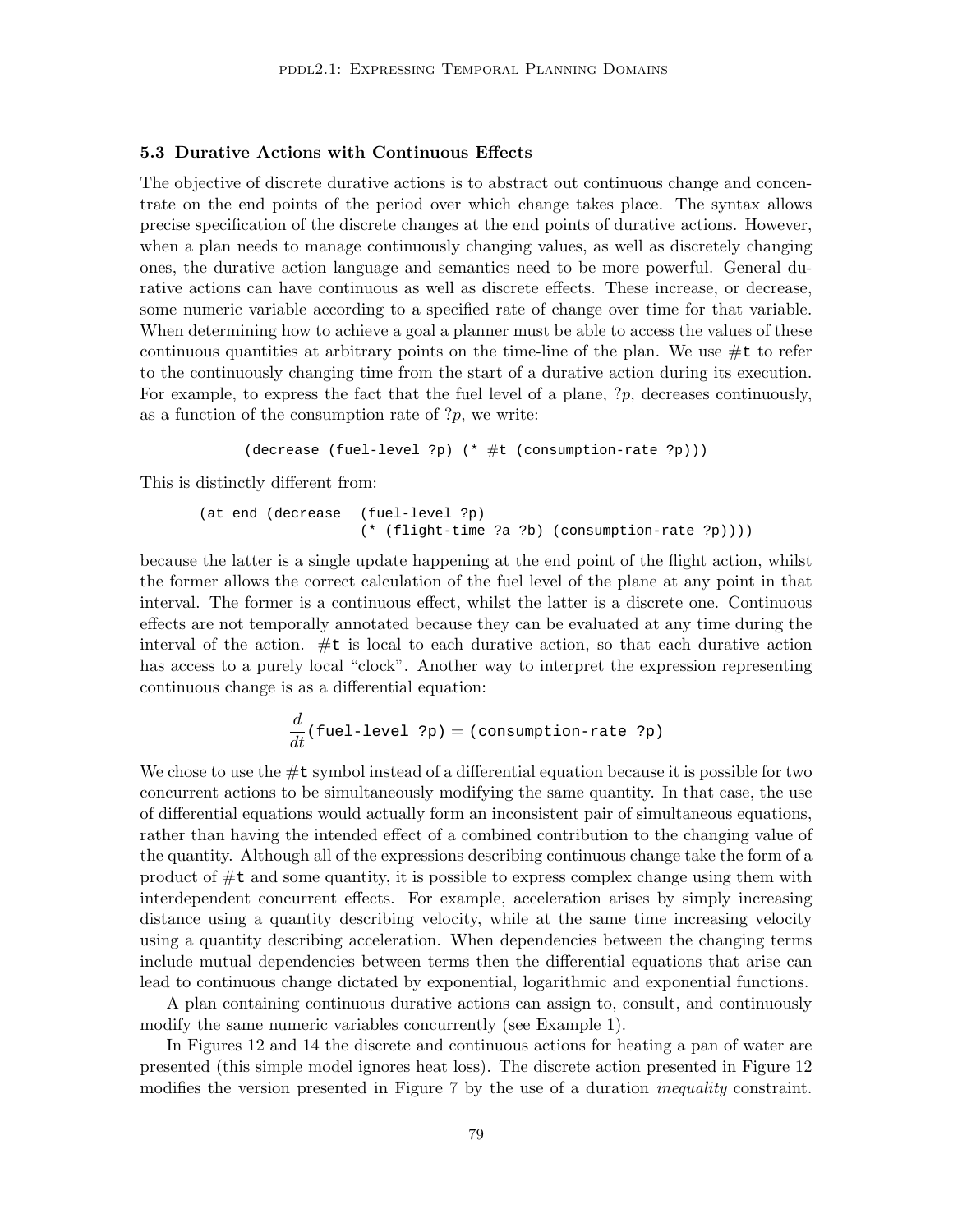# Fox & Long

**Example 1** In the flying and refuelling example shown in Figure 11 it can be seen that the invariant condition, that the fuel-level be greater than (or equal to) zero during the flight, has to be maintained whilst the fuel is continuously decreasing. This could be expressed with discrete durative actions by abstracting out the continuous decrease and making the final value available at the end point of the flight. However, if a refuel operation happens during the flight time (in mid-air) then the fuel level after the flight will need to be calculated by taking into account both the continuous rate of consumption and the refuel operation. A discrete action could not calculate the fuel-level correctly because it would only have access to the distance between the source and destination of the flight, together with the rate of consumption, to determine the final fuel level. In order to calculate the fuel level correctly it is necessary to determine the time at which the refuel takes place, and to use the remaining flight-time to calculate the fuel consumed. Discrete durative actions do not give access to time points other than their own start and end points. Discrete durative actions can be used to express the desired combinations of flying

and refuelling by providing additional durative actions, such as fly-and-refuel, that encapsulate all of the interactions just described and end up calculating the fuel level correctly. However, this approach requires more of the domain designer than it does of the planner  $-$  the domain designer must anticipate every useful combination of behaviours and ensure that appropriate encapsulations are provided.

In contrast with the discrete form, the continuous action, in which the fuel consumption effect is given in terms of  $\#t$ , is powerful enough to express the fact that the mid-flight refuelling of the plane affects the final fuel level in a way consistent with maintaining the invariant of the fly action.

```
(:durative-action fly
     :parameters (?p - airplane ?a ?b - airport)
     :duration (= ?duration (flight-time ?a ?b))
     :condition (and (at start (at ?p ?a))
                     (over all (inflight ?p))
                     (over all (>= (fuel-level ?p) 0))):effect (and (at start (not (at ?p ?a)))
                  (at start (inflight ?p))
                  (at end (not (inflight ?p)))
                  (at end (at ?p ?b))
                  (decrease (fuel-level ?p)
                               (* #t (fuel-consumption-rate ?p)))))
(:action midair-refuel
     :parameters (?p)
     :precondition (inflight ?p)
     :effect (assign (fuel-level ?p) (fuel-capacity ?p)))
```
Figure 11: A continuous durative action for flying.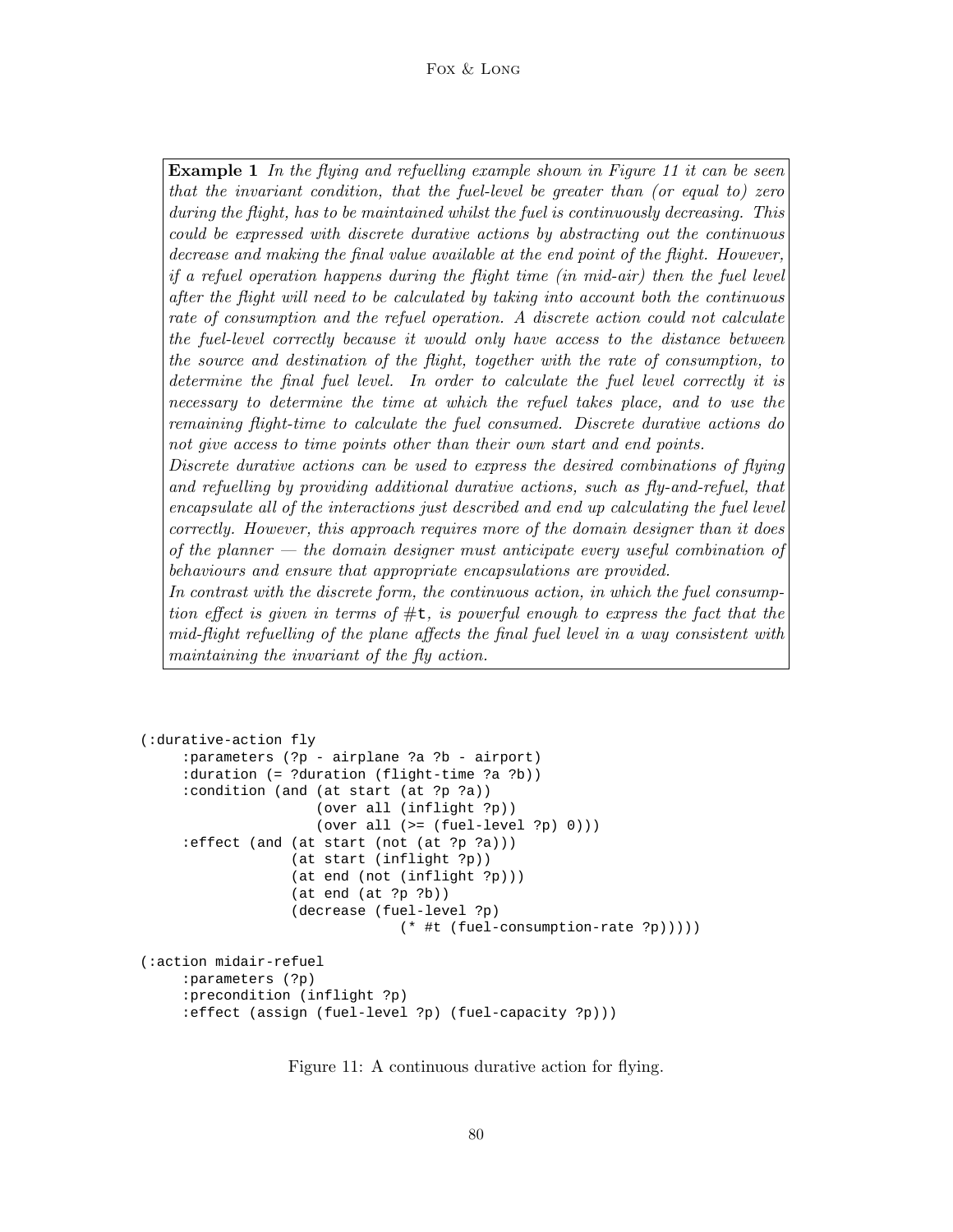```
(:durative-action heat-water
   :parameters (?p - pan)
   :duration (at end (<= ?duration (/ (- 100 (temperature ?p))
                                                   (heat-rate))))
   :condition (and (at start (full ?p))
                  (at start (onHeatSource ?p))
                   (at start (byPan))
                   (over all (full ?p))
                   (over all (onHeatSource ?p))
                   (over all (heating ?p))
                   (at end (byPan)))
  :effect (and (at start (heating ?p))
                   (at end (not (heating ?p)))
                   (at end (increase (temperature ?p)
                                   (* ?duration (heat-rate)))))
)
```
Figure 12: A discrete durative action for heating a pan of water, using a variable duration.

Duration inequalities add significant expressive power over duration equalities. Duration constraints that express inequalities are associated with an additional requirements flag because of the extended expressiveness over fixed-duration discrete durative actions.

In both actions, the logical post-condition of the start of the period is that the pan is heating. The conditions that the pan be heating, full and on the heat source are invariant, although the presence of the agent (by the pan) is only a local precondition of the two end-points and is not invariant. In the first action the duration is modelled by expressing the following duration inequality constraint:

```
(at end (<= ?duration (/ (- 100 (temperature ?p)) (heat-rate))))
```
and the effect at the end-point of the discrete durative action is that the temperature of the pan is increased by (\* ?duration (heat-rate)) (where heat-rate is a domain constant). In the continuous action of Figure 14 the duration constraint is unnecessary since the invariant

```
(over all (<= (temperature ?p) 100))
```
is added to ensure that the pan never exceeds boiling.

The durative action in Figure 12 models the heating pan in the face of possible concurrent activities affecting the temperature. The duration inequality allows the planner to adapt the duration to take account of other temperature-affecting activity in a way that is not possible when the duration is specified using an equality constraint. The duration constraint ensures that the temperature never exceeds boiling by checking, as a precondition for the updating activity, that the computed temperature increase can be executed without exceeding the boiling point. If this temperature increase would exceed boiling the plan is invalid. The temperature at the end of the interval of execution is computed from the current temperature and the heating rate, together with the duration over which the heating action has been active (see further discussion in Example 2).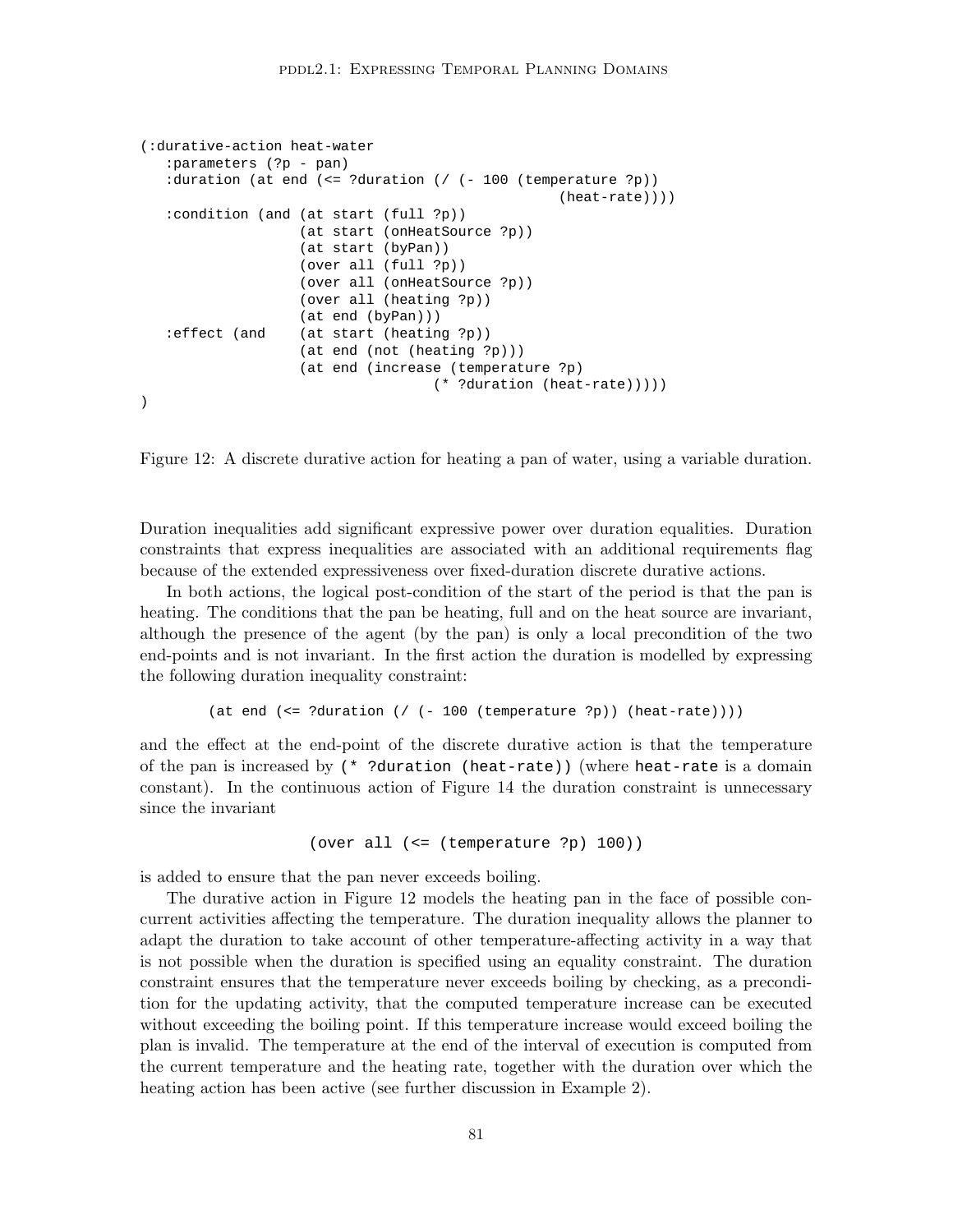Example 2 If a plan attempts to further heat the pan (say by applying a blowtorch to the pan), during the heat-water interval then, provided that the concurrent action ends before the end of the heat-water action, the duration constraint will be seen to have been violated if the duration has been chosen so that the overall increase in temperature would exceed boiling. If the concurrent activity ends simultaneously with the heat-water action then the no-moving-targets rule would be violated because the duration constraint would attempt to access the temperature at the same time point as the concurrent action attempted to update it.

Figure 13 depicts these two situations. In this figure, apply-blowtorch is a durative action that applies heat to an object (in this case, the pan). In part  $(a)$  of the figure the duration constraint will be violated if the duration of the heat-water action is sufficient to cause the temperature to increase beyond boiling when combined with the heat increase caused by the blowtorch  $-$  in that case that the plan will be invalid. The planner can choose a value for duration that avoids this violation. In part  $(b)$ the plan will be determined invalid regardless of the duration of the action because of the no-moving-targets rule. Notice that this model does not attempt to model the consequences of continued heating of the pan after the boiling point, so plans with actions that cause this to occur are simply invalid. However,  $PDDL2.1$  can be used to model more of the physical situation, so that the consequences are explicit and the planner can choose to exploit them or avoid them accordingly.



Figure 13: Heating a pan with a discrete durative action, concurrently with another heating activity.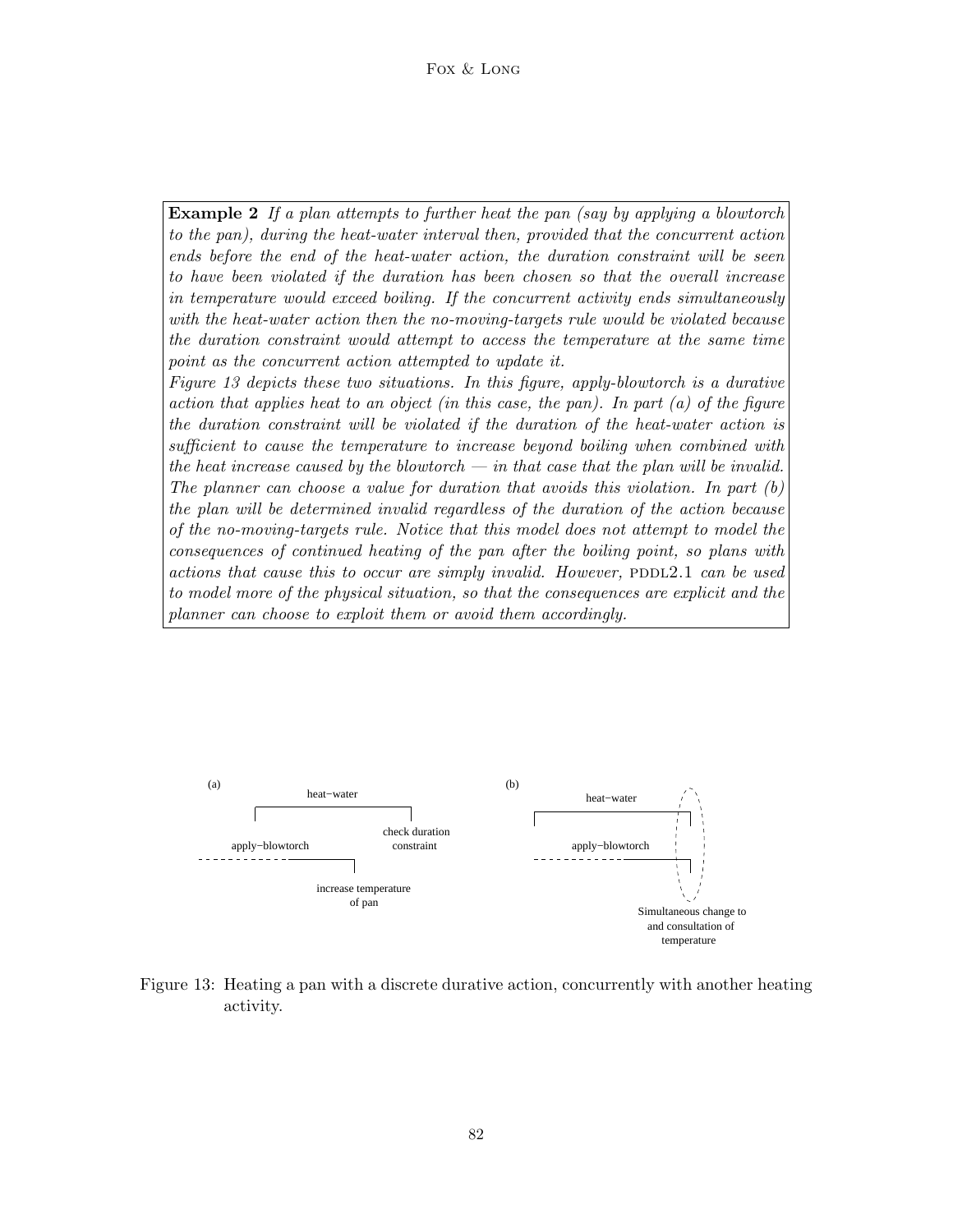```
(:durative-action heat-water
   :parameters (?p - pan)
   :duration ()
   :condition (and (at start (full ?p))
                   (at start (onHeatSource ?p))
                   (at start (byPan))
                   (over all (full ?p))
                   (over all (onHeatSource ?p))
                   (over all (heating ?p))
                   (over all (<= (temperature ?p) 100))
                   (at end (byPan)))
   :effect (and (at start (heating ?p))
                   (at end (not (heating ?p)))
                   (increase (temperature ?p) (* #t (heat-rate))))
)
```
Figure 14: A continuous durative action for heating a pan of water.

The use of duration inequalities adds significant expressive power even when using discrete durative actions. For example, the plan depicted in part (a) of Figure 13, which illustrates the use of the water-heating action shown in Figure 12 while concurrently heating the pan with a blowtorch, will be considered valid provided that there is a duration value that satisfies the duration constraint in the water-heating action. This brings us very close to the expressive power available with continuous durative actions because it gives the planner the power to exploit concurrent interacting activities enacting changes on the same numeric valued variable (see Example 3). Attempting to express continuous change using only duration inequalities does not give precisely equivalent behaviour, because the discretisation forces actions that access changing numeric values to be separated, by some small temporal interval, from the actions that change those values in order to resolve their mutual exclusion. In a continuous model this is not necessary because the true value of a numeric variable is available for consultation at any time during the continuous process of change.

In the discrete semantics presented in Section 8 we exploit the fact that the only changes that can occur when a plan is executed are at points corresponding to the times of happenings, so the plan can be checked by looking at the activity focussed in this finite happening sequence. In fact, provided continuous effects are restricted to linear functions of time with only first order effects (which requires that no continuous effects can affect numeric expressions contributing to the rate of change of another numeric valued variable), and invariants are restricted to linear functions of changing quantities, it is still possible to restrict attention to the happening sequence even when using continuous actions.

Non-linear effects and higher-order rates of change create difficulties since it is possible for an invariant to be satisfied at the end points of an interval, without having necessarily been satisfied throughout the interval. In these cases it is no longer sufficient to insert invariant checking actions at fixed mid-points in the happening sequence of a plan in order to validate its behaviour. However, provided that effects are first-order and linear, and invariants are linear in continuously changing values, then, despite the fact that arbitrary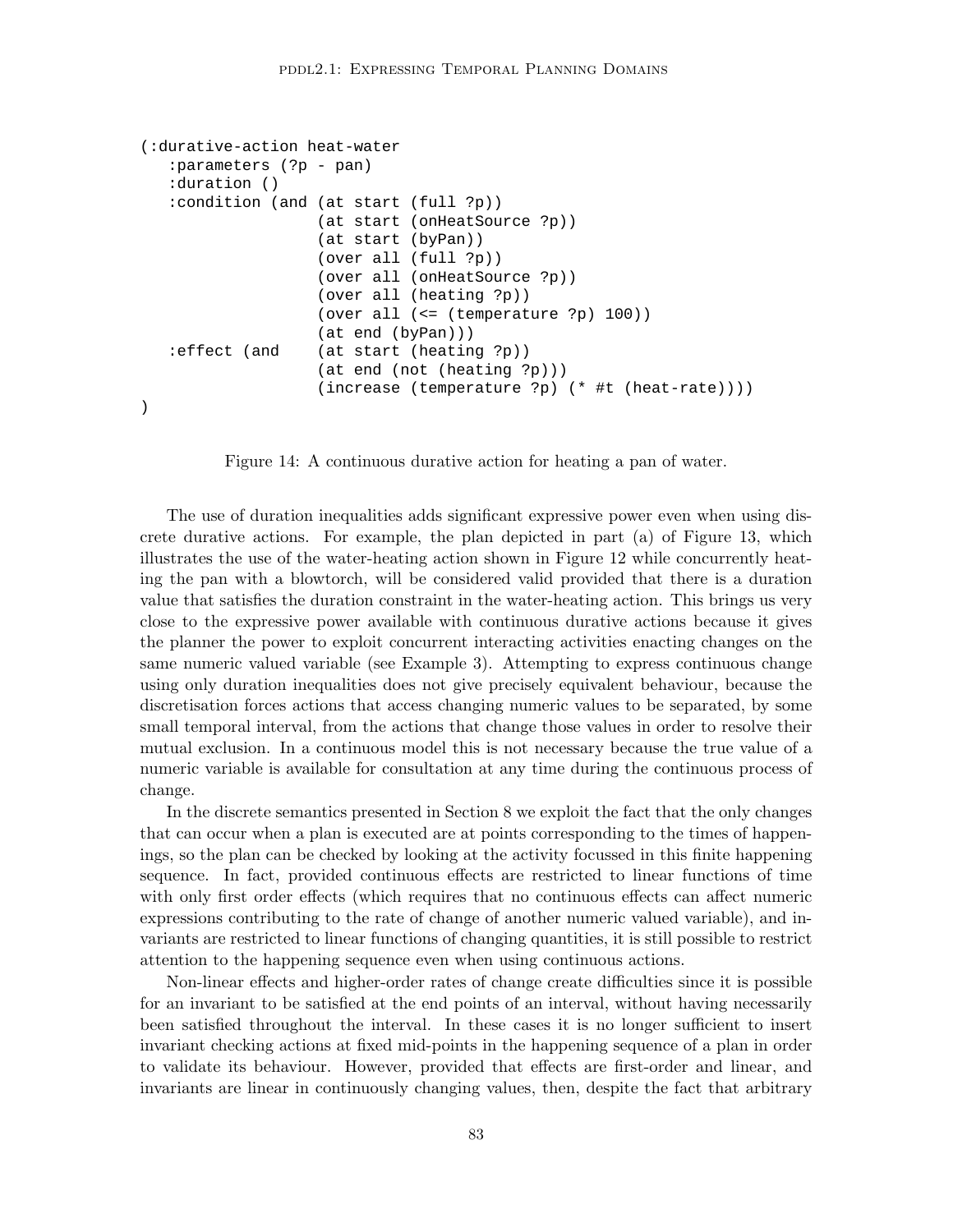### Fox & Long

**Example 3** It is possible with discrete durative actions, with duration inequalities, to model the effects of adding an egg to the heating water when the water is at, say, 90 degrees. We do this by applying two heat-water actions, around an add-egg action, in such a way that the overall duration of the two heat-water actions is exactly the duration required to boil the water from its original temperature. However, the way the heat-water action is currently modelled means that the heat will be turned off before the egg is added, and then turned on again to complete the heating, since the temperature is only updated when the durative action terminates. With continuous durative actions the egg can be added whilst the single heat-water action is in progress since the temperature of the pan is continuously updated. So, discrete durative actions with duration inequalities allow us to approximate continuous activity by appending a finite sequence of discrete intervals in an appropriate way. The no moving targets rule means that the end points of these intervals will be separated by non-zero, arbitrarily small, time gaps. This is not required when using continuous actions because, in contrast to the step-function effects of discrete actions, continuous effects are not localised at a single point.

time points within action intervals are accessible to the planner, it is only necessary to gain access to numeric values at the start- and end-points of the actions in the plan that refer to them, together with finitely many mid-points for invariant-checking actions. The values are not required at all other points. This is so because continuous durative actions do not support the modelling of exogenous events, so it is not necessary to take into account the exogenous activity of the environment in determining the validity of a plan.

# 5.4 Related Approaches

Time is an important numerically varying quantity. The simplest way to reason about time is to adopt a *black box* durative action model in which change happens at the ends of their durative intervals. This is the approach taken in the language used by TGP (Smith  $\&$ Weld, 1999), for example, in which durative actions encapsulate continuous change so that the correct values of any affected variables are guaranteed only at the end points of the implied intervals. All of the logical and numeric effects of a durative action are enacted at the end of the action and are undefined during the interval of its execution. All undeleted preconditions must remain true throughout the interval. There is no syntactic distinction between preconditions and invariant conditions in this action representation. A simplistic way of ensuring correct action application is to prevent concurrent actions that refer to the same facts, but this excludes many intuitively valid plans.

A more sophisticated approach allows preconditions to be annotated with time points, or intervals, so that the requirement that a condition be true at some point, or over some interval, within the duration of the action can be expressed. This is the approach taken in Sapa (Do & Kambhampati, 2001). For example, using such an annotated precondition it would be possible to express the requirement that some chemical additive be added within two minutes of the start of a tank-filling action. If effects can also be specified to occur at arbitrary points within the duration of the action then it is possible to express effects that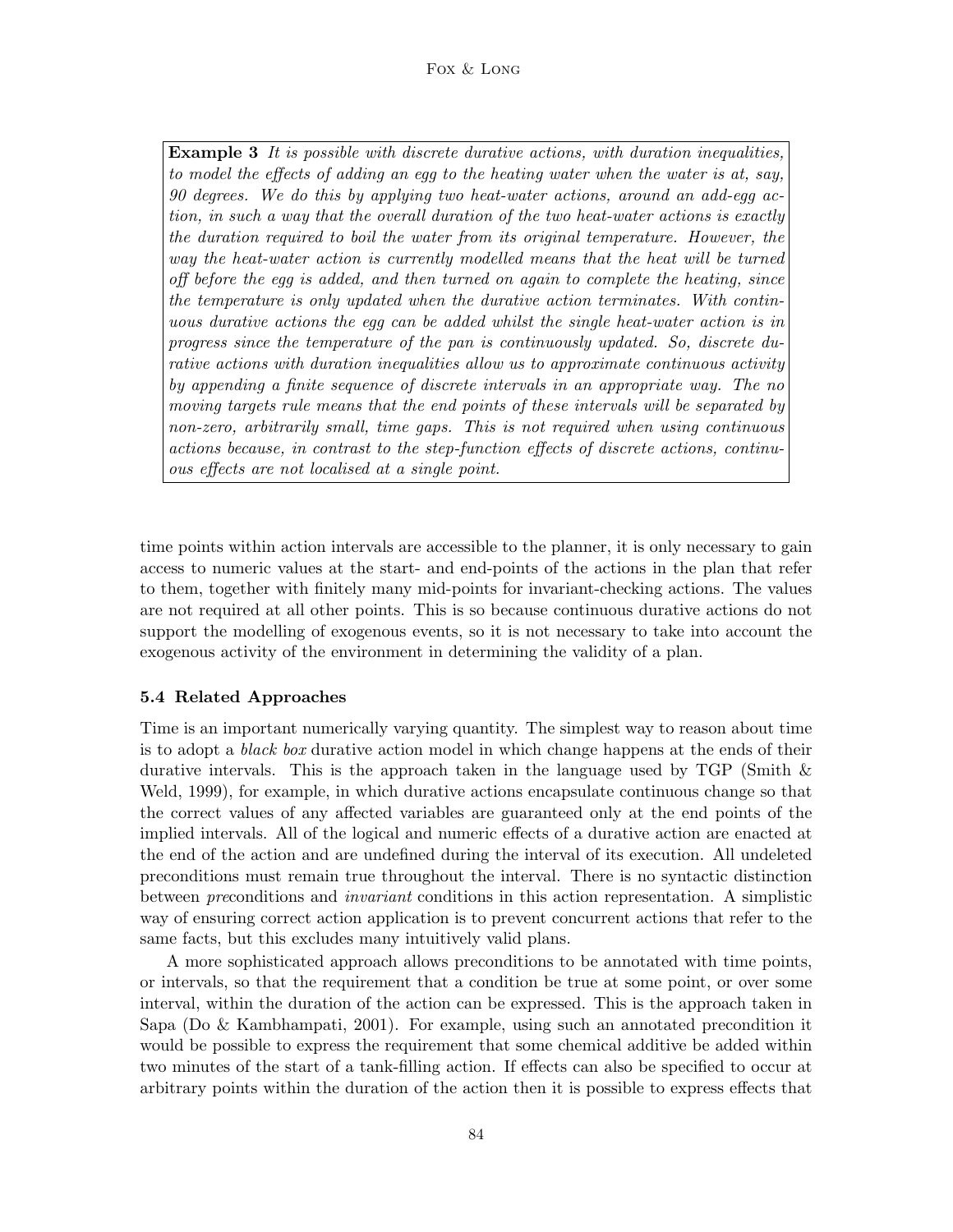occur before the end of the specified duration. It is also possible to distinguish between conditions that are local to specific points in the duration of the action and those that are invariant throughout the action.

Allowing reference to finitely many time points between the start and end of actions makes the language more complex without adding to its expressive power. Where time points are strictly scheduled relative to the start of the action the effect can be achieved through the use of a sequence of linked durative actions. We decided to keep  $PDDL2.1$ simple by restricting access to only the end points of actions.

In TLPlan (Bacchus & Ady, 2001) a similar, but more constrained, approach is adopted in which actions are applied instantaneously but can have delayed effects. The delays for effects can be arbitrary and different for each effect. However, invariants cannot be specified because the preconditions are checked at the instant of application and subsequent delayed effects are separated from the action which initiated them.

Several planners have been developed to use networks of temporal constraints (Ghallab & Laruelle, 1994; Jonsson, Morris, Muscettola, & Rajan, 2000; El-Kholy & Richards, 1996) to handle temporal structure in planning problems. Efficient algorithms exist for handling such constraints (Dechter, Meiri, & Pearl, 1991) which make them practical for managing large networks. The domain models constructed using  $PDDL2.1$  certainly lend themselves to treatment by similar techniques, but are not constrained to be handled in this way.

# 6. Introduction to the Semantics of PDDL2.1

In Sections 7 and 8 we provide a formal semantics for the numeric extension and temporal extension of  $PDD12.1$ . Together these sections contain 20 definitions. The lengthy treatment is necessary because the semantics we have developed adds four significant extensions over classical planning and the semantics Lifschitz developed for strips (Lifschitz, 1986). These are:

- the introduction of time, so that plans describe behaviour relative to a real time line;
- related to the first extension, the treatment of concurrency actions can be executed in parallel, which can lead to plans that contain concurrent interacting processes (although these processes are encapsulated in durative actions in  $PDDL2.1$ );
- an extension to handle numeric-valued fluents;
- the use of conditional effects, both alone and in conjunction with all of the above extensions.

The semantics is built on a familiar state-transition model. The requirements of the semantics can be reduced to four essential elements.

- 1. To define what is a state. The introduction of both time and numeric values complicate the usual definition of a state as a set of atoms.
- 2. To define when a state satisfies a propositional formula representing a goal condition or precondition of an action. An extension of the usual interpretation of a state as a valuation in which an atom is true if and only if the atom is in the state (the Closed World Assumption) is required in order to handle the numeric values in the state.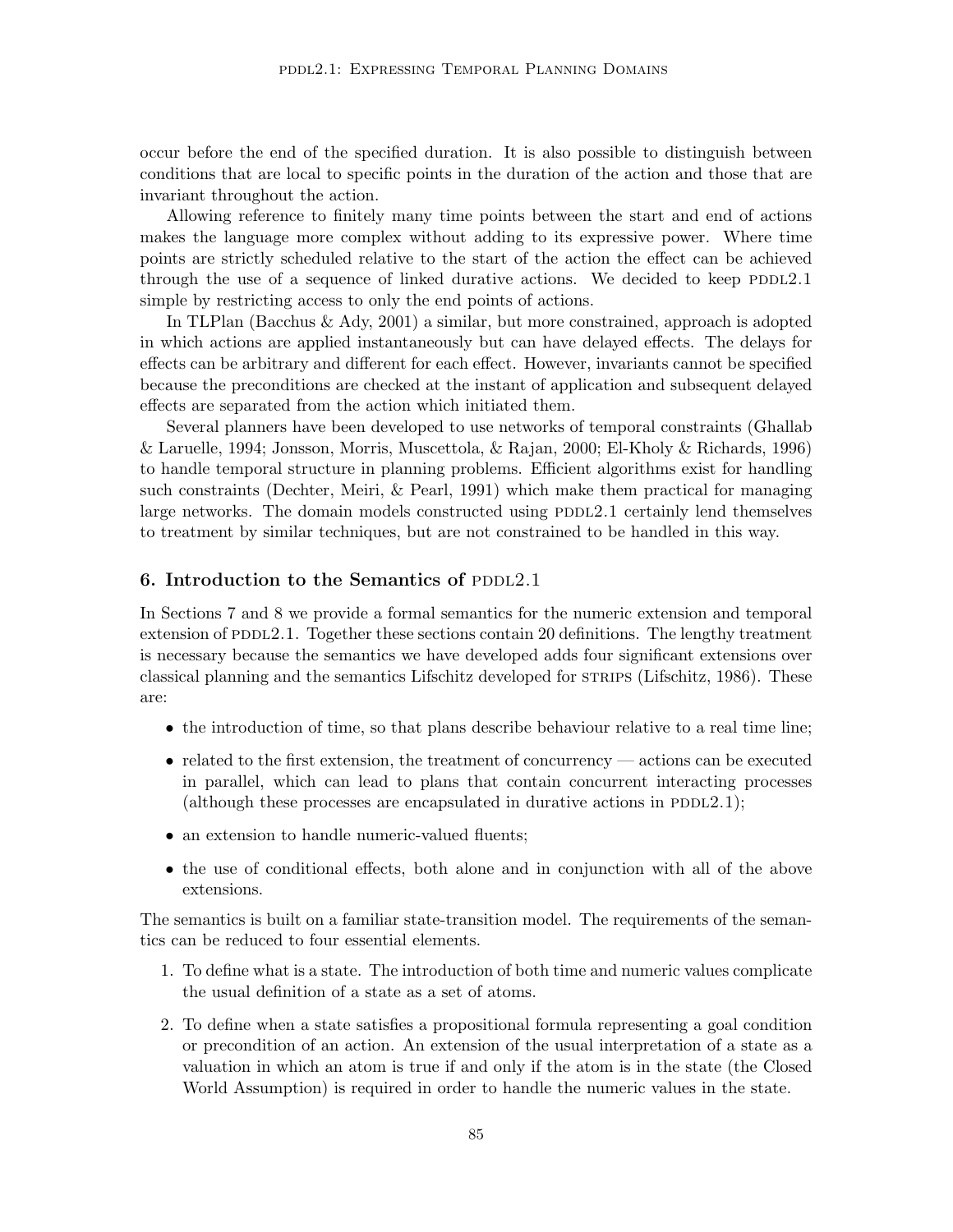- 3. To define the state transition induced by application of an action. The update rule for the logical state must be supplemented with an explanation of the consequences for the numeric part of the state.
- 4. To define when two actions can be applied concurrently and how their concurrent application affects the application of those actions individually.

The structure of the definitions is as follows. Definitions 1 to 15, given in Section 7, define what it means for a plan to be valid when the plan consists of only non-durative actions. Definitions 1 to 6 set up the basic terminology, the foundational structures and the framework for handling conditional effects and primitive numeric expressions. Definition 2 meets the first requirement identified above, defining states. Definition 9 meets the second requirement, defining when a goal description is satisfied in a state. Definition 11 defines a simple plan, extending the classical notion of a sequence of actions by adding time. Definitions 12 meets the fourth requirement, by defining when two actions cannot be executed concurrently. Definition 13 meets the third requirement, defining what we mean by execution of actions, including concurrent execution of actions. Definitions 14 and 15 define the execution of a plan and what it means for a plan to be valid, given the basis laid in the previous definitions.

In Section 8 the semantics is extended to give meaning to durative actions. We begin with Definition 16, which defines ground durative actions analogously to Definition 6 for simple (that is, non-durative) actions. Similarly, Definition 17 parallels the definition of a simple plan (Definition 11) and Definitions 19 and 20 parallel those for the execution and validity of simple plans (Definitions 14 and 15). Definition 18 is the critical definition for the semantics of plans with durative actions, supplying a transformation of temporal plans into simple plans, whose validity according to the semantics of purely simple plans, can be used to determine the validity of the original temporally structured plans.

### 7. The Semantics of Simple Plans

The semantics we define in this section extends the essential core of Lifschitz' STRIPS semantics (1986) to handle temporally situated actions, possibly occurring simultaneously, with numeric and conditional effects.

**Definition 1 Simple Planning Instance** A simple planning instance is defined to be a pair

$$
I = (Dom, Prob)
$$

where  $Dom = (Fs, Rs, As, arity)$  is a 4-tuple consisting of (finite sets of) function symbols, relation symbols, actions (non-durative), and a function arity mapping all of these symbols to their respective arities. Prob =  $(Os,Init, G)$  is a triple consisting of the objects in the domain, the initial state specification and the goal state specification.

The primitive numeric expressions of a planning instance,  $PNEs$ , are the terms constructed from the function symbols of the domain applied to (an appropriate number of) objects drawn from Os. The dimension of the planning instance, dim, is the number of distinct primitive numeric expressions that can be constructed in the instance.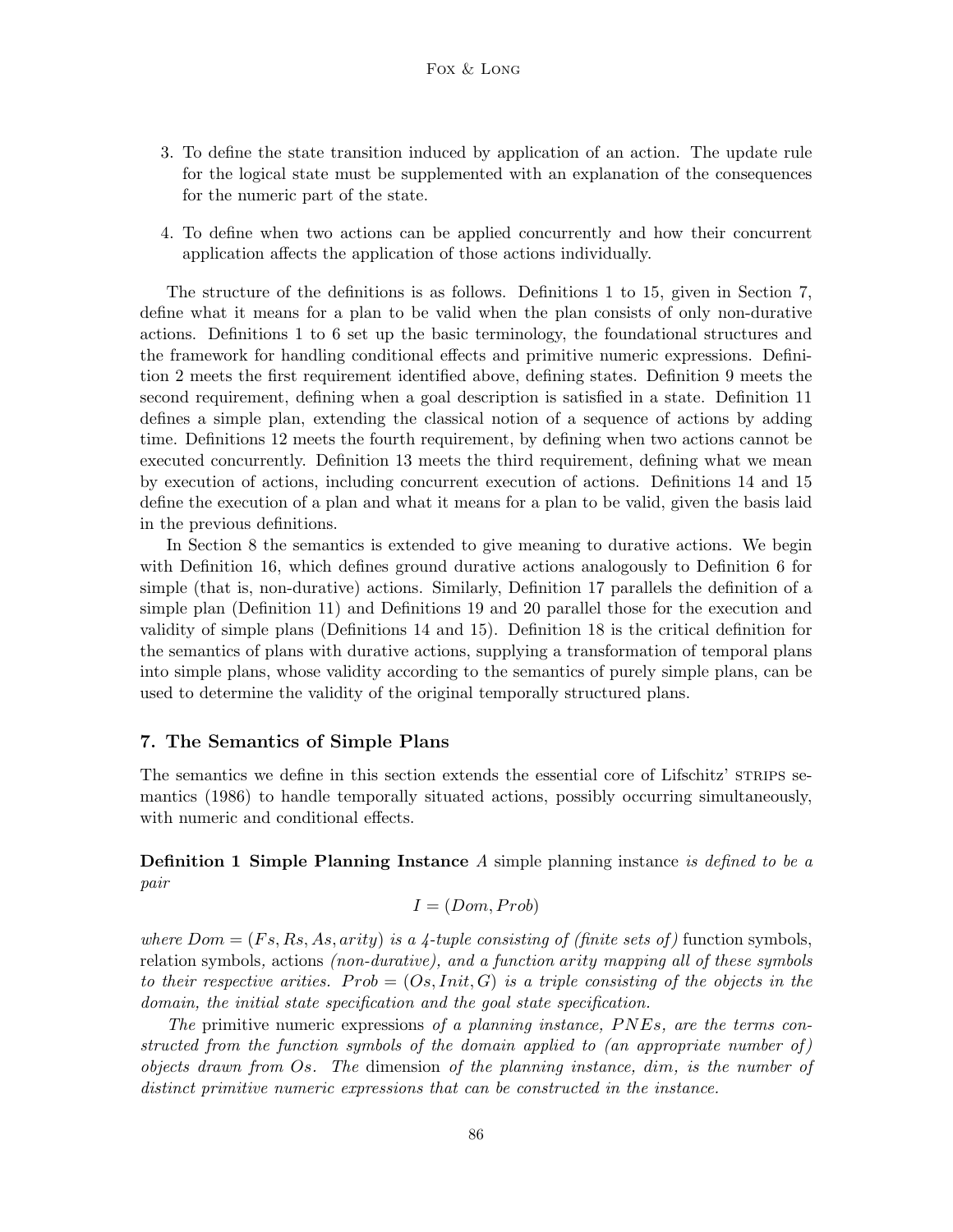The atoms of the planning instance, Atms, are the (finitely many) expressions formed by applying the relation symbols in Rs to the objects in Os (respecting arities).

Init consists of two parts: Init<sub>logical</sub> is a set of literals formed from the atoms in Atms. Init<sub>numeric</sub> is a set of propositions asserting the initial values of a subset of the primitive numeric expressions of the domain. These assertions each assign to a single primitive numeric expression a constant real value. The goal condition is a proposition that can include both atoms formed from the relation symbols and objects of the planning instance and numeric propositions between primitive numeric expressions and numbers.

As is a collection of action schemas (non-durative actions) each expressed in the syntax of PDDL. The primitive numeric expression schemas and atom schemas used in these action schemas are formed from the function symbols and relation symbols (used with appropriate arities) defined in the domain applied to objects in Os and the schema variables.

The semantics shows how instantiated action schemas can be interpreted as state transitions, in a similar way to the familiar state transition semantics defined by Lifschitz. An important difference is that states can no longer be seen as simply sets of propositions, but must also account for the numeric expressions appearing in the planning instance and the time at which the state holds. This is achieved by extending the notion of state.

Definition 2 Logical States and States Given the finite collection of atoms for a planning instance I, Atms<sub>I</sub>, a logical state is a subset of Atms<sub>I</sub>. For a planning instance with dimension dim, a state is a tuple in  $(\mathbb{R}, \mathbb{P}(Atms_I), \mathbb{R}^{dim}_{\perp})$  where  $\mathbb{R}_{\perp} = \mathbb{R} \cup \{\perp\}$  and  $\perp$  denotes the undefined value. The first value is the time of the state, the second is the logical state and the third value is the vector of the dim values of the dim primitive numeric expressions in the planning instance.

The initial state for a planning instance is  $(0,Init_{logical}, \mathbf{x})$  where  $\mathbf{x}$  is the vector of values in  $\mathbb{R}_\perp$  corresponding to the initial assignments given by Init<sub>numeric</sub> (treating unspecified values as  $\perp$ ).

Undefined values are included in the numeric ranges because there are domains in which some terms start undefined but can nevertheless be initialised and exploited by actions.

To interpret actions as state transition functions it is necessary to achieve two steps. Firstly, since (in PDDL2.1) plans are only ever constructed from fully instantiated action schemas, the process by which instantiation affects the constructs of an action schema must be defined and, secondly, the machinery that links primitive numeric expressions to elements of the vector of real values in a state and that allows interpretation of the numeric updating behaviours in action effects must be defined. Since the mechanisms that support the second of these steps also affect the process in the first, the treatment of numeric effects is described first.

**Definition 3 Assignment Proposition** The syntactic form of a numeric effect consists of an assignment operator (assign, increase, decrease, scale-up or scale-down), one primitive numeric expression, referred to as the lvalue, and a numeric expression (which is an arithmetic expression whose terms are numbers and primitive numeric expressions), referred to as the rvalue.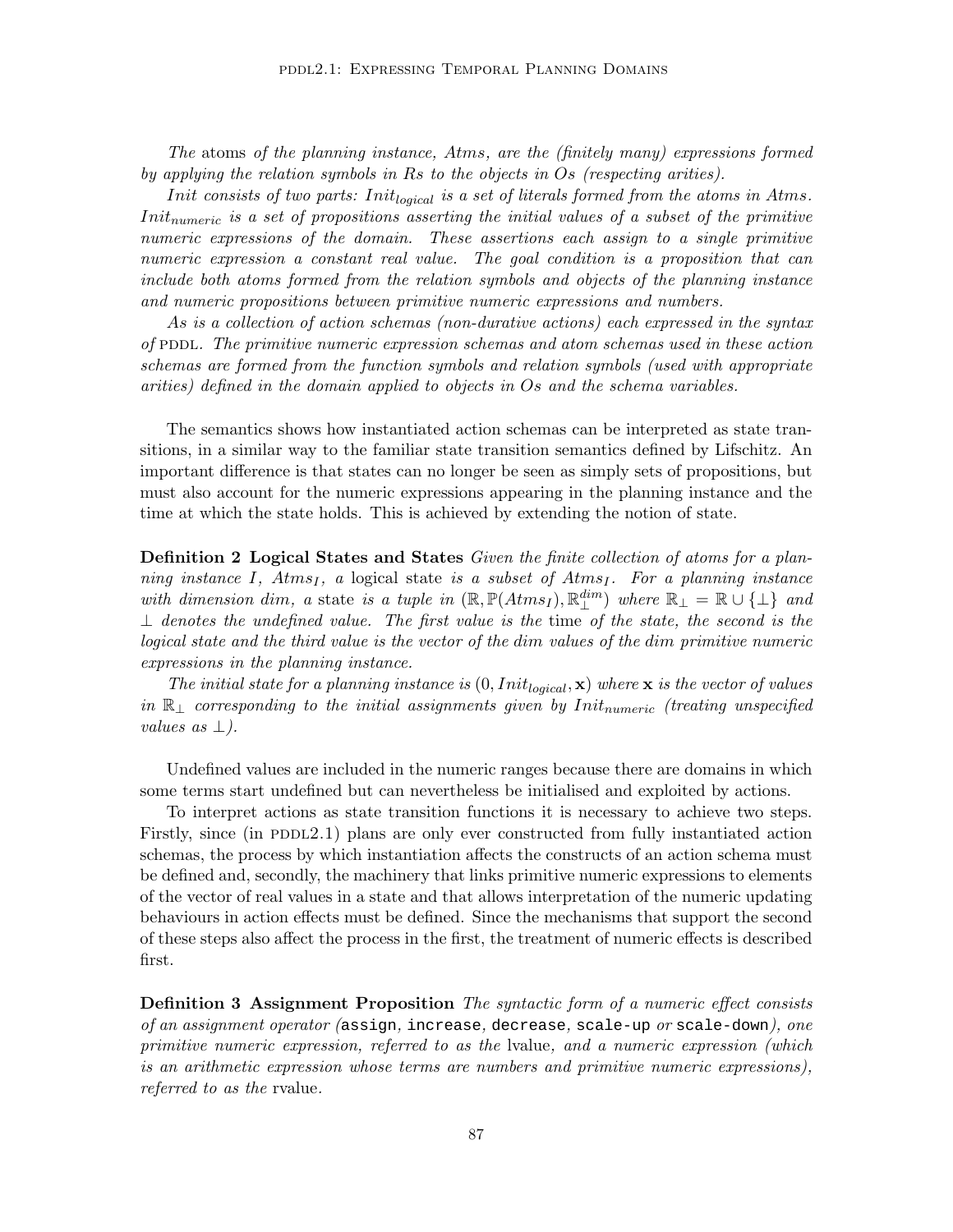The assignment proposition corresponding to a numeric effect is formed by replacing the assignment operator with its equivalent arithmetic operation (that is (increase  $p \, q$ ) becomes (=  $p$  (+  $p$  q)) and so on) and then annotating the lvalue with a "prime".

A numeric effect in which the assignment operator is either increase or decrease is called an additive assignment effect, one in which the operator is either scale-up or scale-down is called a scaling assignment effect and all others are called simple assignment effects.

A numeric effect defines a function of the numeric values in the state to which an action is applied determining the value of a primitive numeric expression in the resulting state. For the convenience of a uniform treatment of numeric expressions appearing in pre- and post-conditions, we transform the functions into propositions that assert the equality of the post-condition value and the expression that is intended to define it. That is, rather than writing an effect (increase p q) as a function  $f(p) = p+q$ , we write it as the proposition  $(= p'(+p q))$ . The "priming" distinguishes the postcondition value of a primitive numeric expression from its precondition value (a convention commonly adopted in describing state transition effects on numeric values). The binding of the primitive numeric expressions to their values in states is defined in the following definition.

**Definition 4 Normalisation** Let I be a planning instance of dimension dim<sub>I</sub> and let

$$
index_I : PNEs_I \rightarrow \{1, \ldots, dim\}
$$

be an (instance-dependent) correspondence between the primitive numeric expressions and  $_{interference}$  indices into the elements of a vector of  $dim_I$  real values,  $\mathbb{R}_{\perp}^{dim_I}.$ 

The normalised form of a ground proposition,  $p$ , in  $I$  is defined to be the result of substituting for each primitive numeric expression f in p, the literal  $X_{index_I(f)}$ . The normalised form of p will be referred to as  $\mathcal{N}(p)$ . Numeric effects are normalised by first converting them into assignment propositions. Primed primitive numeric expressions are replaced with their corresponding primed literals. **X** is used to represent the vector  $\langle X_1 \dots X_n \rangle$ .

In Definition 4, the replacement of primitive numeric expressions with indexed literals allows convenient and consistent substitution of the vector of actual parameters for the vector of literals  $X$  appearing in a state.

With the machinery supporting treatment of numeric expressions complete, it is now possible to consider the process of instantiating action schemas. This process is managed in two steps. The first step is to remove constructs that we treat as syntactic sugar in the definition of a domain. These are conditional effects and quantified formulae. We handle both of these by direct syntactic transformations of each action schema into a set of action schemas considered to be equivalent. The transformation is similar to that described by Gazen and Knoblock (1997). Although it would be possible to give a semantic interpretation of the application of conditional effects directly, the transformation allows us to significantly simplify the question of what actions can be performed concurrently.

Definition 5 Flattening Actions Given a planning instance, I, containing an action schema  $A \in As_I$ , the set of action schemas flatten(A), is defined to be the set S, initially containing A and constructed as follows: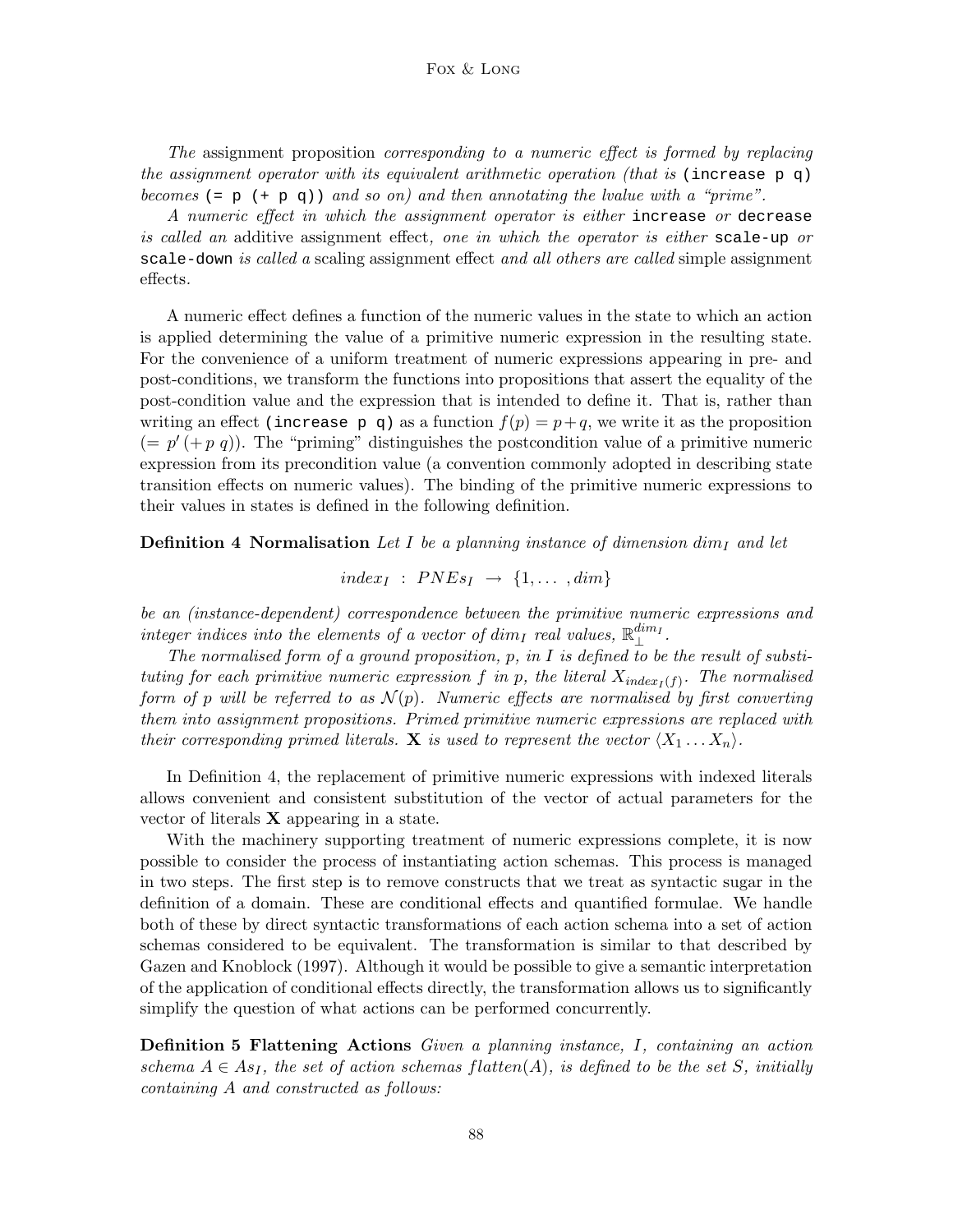- While S contains an action schema, X, with a conditional effect, (when  $PQ$ ), create two new schemas which are copies of  $X$ , but without this conditional effect, and conjoin the condition  $P$  to the precondition of one copy and  $Q$  to the effects of that copy, and conjoin (not P) to the precondition of the other copy. Add the modified copies to S.
- While  $S$  contains an action schema,  $X$ , with a formula containing a quantifier, replace X with a version in which the quantified formula ( $Q$  ( $var_1 \ldots var_k$ ) P) in X is replaced with the conjunction (if the quantifier,  $Q$ , is forall) or disjunction (if  $Q$  is exists) of the propositions formed by substituting objects in I for each variable in  $var_1 \dots var_k$  in  $P$  in all possible ways.

These steps are repeated until neither step is applicable.

Once flattened, actions can be grounded by the usual substitution of objects for parameters:

Definition 6 Ground Action Given a planning instance, I, containing an action schema  $A \in As_I$ , the set of ground actions for A,  $GA_A$ , is defined to be the set of all the structures, a, formed by substituting objects for each of the schema variables in each schema, X, in  $flatten(A)$  where the components of a are:

- Name is the name from the action schema, X, together with the values substituted for the parameters of  $X$  in forming  $a$ .
- Pre<sub>a</sub>, the precondition of a, is the propositional precondition of a. The set of ground atoms that appear in  $Pre_a$  is referred to as  $GPre_a$ .
- Add<sub>a</sub>, the positive postcondition of a, is the set of ground atoms that are asserted as positive literals in the effect of a.
- Del<sub>a</sub>, the negative postcondition of a,is the set of ground atoms that are asserted as negative literals in the effect of a.
- $NP_a$ , the numeric postcondition of a, is the set of all assignment propositions corresponding to the numeric effects of a.

The following sets of primitive numeric expressions are defined for each ground action,  $a \in GA_A$ :

- $L_a = \{f | f \text{ appears as an } \text{lvalue in } a\}$
- $R_a = \{f | f \text{ is a primitive numeric expression in an rvalue in a or appears in Pre_a}\}$
- $L_a^* = \{f | f \text{ appears as an } \text{value in an } \text{additive assignment effect in a} \}$

Some comment is appropriate on the last definition: an action precondition might be considered to have two parts — its logical part and its numeric expression-dependent part. Unfortunately, these can be interdependent. For example:

(or (clear  $?x$ ) (>= (room-in  $?y$ ) (space-for  $?z$ )))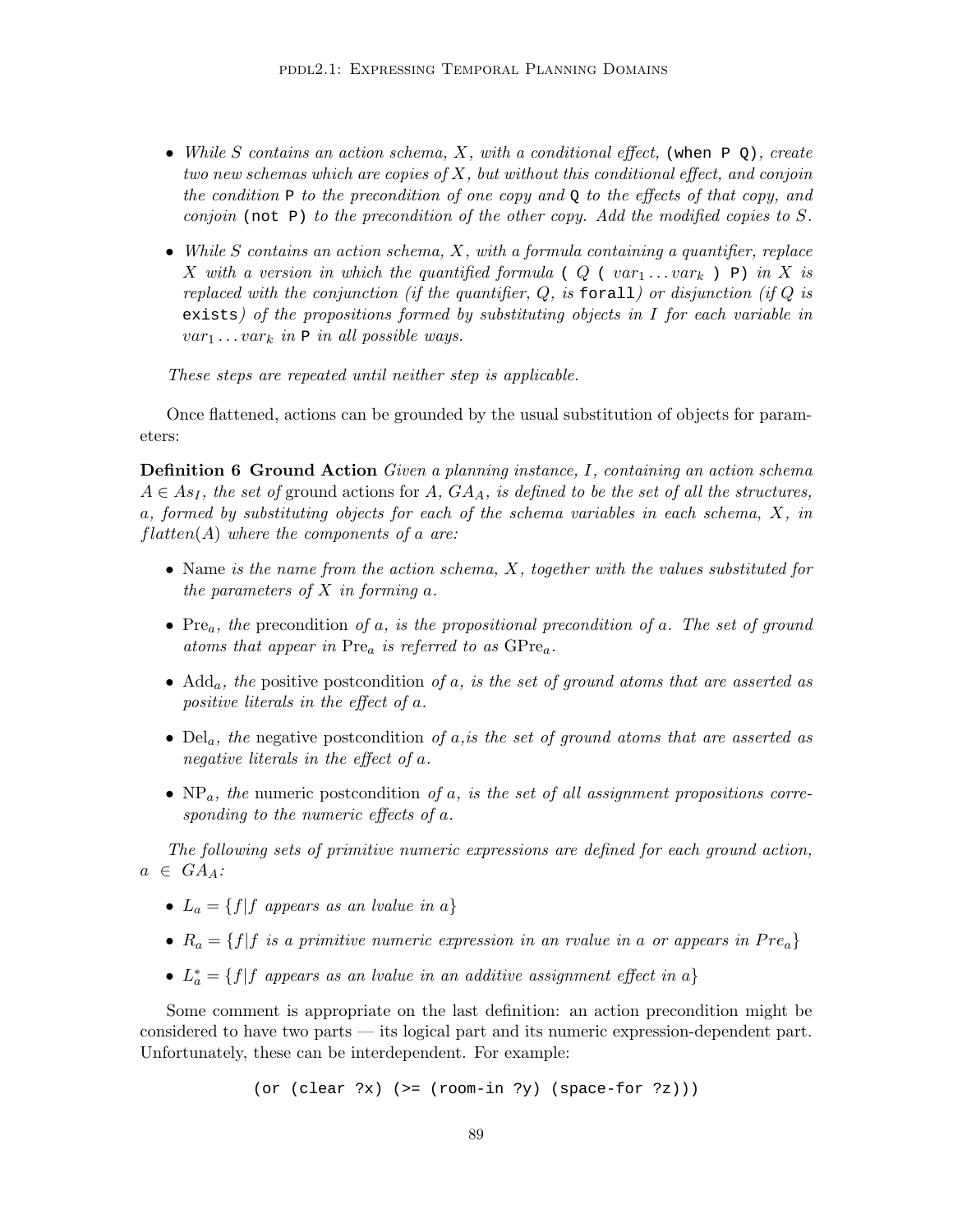might be a precondition of an action. In order to handle such conditions, we need to check whether they are satisfied given not only the current logical state, but also the current values of the domain numeric expressions. The inclusion of a numeric component in the state makes it necessary to ensure the correct substitution of the numeric values for the expressions used in the action precondition. This is achieved using the normalisation process from Definition 4 in Definition 9. In contrast, the postcondition of an action cannot contain interlocked numeric and logical effects, so it is possible to separate the effects into the distinct numeric and logical components.

**Definition 7 Valid Ground Action** Let a be a ground action. a is valid if no primitive numeric expression appears as an lvalue in more than one simple assignment effect, or in more than one different type of assignment effect.

Definition 7 ensures that an action does not attempt inconsistent updates on a numeric value. Unlike logical effects of an action which cannot conflict, it is possible to write a syntactic definition of an action in which the effects are inconsistent, for example by assigning two different values to the same primitive numeric expression.

**Definition 8 Updating Function** Let a be a valid ground action. The updating function for a is the composition of the set of functions:

$$
\{\operatorname{NPF}_p \ : \ \mathbb{R}^{\dim}_{\perp} \to \ \mathbb{R}^{\dim}_{\perp} \ | \ p \in \mathcal{NP}_a \}
$$

such that  $NPF_p(\mathbf{x}) = \mathbf{x}'$  where for each primitive numeric expression  $x'_i$  that does not appear as an lvalue in  $\mathcal{N}(p)$ ,  $x'_i = x_i$  and  $\mathcal{N}(p)[\mathbf{X}': = \mathbf{x}', \mathbf{X} := \mathbf{x}]$  is satisfied.

The notation  $\mathcal{N}(p)[\mathbf{X}'] := \mathbf{x}', \mathbf{X} := \mathbf{x}]$  should be read as the result of normalising p and then substituting the vector of actual values  $x'$  for the parameters  $X'$  and actual values x for formal parameters  $X$ .

Definition 8 defines the function describing the update effects of an action. The function ensures that all of the reals in the vector describing the numeric state remain unchanged if they are not affected by the action (this is the numeric-state equivalent of the persistence achieved for propositions by the STRIPS assumption). For other values in the vector, the normalisation process is used to substitute the correctly indexed vector elements for the primitive numeric expressions appearing as lvalues (which are the primed vector elements corresponding to values in the post-action state) and rvalues (the unprimed values appearing in the pre-action state). The tests that must be satisfied in order to ensure correct behaviour of the functions in the composition simply confirm that the arithmetic on the rvalues is correctly applied to arrive at the lvalues. The requirement that the action be valid ensures that the composition of the functions in Definition 8 is well-defined, since all of the functions in the set commute, so the composition can be carried out in any order.

The various sets of primitive numeric expressions defined in the Definition 6 allow us to conveniently express the conditions under which two concurrent actions might interfere with one another. In particular, we are concerned not to allow concurrent assignment to the same primitive numeric expression, or concurrent assignment and inspection. We do allow concurrent increase or decrease of a primitive numeric expression. To allow this we will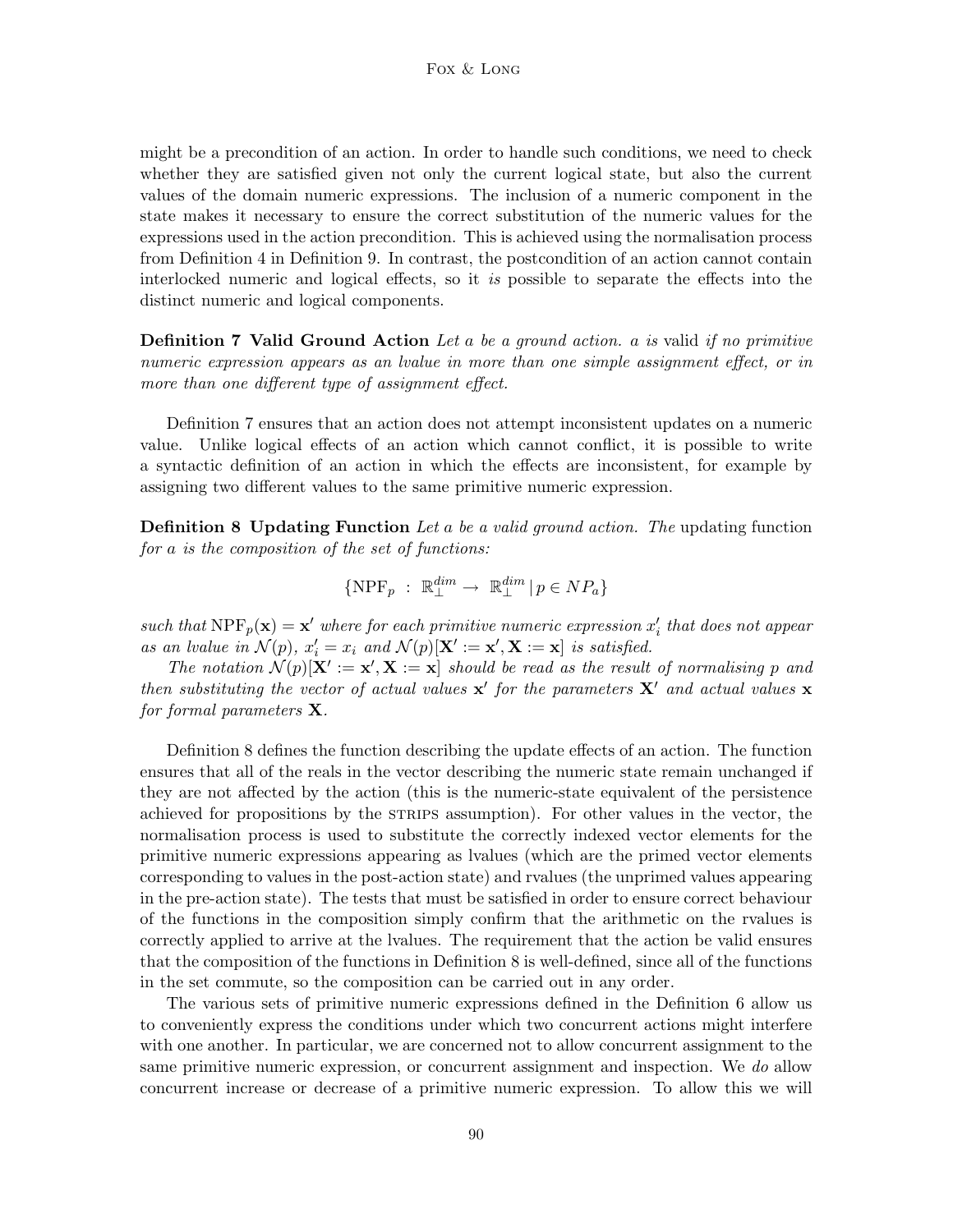have to apply collections of concurrent updating functions to the primitive numeric expressions. This can be allowed provided that the functions commute. Additive assignments do commute, but other updating operations cannot be guaranteed to do so, except if they do not affect the same primitive numeric expressions or rely on primitive numeric expressions that are affected by other concurrent assignment propositions. It would be possible to make a similar exception for scaling effects, but additive assignment effects have a particularly important role in durative actions that is not shared by scaling effects, so for simplicity we allow concurrent updates only with these effects. We use the three sets of primitive numeric expressions to determine whether we are in a safe situation or not. Within a single action it is possible for the rvalues and lvalues to intersect. That is, an action can update primitive numeric expressions using current values of primitive numeric expressions that are also updated by the same action. All rvalues will have the values they take in the state prior to execution and all lvalues will supply the new values for the state that follows.

Definition 9 Satisfaction of Propositions Given a logical state, s, a ground propositional formula of PDDL2.1, p, defines a predicate on  $\mathbb{R}^{dim}_{\perp}$ ,  $Num(s, p)$ , as follows:

$$
Num(s, p)(\mathbf{x}) \quad \text{iff} \quad s \models \mathcal{N}(p)[\mathbf{X} := \mathbf{x}]
$$

where  $s \models q$  means that q is true under the interpretation in which each atom, a, that is not a numeric comparison, is assigned true iff  $a \in s$ , each numeric comparison is interpreted using standard equality and ordering for reals and logical connectives are given their usual interpretations. p is satisfied in a state  $(t, s, \mathbf{X})$  if  $\text{Num}(s, p)(\mathbf{X})$ .

Comparisons involving  $\perp$ , including direct equality between two  $\perp$  values are all undefined, so that enclosing propositions are also undefined and not satisfied in any state.

**Definition 10 Applicability of an Action** Let a be a ground action. a is applicable in a state s if the  $Pre_a$  is satisfied in s.

### 7.1 Semantics of a Simple Plan

A simple plan, in PDDL2.1, is a sequence of timed actions, where a timed action has the following syntactic form:

$$
t:(action\, p_1 \ldots p_n)
$$

In this notation  $t$  is a positive rational number in floating point syntax and the expression (action  $p_1 \ldots p_n$ ) is the name and actual parameters of the action to be executed at that point in time. In more complex plans simple and durative actions, with or without numericvalued effects or preconditions, can co-occur — the semantics of such plans is discussed in Section 8. No special separators are required to separate timed actions in the sequence and the actions are not required to be presented in time-sorted order. It is possible for multiple actions to be given the same time stamp, indicating that they should be executed concurrently. It should be emphasised that the earliest point at which activity occurs within a plan must be strictly after time 0. This constraint follows from the decision to make the initial state be the state existing at time 0, together with the decision, in the semantics, that actions have their effects in the interval that is closed on the left, starting at the time when the action is applied, while preconditions are tested in the interval that is open on the right that precedes the action.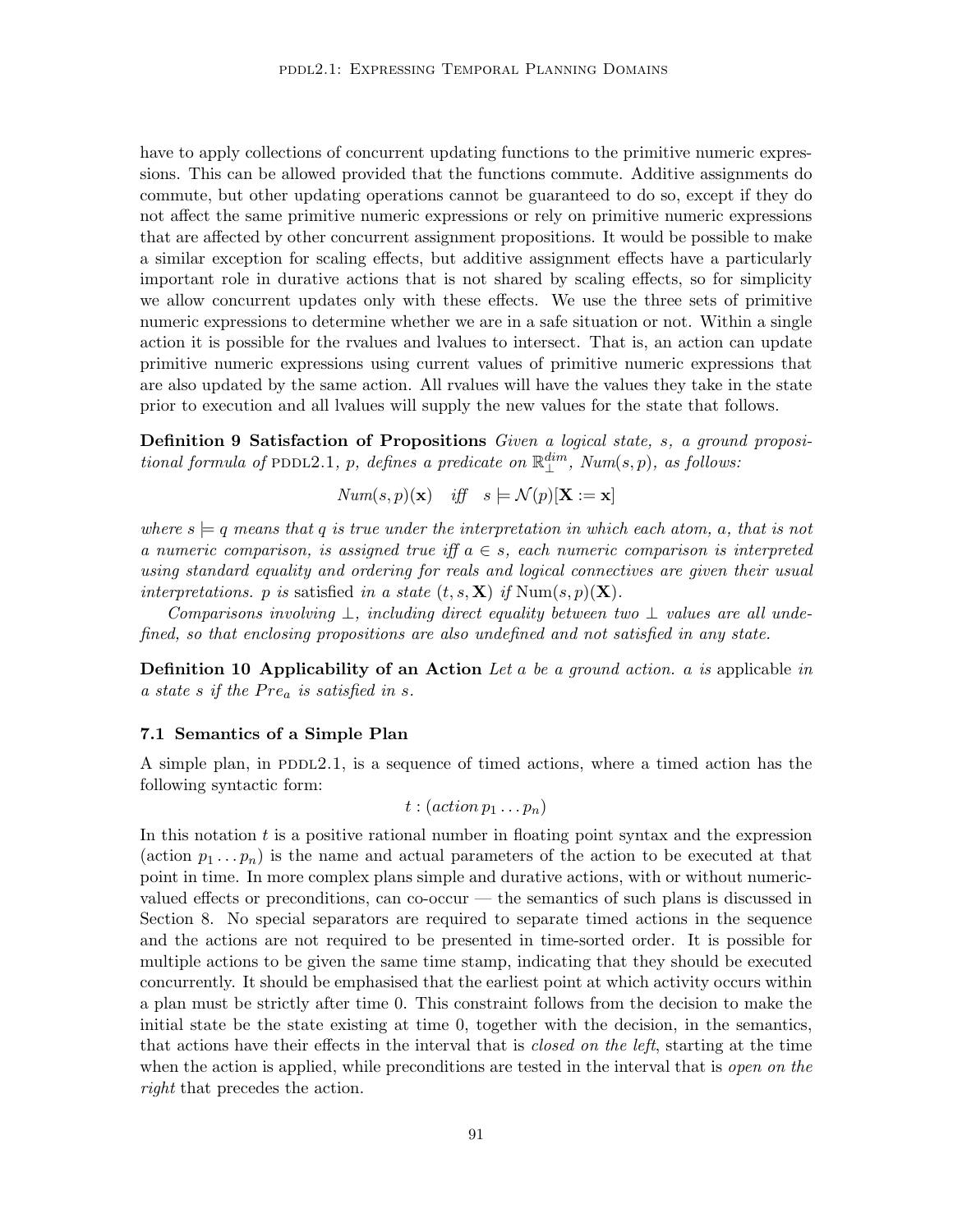In order to retain compatibility with the output of current planners the following concession is made: if the plan is presented as a sequence of actions with no time points, then it is inferred that the first action is applied at time 1 and the succeeding actions apply in sequence at integral time points one unit apart.

A simple plan is a slight generalisation of the more familiar  $STRIPS-style$  classical plan, since actions are labelled with the time at which they are to be executed.

**Definition 11 Simple Plan** A simple plan,  $SP$ , for a planning instance, I, consists of a finite collection of timed simple actions which are pairs  $(t, a)$ , where t is a rational-valued time and a is an action name.

The happening sequence,  $\{t_i\}_{i=0...k}$  for SP is the ordered sequence of times in the set of times appearing in the timed simple actions in  $SP$ . All  $t_i$  must be greater than 0. It is possible for the sequence to be empty (an empty plan).

The happening at time t,  $E_t$ , where t is in the happening sequence of  $SP$ , is the set of (simple) action names that appear in timed simple actions associated with the time t in SP.

A plan thus consists of a sequence of happenings, each being a set of action names applied concurrently at a specific time, the sequence being ordered in time. The times at which these happenings occur forms the happening sequence. It should be noted that action names are ambiguous when action schemas contain conditional effects — the consequence of flattening is to have split these actions into multiple actions with identical names, differentiated by their preconditions. However, at most one of each set of actions with identical names can be applicable in a given logical state, since the precondition of each action in such a set will necessarily be inconsistent with the precondition of any other action in the set, due to the way in which the conditional effects are distributed between the pairs of action schemas they induce.

In order to handle concurrent actions we need to define the situations in which the effects of those actions are consistent with one another. This issue was first discussed in Section 5.1. The mutual exclusion rule for  $PDDL2.1$  is an extension of the idea of *action* mutex conditions for GraphPlan (Blum  $&$  Furst, 1995). The extension handles two extra features: the extended expressive power of the language (to include arbitrary propositional connectives) and the introduction of numeric expressions. We make a very conservative condition for actions to be executed concurrently, which ensures that there is no possibility of interaction. This rules out cases where intuition might suppose that concurrency is possible. For example, the actions:

```
(:action a
  :precondition (or p q)
  :effect (r))
(:action b
  :precondition (p)
  :effect (and (not p) (s)))
```
could, one might suppose, be executed simultaneously in a state in which both  $p$  and  $q$  hold. The following definition asserts, however, that the two actions are mutex. The reason we have chosen such a constrained definition is because checking for mutex actions must be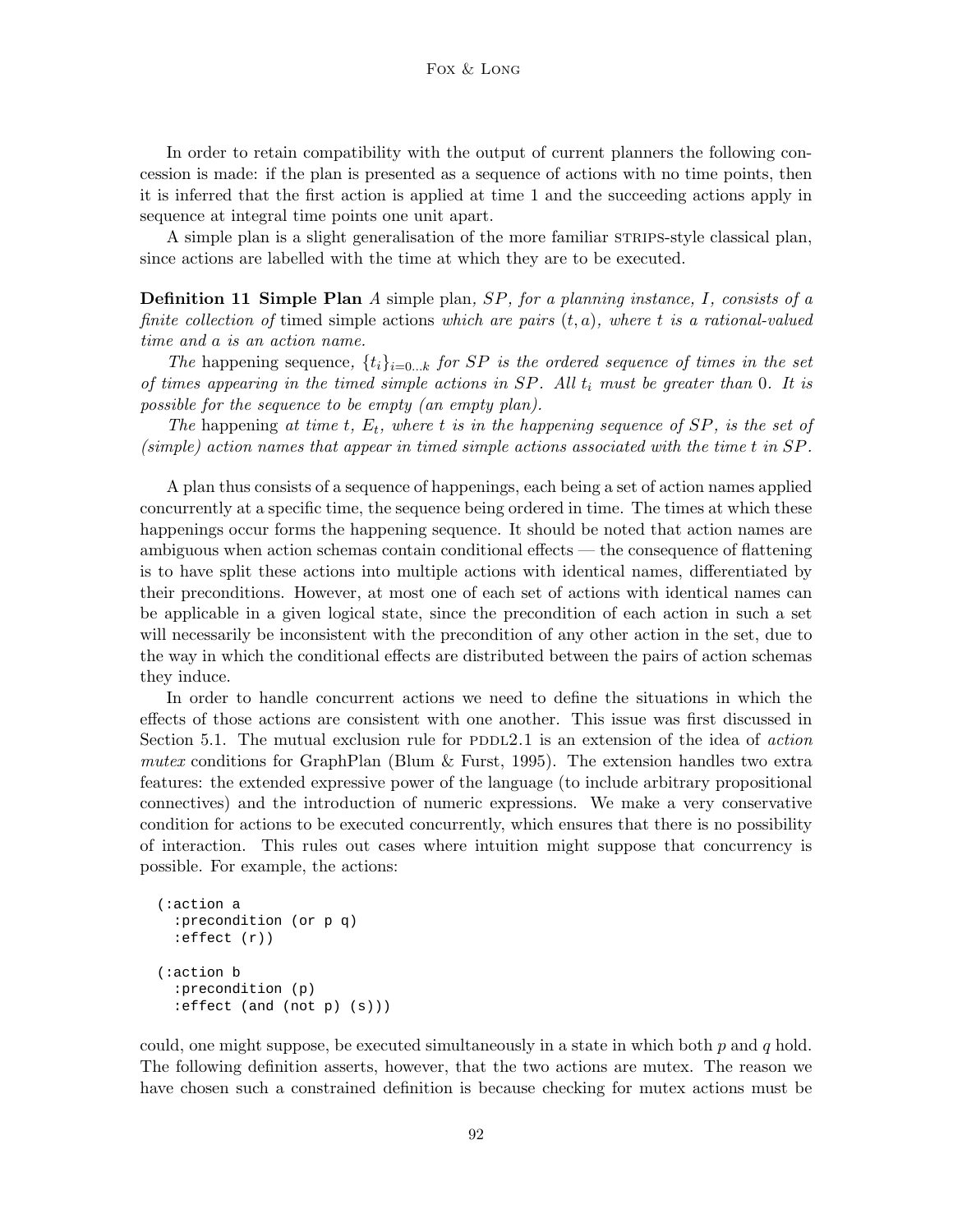tractable and handling the case implied by this example would appear to require checking the consequence of interleaving preconditions and effects in all possible orderings. The condition on primitive numeric expressions has already been discussed — it determines that the update effects can be executed concurrently and that they do not affect values which are then tested by preconditions (regardless of whether the results of those tests matter to the satisfaction of their enclosing proposition). This is the rule of no moving targets: no concurrent actions can affect the parts of the state relevant to the precondition tests of other actions in the set, regardless of whether those effects might be harmful or not. It might be considered odd that the preconditions of one action cannot refer to literals in the add effects of a concurrent action. We require this because preconditions can be negative, in which case their interaction with add effects is analogous to the interaction between positive preconditions and delete effects. The no moving targets rule makes the cost of determining whether a set of actions can be applied concurrently polynomial in the size of the set of actions and their pre- and post-conditions.

**Definition 12 Mutex Actions** Two grounded actions, a and b are non-interfering if

 $GPre_a \cap (Add_b \cup Del_b) = GPre_b \cap (Add_a \cup Del_a) = \emptyset$  $Add_a \cap Del_b = Add_b \cap Del_a = \emptyset$  $L_a \cap R_b = R_a \cap L_b = \emptyset$  $L_a \cap L_b \subseteq L_a^* \cup L_b^*$ 

If two actions are not non-interfering they are mutex.

The last clause of this definition asserts that concurrent actions can only update the same values if they both do so by additive assignment effects.

We are now ready to define the conditions under which a simple plan is valid. We can separate the executability of a plan from whether it actually achieves the intended goal. We will say that a plan is valid if it is executable *and* achieves the final goal. Executability is defined in terms of the sequence of states that the plan induces by sequentially executing the happenings that it defines.

**Definition 13 Happening Execution** Given a state,  $(t, s, \mathbf{x})$  and a happening, H, the activity for H is the set of grounded actions

 $A_H = \{a | the \ name \ for \ a \ is \ in \ H, \ a \ is \ valid \ and \ Pre_{a} \ is \ satisfied \ in \ (t, s, \mathbf{x})\}$ 

The result of executing a happening, H, associated with time  $t_H$ , in a state  $(t, s, \mathbf{x})$  is undefined if  $|A_H| \neq |H|$  or if any pair of actions in  $A_H$  is mutex. Otherwise, it is the state  $(t_H, s', \mathbf{x}')$  where

$$
s' = (s \setminus \bigcup_{a \in A_H} Del_a) \cup \bigcup_{a \in A_H} Add_a
$$

and  $\mathbf{x}'$  is the result of applying the composition of the functions  $\{NPF_a | a \in A_H\}$  to  $\mathbf{x}$ .

Since the functions  $\{NPF_a \mid a \in A_H\}$  must affect different primitive numeric expressions, except where they represent additive assignment effects, these functions will commute and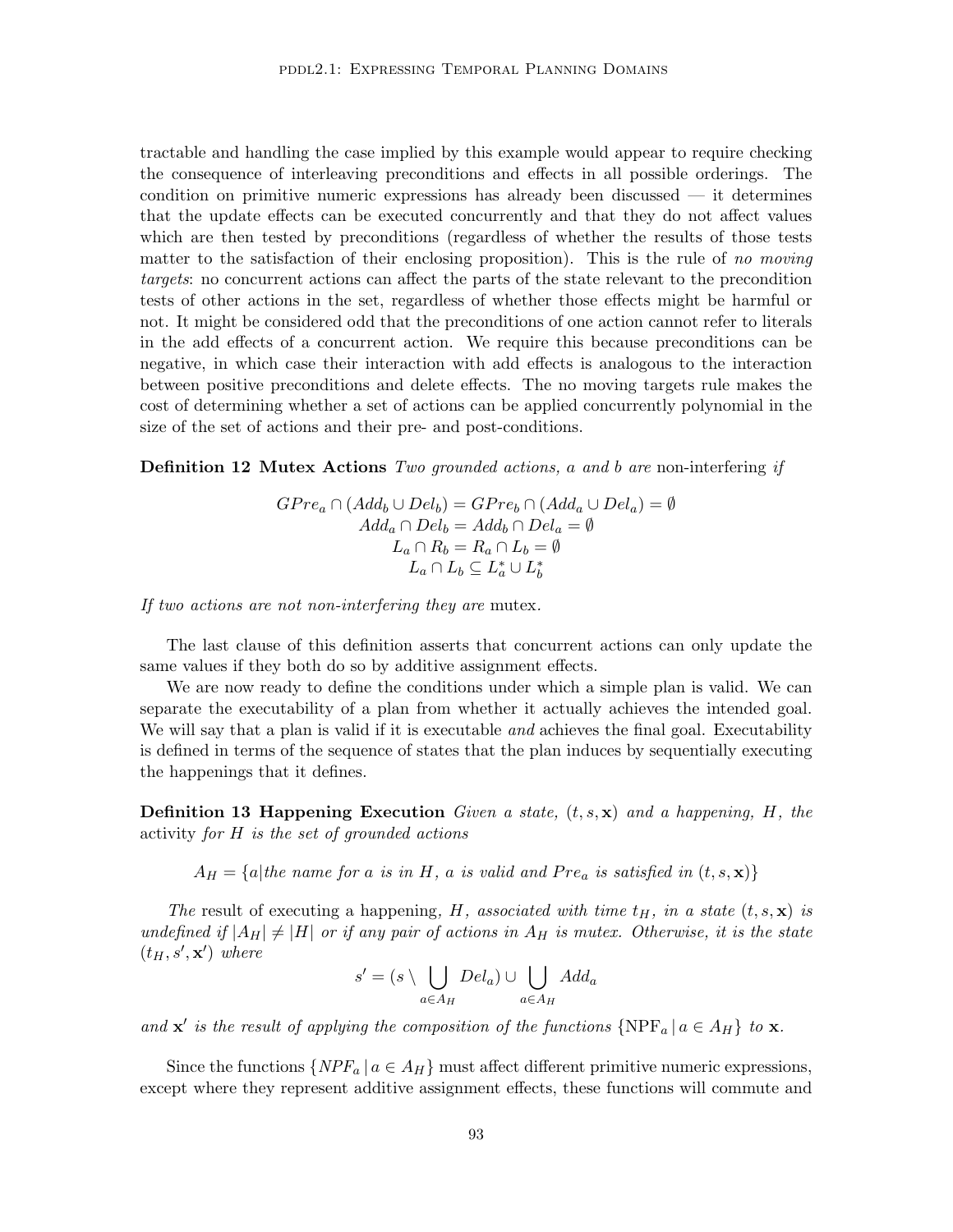therefore the order in which the functions are applied is irrelevant. Therefore, the value of  $x'$  is well-defined in this last definition. The requirement that the activity for a happening must have the same number of elements as the happening itself is simply a constraint that ensures that each action name in the happening leads to a valid action that is applicable in the appropriate state. We have already seen that conditional effects induce the construction of families of grounded actions, but that at most one of each family can be applicable in a state. If none of them is applicable for a given name, then this must mean that the precondition is unsatisfied, regardless of the conditional effects. In this case, we are asserting that the attempt to apply the action has undefined interpretation.

**Definition 14 Executability** A simple plan, SP, for a planning instance, I, is executable if it defines a happening sequence,  $\{t_i\}_{i=0...k}$ , and there is a sequence of states,  $\{S_i\}_{i=0...k+1}$ such that  $S_0$  is the initial state for the planning instance and for each  $i = 0 \ldots k$ ,  $S_{i+1}$  is the result of executing the happening at time  $t_i$  in  $SP$ .

The state  $S_{k+1}$  is called the final state produced by SP and the state sequence  $\{S_i\}_{i=0...k+1}$ is called the trace of SP. Note that an executable plan produces a unique trace.

**Definition 15 Validity of a Simple Plan** A simple plan (for a planning instance,  $I$ ) is valid if it is executable and produces a final state  $S$ , such that the goal specification for I is satisfied in S.

## 8. The Semantics of Durative Actions

Plans with durative actions with discrete effects can be given a semantics in terms of the semantics of simple plans. Handling durative actions that have continuous effects is more complex — we discuss this further in Section 9.

Durative actions appearing in a plan must be given with an additional field indicating the duration. This is given with the syntax:

$$
t : (action \, p_1 \ldots p_n) \, [d]
$$

where d is a rational valued duration, written in floating point syntax.

Durative actions are introduced into the framework we have defined so far by generalising Definition 1 to include durative action schemas. The definition of the grounded action must now be extended to define the form of grounded durative actions. However, this definition can be given in such a way that we associate with each durative action two simple (nondurative) actions, corresponding to the end points of the durative action. These simple actions can, together, simulate almost all of the behaviour of the durative action. The only aspects that are not captured in this pair of simple actions are the duration of the durative action and the invariants that must hold over that duration. These two elements can, however, be simply handled in a minor extension to the semantics of simple plans, and this is the approach we adopt. By taking this route we avoid any difficulties in establishing the effects of interactions between durative actions — this is all handled by the semantics for the concurrent activity within a simple plan. As we will see, one difficulty in this account is the handling of durative actions with conditional effects that contain conditions and effects that are associated with different times or conditions that must hold over the entire duration of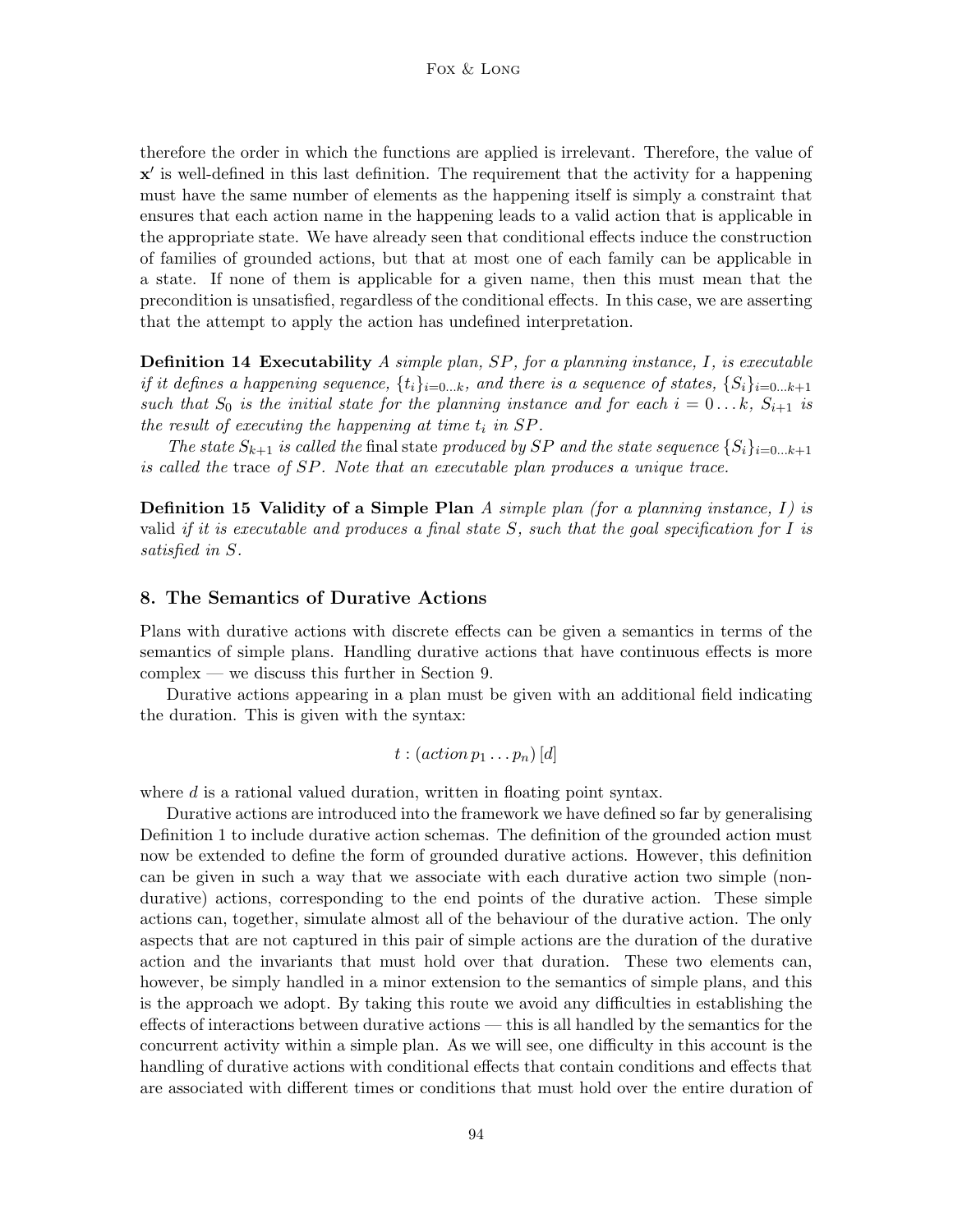the action. Since these cases complicate the semantics we will postpone treatment of them until the next section and begin with durative actions without conditional effects.

The mapping from durative actions to non-durative actions has the important consequence that the mutex relation implied between non-durative actions is (advantageously) weaker than the strong mutex relation used in, for example, TGP (Smith & Weld, 1999). Two durative actions can be applied concurrently provided that the end-points of one action do not interact either with the end-points (if simultaneous) or the invariants of the other action.

Definition 16 Grounded Durative Actions Durative actions are grounded in the same way as simple actions (see Definition  $6$ ), by replacing their formal parameters with constants from the planning instance and expanding quantified propositions. The definition of durative actions requires that the condition be a conjunction of temporally annotated propositions. Each temporally annotated proposition is of the form (at start p), (at end p) or (over all  $p$ ), where p is an unannotated proposition. Similarly, the effects of a durative action (without continuous or conditional effects) are a conjunction of temporally annotated simple effects.

The duration field of DA defines a conjunction of propositions that can be separated into  $DC_{start}^{DA}$  and  $DC_{end}^{DA}$ , the duration conditions for the start and end of DA, with terms being arithmetic expressions and ?duration. The separation is conducted in the obvious way, placing at start conditions into  $DC_{start}^{DA}$  and at end conditions into  $DC_{end}^{DA}$ .

Each grounded durative action, DA, with no continuous effects and no conditional effects defines two parameterised simple actions  $DA_{start}$  and  $DA_{end}$ , where the parameter is the ?duration value, and a single additional simple action  $DA_{inv}$ , as follows.

 $DA_{start}$  ( $DA_{end}$ ) has precondition equal to the conjunction of the set of all propositions, p, such that (at start p) ((at end p)) is a condition of DA, together with  $DC_{start}^{DA}$  (DC $_{end}^{DA}$ ), and effect equal to the conjunction of all the simple effects, e, such that (at start e) ((at end e)) is an effect of DA (respectively).

 $DA_{inv}$ , is defined to be the simple action with precondition equal to the conjunction of all propositions, p, such that (over all p) is a condition of DA. It has an empty effect.

Every conjunct in the condition of DA contributes to the precondition of precisely one of  $DA_{start}$ ,  $DA_{end}$  or  $DA_{inv}$ . Every conjunct in the effect of DA contributes to the effect of precisely one of  $DA_{start}$  or  $DA_{end}$ . For convenience,  $DA_{start}$  ( $DA_{end}$ ,  $DA_{inv}$ ) will be used to refer to both the entire (respective) simple action and also to just its name.

The actions  $DA_{start}$  and  $DA_{end}$  are parameterised by ?duration and this parameter must be substituted with the correct duration value in order to arrive at the two simple actions corresponding to the start and end of a durative action.

**Definition 17 Plans**  $A$  plan,  $P$ , with durative actions, for a planning instance,  $I$ , consists of a finite collection of timed actions which are pairs, each either of the form  $(t, a)$ , where t is a rational-valued time and a is a simple action name – an action schema name together with the constants instantiating the arguments of the schema, or of the form  $(t, a[t'])$ , where t is  $a$  rational-valued time,  $a$  is a durative action name and  $t'$  is a non-negative rational-valued duration.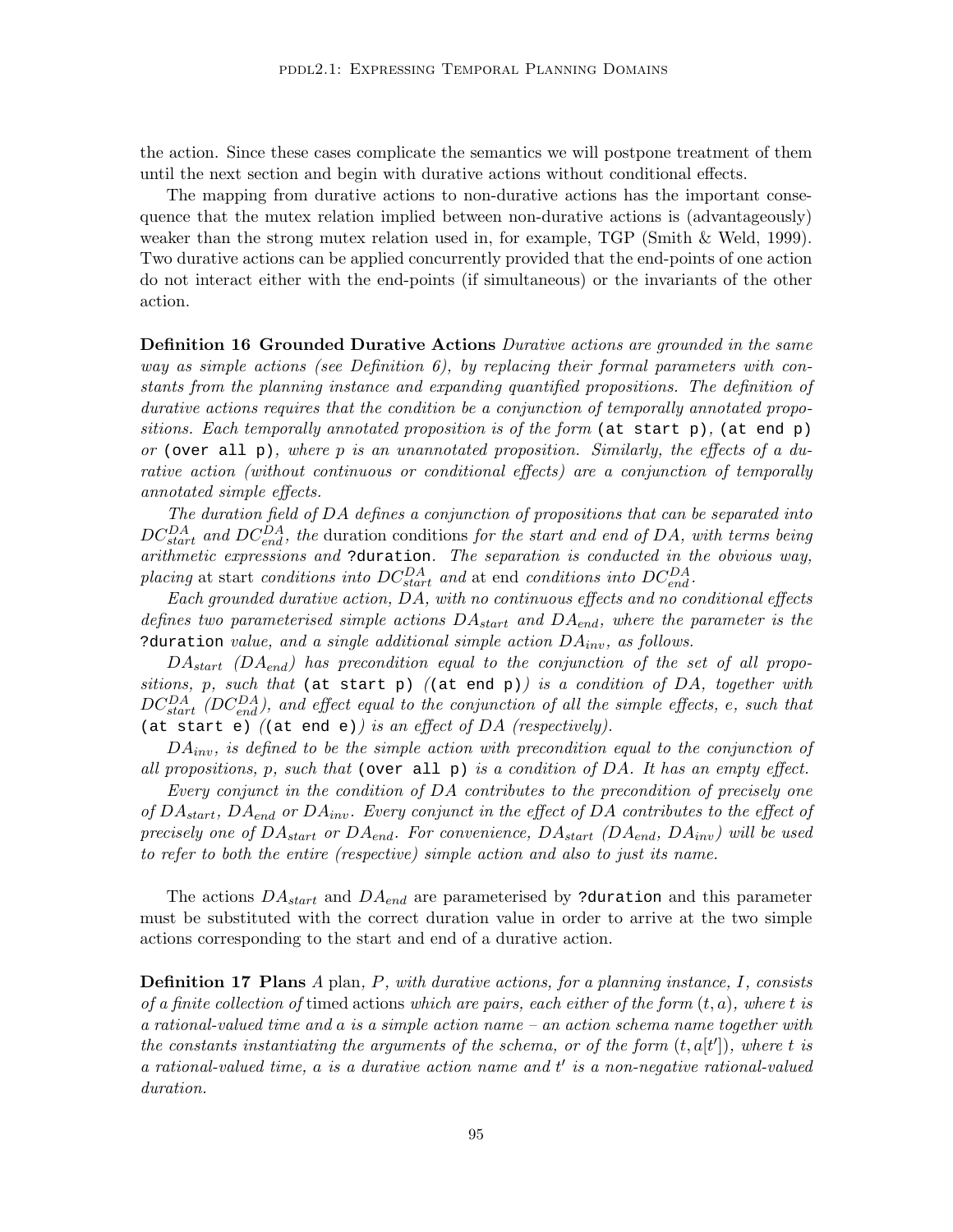**Definition 18 Induced Simple Plan** If P is a plan then the happening sequence for P is  $\{t_i\}_{i=0...k}$ , the ordered sequence of time points formed from the set of times<sup>1</sup>

$$
\{t \,|\, (t,a) \in P \text{ or } (t,a[t']) \in P \text{ or } (t-t',a[t']) \in P\}
$$

The induced simple plan for a plan  $P$ , simplify( $P$ ), is the set of pairs defined as follows:

- $(t, a)$  for each  $(t, a) \in P$  where a is a simple (non-durative) action name.
- $(t, a_{start}$ [?duration := t']) and  $(t + t', a_{end}$ [?duration := t']) (these expressions are simple timed actions – the square brackets denote substitution of  $t'$  for ?duration in this case) for all pairs  $(t, a[t']) \in P$ , where a is a durative action name.
- $((t_i + t_{i+1})/2, a_{inv})$  for each pair  $(t, a[t']) \in P$  and for each i such that  $t \le t_i < t + t'$ , where  $t_i$  and  $t_{i+1}$  are in the happening sequence for P.

The process of transforming a plan into a simple plan involves introducing actions to represent the end points of the intervals over which the durative actions in the plan are applicable. Duration constraints convert into simple preconditions on start or end actions, requiring the substitution of a numeric value for the ?duration field to complete the conversion into simple actions. The complication to this process is that invariants cannot be associated with the end points, but must be checked throughout the interval. This is achieved by adding to the simple plan a collection of special actions responsible for checking the invariants. These actions are added between each pair of happenings in the original plan lying between the start and end point of the durative action. Because the semantics of simple plans requires that the preconditions of actions in the plan be satisfied, even though they might have no effects, the consequence of putting these monitoring actions into the simple plan is to ensure that the original plan is judged valid only if the invariants remain true, firstly, after the start of the durative action and, subsequently, after each happening that occurs throughout the duration of the durative action. One possibility is to make these monitoring actions occur at the same times as the updating actions, but this would require values to be accessed at the same time as they might be being updated, violating the no moving targets rule. In order to avoid this problem the monitoring actions are interleaved with the updating actions by inserting them midway between pairs of successive happenings in the interval over which each durative action is executed. Only happenings in the original plan need be considered when carrying out this insertion, since the invariant-checking actions themselves cannot have any effect on the states in which they are checked.

Alternative treatments of invariants are possible, but an important advantage of the approach we have taken is that the semantics rests, finally, on a state-transition model in a form that is familiar to the planning community. That is, plans can be seen as recipes for state-transition sequences, with each state-transition being a function from the current state of the world to the next. However, durative actions complicate this picture because they rely on a commitment, once a durative action has been started, to follow it through to completion. That commitment involves some sort of communication across the duration of the plan. The communication can be managed by structures outside the plan, that examine

<sup>1.</sup> Care should be taken in reading this definition — the last disjunct allows the time corresponding to the end of execution of a durative action to be included as a happening time.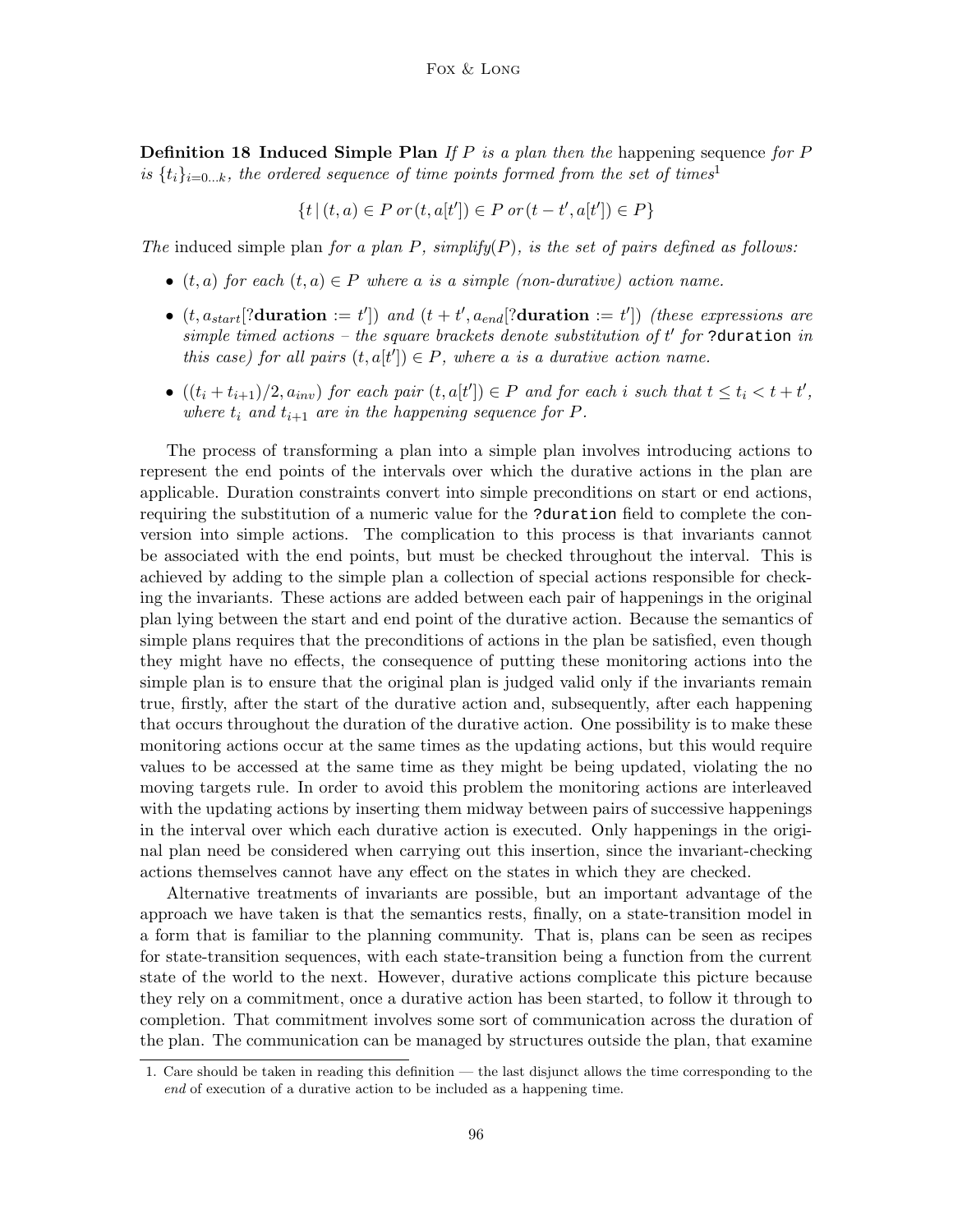the trace, or by artificial modification of the plan itself to ensure that states carry extra information from the start to the end of the durative action. The latter approach has the disadvantage that as durative actions become more complex the artificial components that must be added to the plan become more intrusive. This is particularly apparent in the treatment of conditional effects that require conditions tested at the start of a durative action, or across its duration, but effects that are triggered at the end, since these cases require some sort of "memory" in the state to remember the status of the tested conditions from the start of the durative action to the end point. These memory conditions allow us to avoid embedding an entire execution history in a state by substituting an ad hoc memory of the history for just those propositions and at just those times it is required. The management of conditional effects of this form, in the mapping from durative actions to simple actions, is discussed further in Section 8.1.

We can now conclude the definitions supporting the validity of a plan with durative actions.

**Definition 19 Executability of a Plan** A plan, P (for a planning instance), is executable if the induced simple plan for  $P$ , simplify( $P$ ) is executable, producing the trace  $\{S_i = (t_i, s_i, \mathbf{v}_i)\}_{i=0...k}.$ 

**Definition 20 Validity of a Plan**  $A$  plan,  $P$  (for a planning instance), is valid if it is executable and if the goal specification is satisfied in the final state produced by its induced simple plan.

#### 8.1 Durative Actions with Conditional Effects

We now explain how the mapping described in the previous section is extended to deal with durative actions containing conditional effects.

First, we observe that temporally annotated conditions and effects can be accumulated, because the temporal annotation distributes through logical conjunction. Therefore, we can convert conditional effects so that their conditions are simple conjunctions of at most one at start condition, at most one at end condition and at most one over all condition. It should be noted that we do not allow logical connectives other than conjunction in combining temporally annotated propositions. Allowing other connectives would create significant further complexity in the semantics and create potentially paradoxical opportunities for communication from future states to earlier states. Similarly to conditions, durative action effects can be reduced to a conjunction of at most one *at start* effect and at most one *at end* effect. Treatment of conditional effects then divides into three cases. The first case is very straightforward: any effect in a durative action of the form (when (at t p) (at t q)), where the condition and the effect bear the same single temporal annotation, can be transformed into a simple conditional effect of the form (when  $p \, q$ ) attached to the start or end simple action according to whether t is *start* or *end*. Since this case is straightforward we will not explicitly extend the previous definitions to cope with it. The second case is one in which the condition of a condition effect has at start conditions and the effect has at end effects.

Note that we consider conditional effects in which the effects occur at the start, but with conditions dependent on the state at the end or over the duration of the action, to be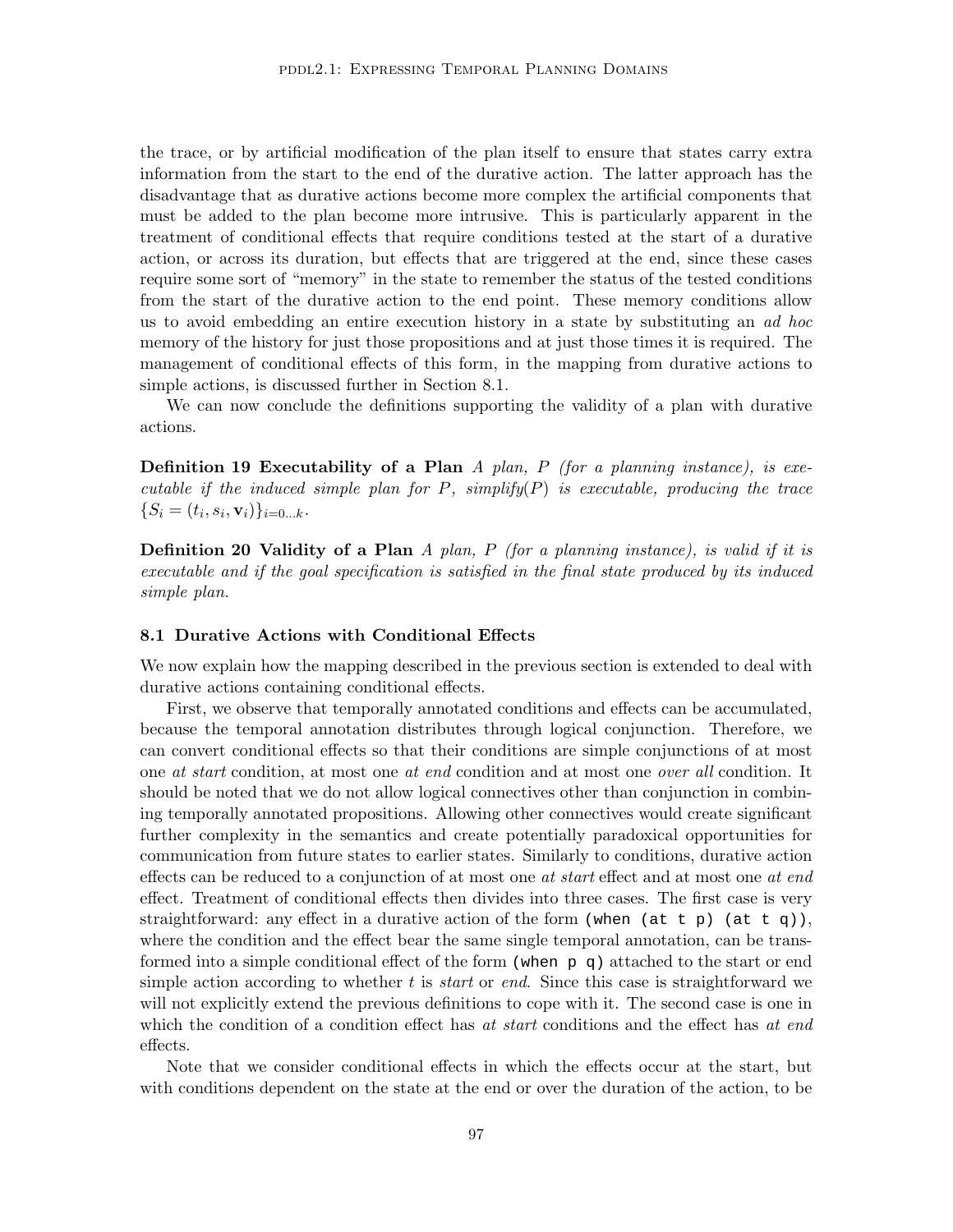### Fox & Long

meaningless. This is because they reverse the expected behaviour of causality, where cause precedes effect. In any attempt to validate a plan by constructing a trace such reversed causality would be a huge problem, since we could not determine the initial effects of applying a durative action until we had seen what conditions held over the subsequent interval and conclusion of its activity, but, equally, we could not see what the effects of activity during the interval would be without seeing the initial effects of applying the durative action. This paradox is created by the opportunity for an action to change the past.

To handle this second case we need to modify the state after the start of the durative action to "remember" whether the start conditions were satisfied and communicate this to the end of the durative action where it can then be simply looked up in the (then) current state to determine whether the conditional effect should be applied. We apply a transformation to conditional effects of the form (when (and (at start ps) (at end pe)) (at end q)) into a conditional effect added to the start simple action, (when ps  $(M_{ps})$ ), and a conditional effect added to the end simple action, (when (and pe  $(M_{ps})$ ) q), where  $M_{ps}$  is a special new proposition, unique to the particular conditional effect of the particular application of the durative action being transformed. By ensuring that this proposition is unique in this way, there is no possibility of any other action in the plan interfering with it, so it represents an isolated memory of the fact that ps held in the state at which the durative action was started. If a conditional effect does not have at end conditions, the same transformation can be applied, simply ignoring pe in the previous discussion. Figure 15 depicts the transformation of a single durative action, A, with a conditional effect, into a collection of level 2 actions, complete with the appropriate "memory" proposition (in this case called  $P^*$ ).

The importance of the memory introduced in this transformation is explained in Figures 16 and 17. Figure 16 shows the ambiguity that results from not remembering how a state, on the trajectory of a plan, was reached. The figure illustrates that if one is in a state  $(P, Q, \neg R)$  at the point when durative action A (as described in Figure 15) ends, it is impossible to determine from the state alone whether  $R$  should be added or not. This is because it is possible to have reached the state  $(P, Q, \neg R)$  by at least two different paths, with at least one path having seen  $A$  started in a state in which  $P$  held and at least one path having seen A started in a state in which  $P$  did not hold (using an action, achieve- $P$ , with  $P$ as its only effect). The state  $(P, Q, \neg R)$  does not contain any information to disambiguate which path was used to reach it, and hence cannot determine the correct value of  $R$  after A ends.

The third, and final, case is where the durative action has conditional effects of the form:

```
(when (and (at start ps) (over all pi) (at end pe)) (at end q)).
```
Again, if the effect has no *at start* or *at end* conditions the following transformation can be applied simply ignoring ps or pe as appropriate. In this case we need to construct a transformation that "remembers" not only whether ps held in the state at which the durative action is first applied, but also whether pi holds throughout the interval from the start to the end of the durative action. Unlike the invariants of durative actions, these conditions are not *required* to hold for the plan to be valid, but only determine what effects will occur at the end of the durative action. The idea is to use intervening monitoring actions, rather as we did for invariants in definition 18. This is achieved by adding a further effect to the start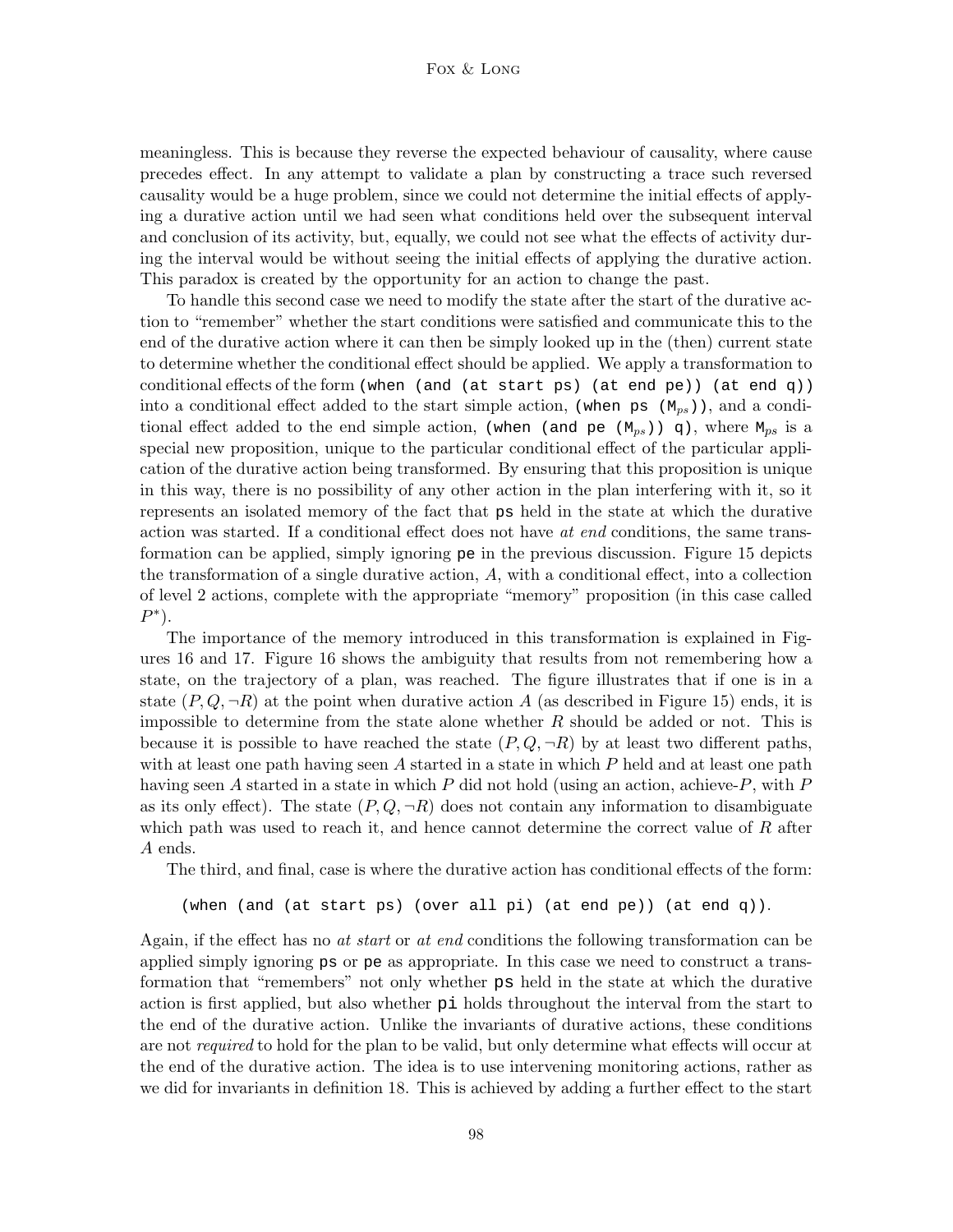

Figure 15: Conversion of a durative action into non-durative actions and their grounded forms.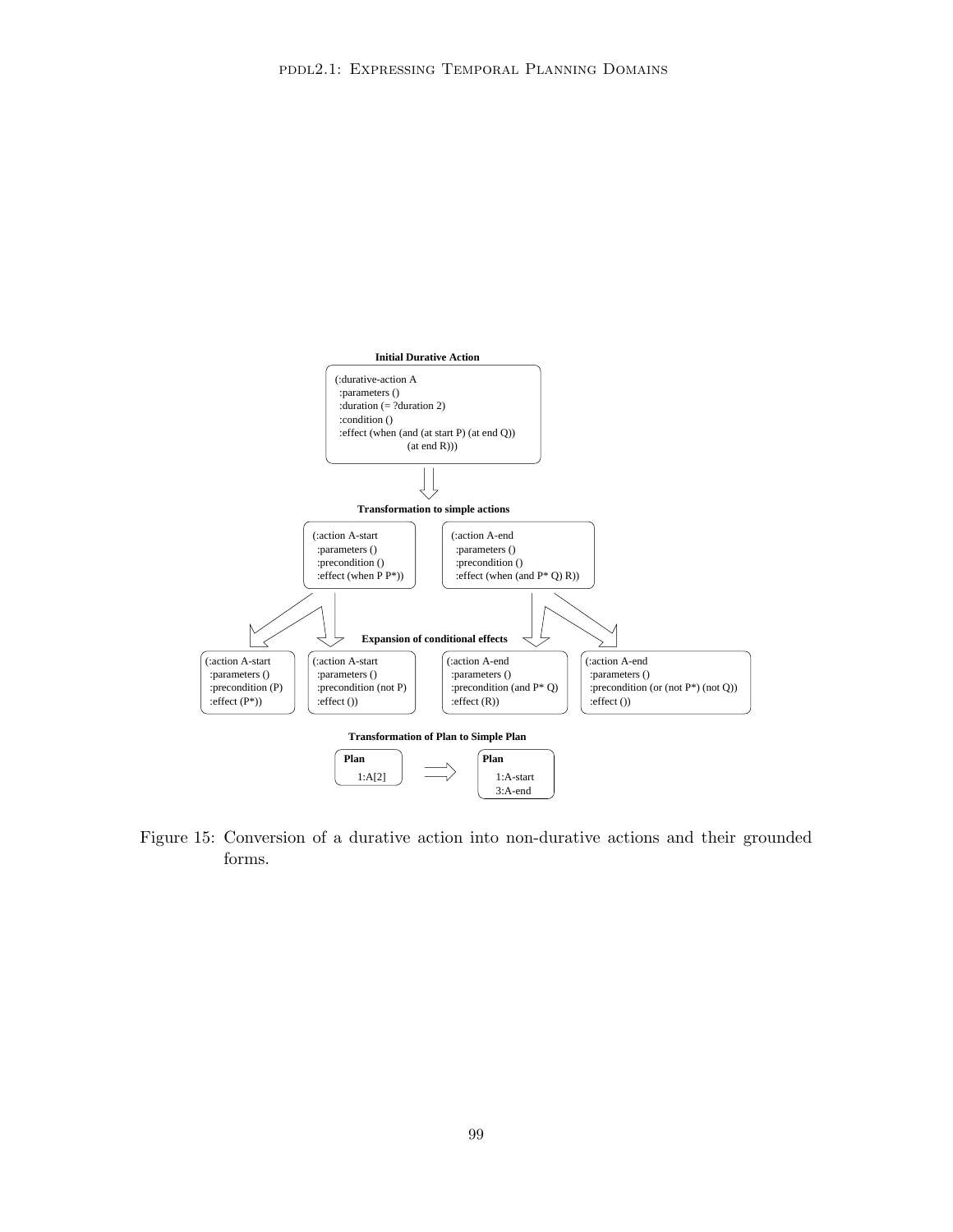

Figure 16: Flawed state space resulting from failure to record the path traversed when conditional effects span the interval of a durative action. The arc labelled achieve-P indicates the possible application of some action that achieves the proposition P.



Figure 17: Correct state space showing use of "memory" proposition P\*. The arc labelled achieve P indicates the possible application of some action that achieves the proposition P.

action:  $(M_{pi})$ . Then, the monitoring (simple) actions that are required have no precondition, but a single conditional effect: (when (and  $(M_{pi})$ ) (not  $p_i$ )) (not  $(M_{pi})$ )). Once again,  $M_{pi}$  is a special new proposition unique to the conditional effect for the application instance of the durative action being transformed. The monitoring actions are added at all the intermediate points that are used for the monitoring actions in Definition 18. The same transformation used in the second case above is required again for the at start condition, ps, so (when ps  $(M_{ps})$ ) is added as a conditional effect to the start simple action. Finally, we add a conditional effect to the end (simple) action: (when (and  $(M_{ps})$   $(M_{pi})$  pe) q). The effect of this machinery is to ensure that if the proposition pi becomes false at any time between the start and end of the durative action then  $M_{pi}$  will be deleted, but otherwise at the end of the durative action  $M_{ps}$  will hold precisely if ps held at the start of the action and  $M_{pi}$  will hold precisely if pi has held over the entire duration of the durative action. Therefore, the conditional effect of the end action achieves the intuitively correct behaviour of asserting its conditional effect precisely when the at start condition held at the start of the durative action, the *at end* condition holds at the end of the durative action and its over all condition has held throughout the duration of the action.

The addition of these new memory-checking actions means that it is no longer true to claim that the added actions cannot change the state. However, memory propositions are unique to the task of communication for a single action instance, so the effects that memory-checking actions might have on these have no implications for other invariants.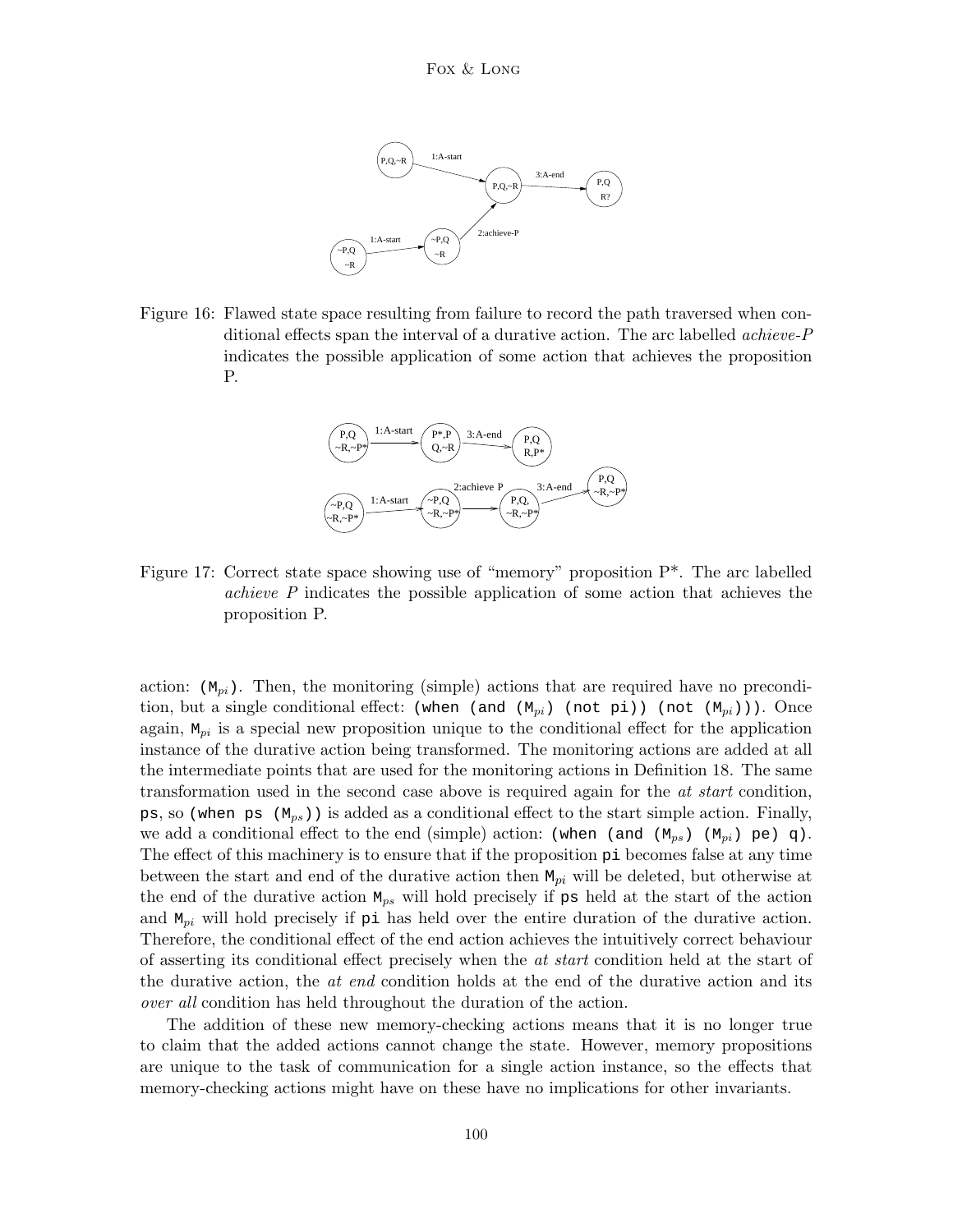# 9. The Semantics of Continuous Durative Actions

The introduction of continuous durative actions complicates the semantics. It is no longer possible to handle invariants by insertion of simple actions between other happenings in a plan to test their continued satisfaction. In fact, continuous effects can, in principle, cause an invariant to be satisfied over some parts of an interval and not over others. Ignoring invariants for a moment, updates to numeric values caused by continuous effects can be applied as discrete updates at time points within the interval over which they apply. These updates behave slightly differently to the discrete updates we have seen in durative actions with discrete effects, since it is possible for a continuous update to affect a variable that is concurrently affected by a discrete update, or examined by a precondition, without creating an inconsistency. For example, if the water heating action in Figure 14 is applied with the concurrent addition of an egg to the pan with a precondition that the temperature of the water is between 90 and 95 degrees then the value of the temperature can be examined at the moment of application of the action adding the egg. This is because the temperature change is actually happening over the interval between the start of the heating and the point at which the egg is added, rather than as a discrete update at the point the egg is added. The temperature is not actually changed at the instant of the addition of the egg.

In this section we summarise the semantics for continuous actions. Where the semantics for discrete durative actions is defined in terms of the familiar state-transition semantics, the continuous semantics introduces a different formulation.

**Definition 21 A Continuous Durative Action** A continuous effect is an effect expression that includes the symbol  $\#t$ . A continuous durative action is a durative action with at least one continuous effect.

**Definition 22 Continuous Update Function** Let C be a set of ground continuous effects for a planning instance, I, and  $St = (t, S, \mathbf{X})$  be a state. The continuous update function defined by C for state St is the function  $f_C : \mathbb{R} \to \mathbb{R}^n$ , where n is dim<sub>I</sub>, such that:

$$
\frac{df_C}{dt} = g
$$

and

$$
f_C(0) = \mathbf{X}
$$

where g is the update function generated for an action a with:

$$
NP_a = \{ (\text{op} > P Q) | (\text{op} > P (* #t Q)) \in C \}
$$

Definition 22 shows how the continuous effects of several continuous durative actions can be combined to create a single system of simultaneous differential equations whose solution, given an appropriate starting point, defines the evolution of the continuously varying values.

**Definition 23 Induced Continuous Plan** Let I be a planning instance that includes continuous durative actions and P be a plan for I. The induced continuous plan for P is a triple,  $(S, Invs, Cts)$ , where S is simplify $(P)$ , Invs is the set of invariant constraints:

 $Invs = \{(Q, t, t + d) | (t, a[d]) \in P \text{ and } (\text{over all } Q) \text{ is an invariant for } A\}$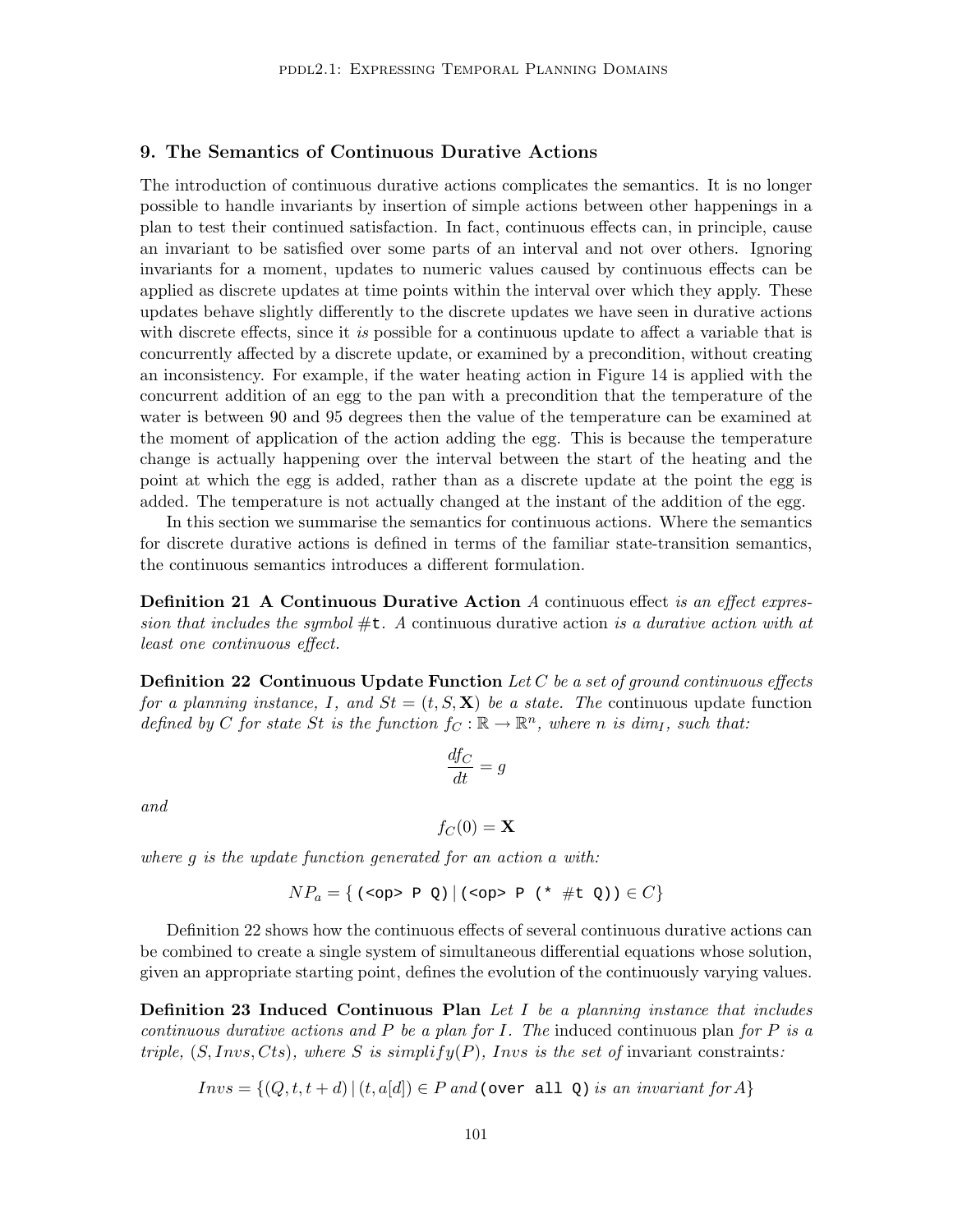Let  $t_i$  and  $t_{i+1}$  be two consecutive times in the happening sequence for simplify(P). The set of active continuous effects over  $(t_i, t_{i+1})$  is:

 ${Q | (t, a[d]) \in P, (t_i, t_{i+1}) \subseteq [t, t+d] \text{ and } Q \text{ is a continuous effect of } a}$ 

and Cts is the set of systems of continuous effects:

 $Cts = \{(C, t_i, t_{i+1}) | C \text{ is the set of active continuous effects over } (t_i, t_{i+1})\}$ 

The components of a continuous plan separate out the invariant conditions and continuous effects from the rest of the simple plan in order to allow correct application of the continuous updates and to allow confirmation that the invariants hold in the face of the continuous effects.

**Definition 24 Trace** Let  $I$  be a planning instance that includes continuous durative actions, P be a plan for I,  $(SP, Inv, Cts)$  be the induced continuous plan for P,  $\{t_i\}_{i=0...k}$ be the happening sequence for S and  $S_0$  be the initial state for I. The trace for P is the sequence of states  $\{S_i\}_{i=0...k+1}$  defined as follows:

- If there is no element  $(C, t_i, t_{i+1}) \in C$ ts then  $S_{i+1}$  is the state resulting from applying the happening at  $t_i$  in the simple plan SP to the state  $S_i$ .
- If  $(C, t_i, t_{i+1}) \in C$ ts then let  $T_i$  be the the state formed by substituting  $f(t_{i+1} t_i)$  for the numeric part of state  $S_i$ , where f is the continuous update function defined by C for state  $S_i$ . Then  $S_{i+1}$  is the state resulting from applying the happening at  $t_i$  in the simple plan SP to the state  $T_i$ . If f is undefined for any element in Cts then so is the trace.

Definition 24 defines a trace in a similar fashion to the traces for simple plans and plans with durative actions. The key difference is the need to apply the continuous updates. These are handled by solving the systems of simultaneous differential equations across each interval in which they are active and then applying the result to update the numeric values across that interval. Of course, this is easier to describe than it is to do, since solving arbitrary simultaneous differential equations algorithmically is not generally possible. Under certain constraints this semantics can be implemented in order to confirm the validity of a plan automatically.

**Definition 25 Invariant Safe** Let I be a planning instance that includes continuous durative actions, P be a plan for I,  $(S, Inv, Cts)$  be the induced continuous plan for P and  $\{S_i\}_{i=0...k+1}$  be the trace for P. For each  $(C, t_i, t_{i+1}) \in C$ ts let  $f_i$  be the continuous update function defined by C for  $S_i$ . P is invariant safe if, for each  $f_i$  that is defined and for each  $(Q, t, u) \in Inv \text{ such that } [(t_i, t_{i+1})] = I \subseteq (t, u), \text{ then } \forall x \in I, \text{Num}(s, Q)(f_i(x)) \text{ where } s \text{ is }$ the logical state in  $S_i$ .

In this definition, the symbols  $[$ ...) are used to mean that the interval I can be closed or open at either end.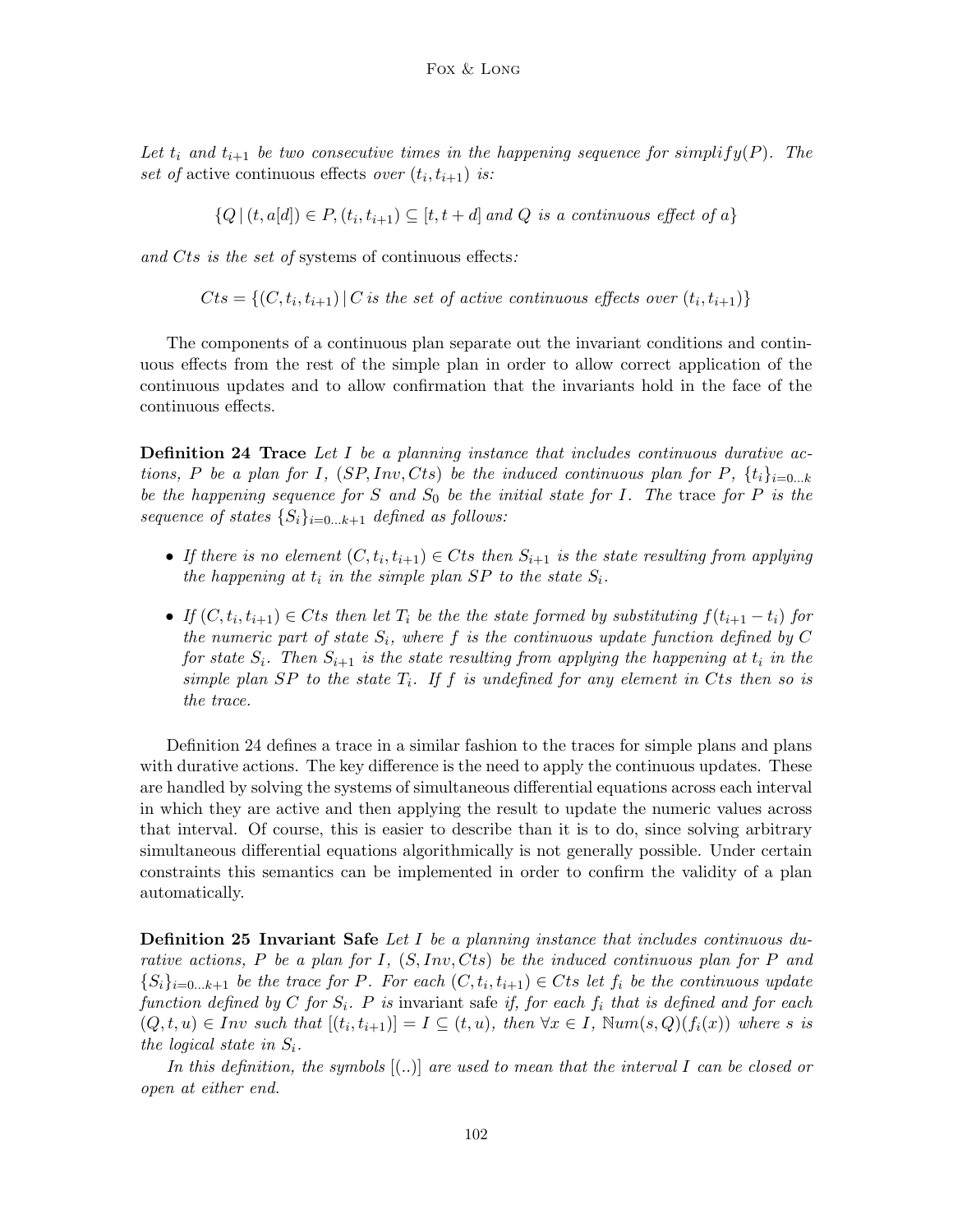From a semantic point of view, invariants must be checked at every point in the interval over which they apply. When the interval contains only finitely many discrete changes then the obligation can be met by considering only the finite number of points at which change occurs (a fact that is exploited for discrete durative action plan semantics in Definition 18). When there is continuous change the obligation is much harder to meet. In practice, the invariants can be checked by examining the possible roots of the function describing continuous change, but finding those roots can be very difficult in general. Again, suitable constraints on the forms of differential equations expressed in a domain can make the validation problem tractable.

The last two definitions simply assemble the components to arrive at analogous definitions to those for executability and validity of simple plans and plans with durative actions.

**Definition 26 Executability of a Plan**  $A$  plan  $P$  containing continuous durative actions, for planning instance I, with induced continuous plan  $(S, Invs, Cts)$ . P is executable if the trace for P is defined,  $\{S_i\}_{i=0...k+1}$ , and it is invariant safe.

**Definition 27 Plan Validity**  $A$  plan  $P$  containing durative actions, for planning instance I is valid if it is executable, with trace  $\{S_i\}_{i=0...k+1}$  and  $S_{k+1}$  satisfies the goal in I.

# 10. Plan Validation

Plan validation is an important part of the use of PDDL, particularly in its role for the competition. With approximately 5000 plans to consider in the competition in 2002, it can be seen that automation is essential. The validation problem is tractable for propositional versions of PDDL because plans are finite and can be validated simply by simulation of their execution. The issue is more complicated for  $PDDL2.1$  because the potential for concurrent activity, possibly in the face of numeric change, makes it necessary to ensure that invariant properties are protected and that concurrent activity is non-interfering.

When durative actions are used there is a question over whether a plan should be considered valid if it does not contain all of the end points of the actions initiated in the plan. When an action is exploited in a plan for the effect it has at the end of its duration it is clear that that end point will be present in the plan, but when an action was selected for its start effect this is less clear. A match-striking action is performed for its start effect, not in order to have a burned out match at the end of a brief interval. It could be argued that, having obtained the desired start effect the end of the action is irrelevant and the plan can terminate (as soon as all goals are achieved) without ensuring that all initiated actions end safely. Indeed, the plan search process in Sapa (Do & Kambhampati, 2001) can terminate whilst there are still queued events awaiting the advancement of time. However, it is possible to conceive of situations in which the end point of an action, incorporated only for its start effect, introduces inconsistencies in the plan so that its inclusion would make the plan invalid. In these cases it seems that plan validity could be compromised by ignoring end effects.

In order to avoid having to resolve these complexities, we have taken the view that a  $PDDL2.1$  plan is valid only if all action start and end points are explicit within the plan. Having identified that this is the case we then proceed to confirm that all happenings within the plan are mutex-free.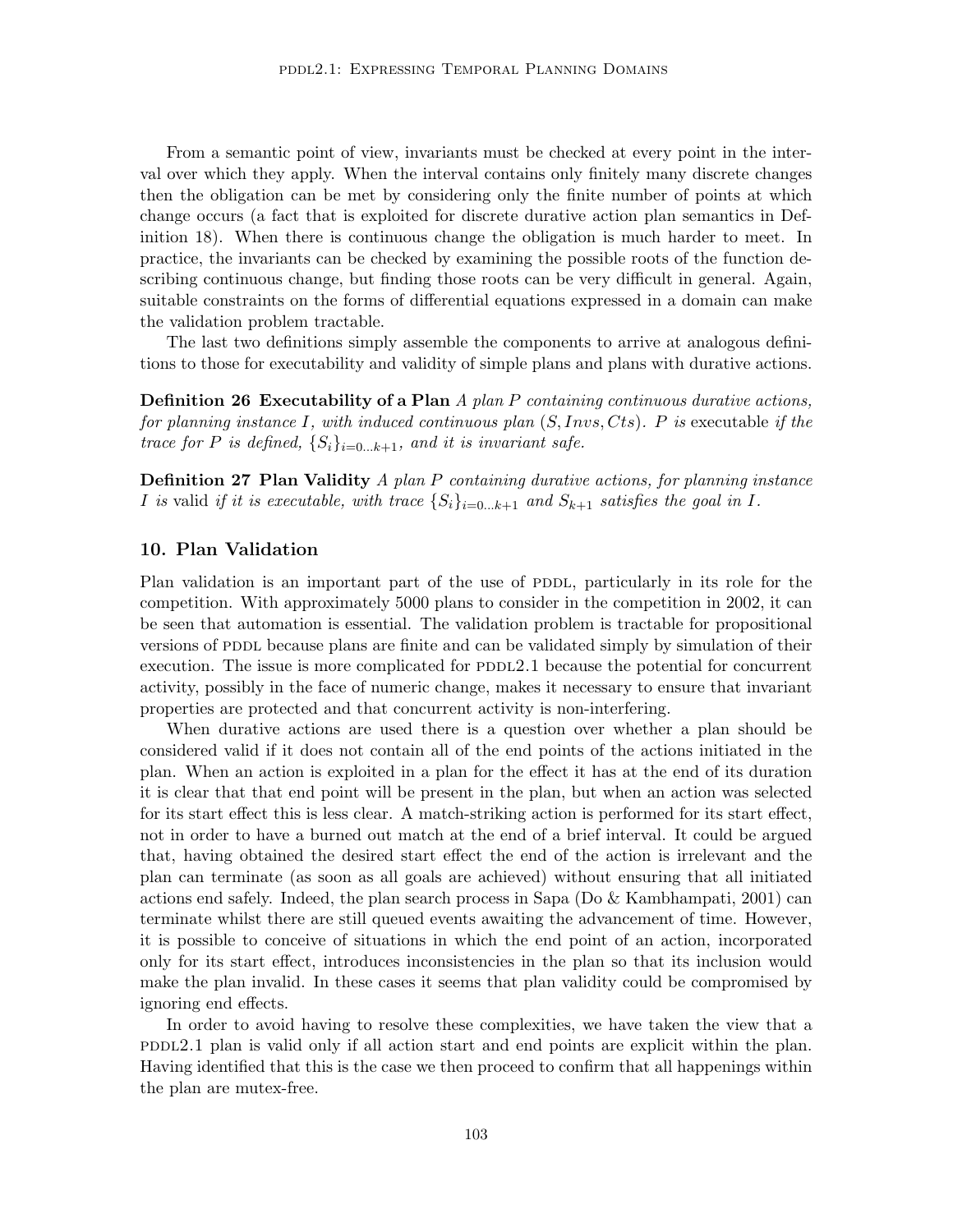### Fox & Long

Plan validation is decidable for domains including discretized and, under certain constraints, continuous durative actions because all activity is encapsulated with the durative actions explicitly identified by a plan. This makes the trace induced by a plan finite and hence checkable. We therefore observe that the validation problem for  $PDDL2.1$  is decidable even when actions contain duration inequalities. This is because the work in determining how the duration inequalities should be solved has already been completed in the finished plan so validation of the plan can proceed by simulation of its execution, as is the case for PDDL plans. The problem is tractable for domains without continuous effects, but the introduction of continuous effects can, in principle, allow expression of domains with very complex functions describing numeric change (Howey & Long, 2002). Under the assumption that continuous effects are restricted to description in terms of simple linear or quadratic functions, without any interactions between concurrent continuous effects, plan validity is tractable. The cost in practice is increased however, since it may be necessary to solve polynomials in order to check invariants. Validation of plans containing more complex expressions of change is being explored.

Although plan validity checking is tractable, there is a subtlety that arises because of the need to represent plans syntactically and the difficulties involved in expressing numbers with arbitrary precision. In principle, all of the values that are required to describe valid plans are algebraic (assuming we constrain continuous effects as indicated above), and therefore finitely representable. In practice, expecting planners to handle numbers as algebraic expressions seems unnecessarily complicated and it is far more reasonable to assume that numbers will be represented as finite precision floating point values. Indeed, the syntax we have adopted for the expression of plans restricts planners to expressing times as finite precision floating point values. With this constraint, and because of limitations on the precision of floating point computations in implementations of plan validation systems, it is necessary to take a more pragmatic view of the validation process and accept that numeric conditions will have to be evaluated to a certain tolerance. Otherwise, it can occur that there is no way to report a plan to the necessary degree of accuracy for it to have a valid interpretation under the semantics we defined in Section 8. In most cases, a plan that specifies time points to, for example, four significant digits, is a reasonable abstraction of the execution time activity that will be needed to control the flow system. No plan can specify time points absolutely precisely, so abstraction is forced upon the planner by the fact that it is working with models of the world and not the physical world itself. The problem, then, is one of the relationship between the theoretical semantics and the pragmatic concerns of automated validation.

In Figure 18 this relationship is depicted in terms of what kinds of plans can be automatically validated. The left side of the picture describes the theoretical semantics, with the arrow indicating the link between plans and their interpretation under the theoretical semantics. For example, it is possible to construct a domain and problem for which a plan semantics. For example, it is possible to construct a domain and problem for which a planethat requires an action to happen at time  $\sqrt{2}$  is a meaningful semantic object, but for which a plan that specifies that the action happen at time 1.41 is not a meaningful semantic object a plan that specifies that the action nappen at time 1.41 is not a meaningful semantic object<br>because 1.41 is not equal to  $\sqrt{2}.$  These two plans are distinct, and only one is correct (under the assumed constraints). The right side of the picture depicts the pragmatic validation of syntactic plan objects. The two control plans, though distinct in the semantics, can map to the same syntactic object if we assume that the validation is subject to a tolerance of 0.01.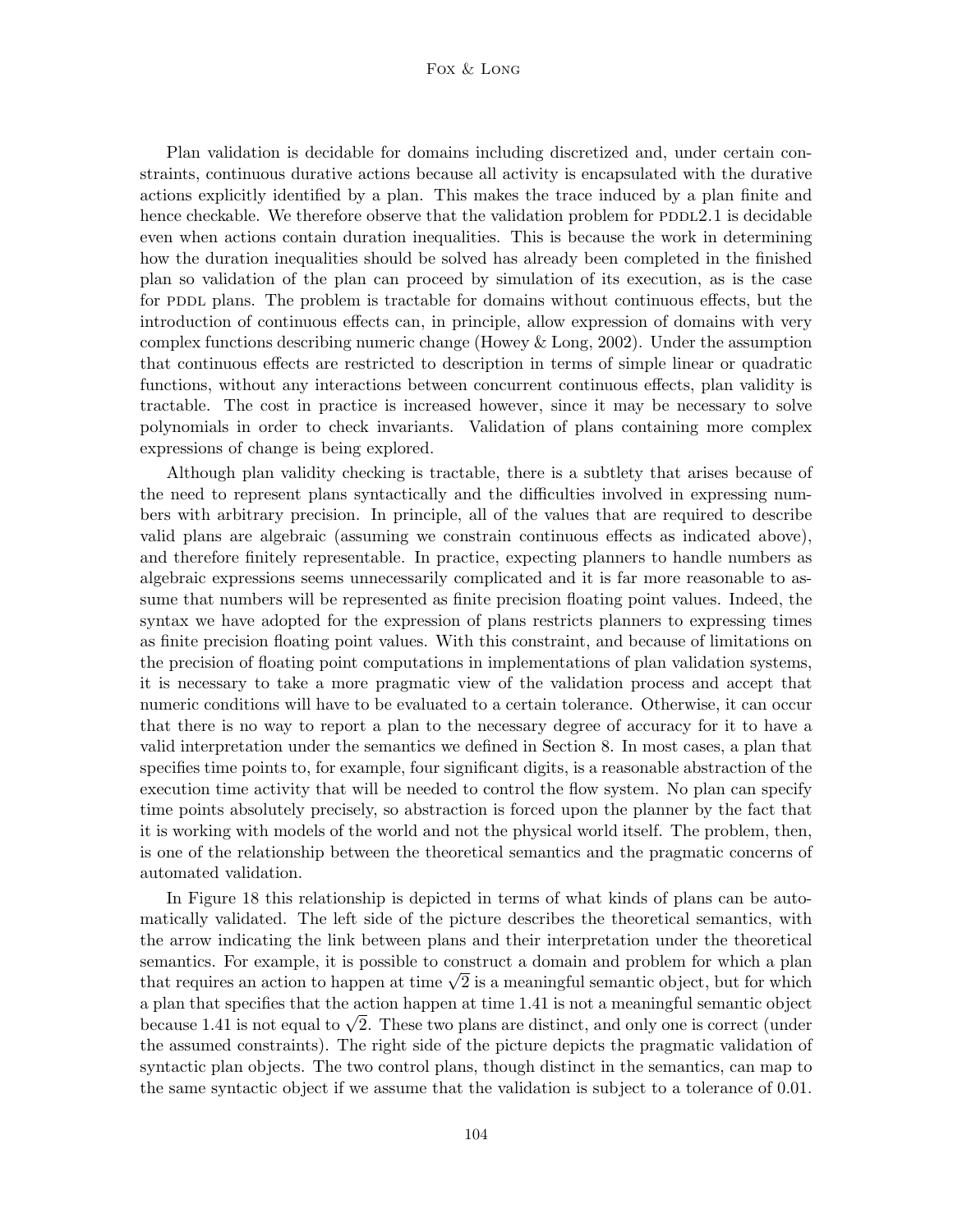

Figure 18: The pragmatic mapping between semantics of plans and their validation by automated computational processes. The shaded area contains plans that cannot be interpreted within the theoretical semantics. It can be seen that a plan in this collection is indistinguishable from a meaningful plan when mapped to the syntactic side of the picture.

These plans both map to the syntactic object in which 1.41 approximates the value  $\sqrt{2}$ . This syntactic plan can be validated using the pragmatic validation processes necessary for automatic validation of describable syntactic plans, which will check for validity subject to the tolerance of 0.01. The pragmatic constraints on the representations of plans, the expectations about representations of numeric values in planners and validators and their consequences are all reasonable assumptions given that the models against which we check validity are, in any case, abstractions, at some non-zero tolerance, of the world. In practice, it is a problem to accept plans at specified tolerance levels only in pathological cases, while arithmetic precision in computer representations of floats has an immediate and negative impact if one tries to take the stronger line that plans should only be accepted if they are strictly valid according to the formally precise evaluation of expressions.

Finally, there is an interesting philosophical issue that arises and is discussed by Henzinger and his co-authors (1997, 2000). It is, in fact, not possible to achieve exact precision in the measurement of time or other continuous numeric quantities. Henzinger *et al.* have considered this problem through the development of robust automata. Robust automata only accept a trace if there exists a *tube* of traces within a distance  $\epsilon > 0$  of the original trace, all of which are acceptable by the original acceptance criteria. These are called fuzzy tubes indicating that time is fuzzily, rather than precisely, detectable. This idea offers a path to a formal semantics that is closer to defining plans that are robust to the imprecision in an executive's ability to measure time. Unfortunately, checking fuzzy tubes is intractable. We currently compromise by adopting an  $\epsilon$  value, used as the tolerance in checking that numeric values fulfil numeric constraints during plan execution, to also represent the minimum separation of conflicting end points within plans. This is consistent with the idea that if the planner assumes that an executive is willing to abstract to the indicated tolerance level in the checking of preconditions for actions then it is unreasonable to suppose that a plan can make use of finer grained measurements in determining when actions should be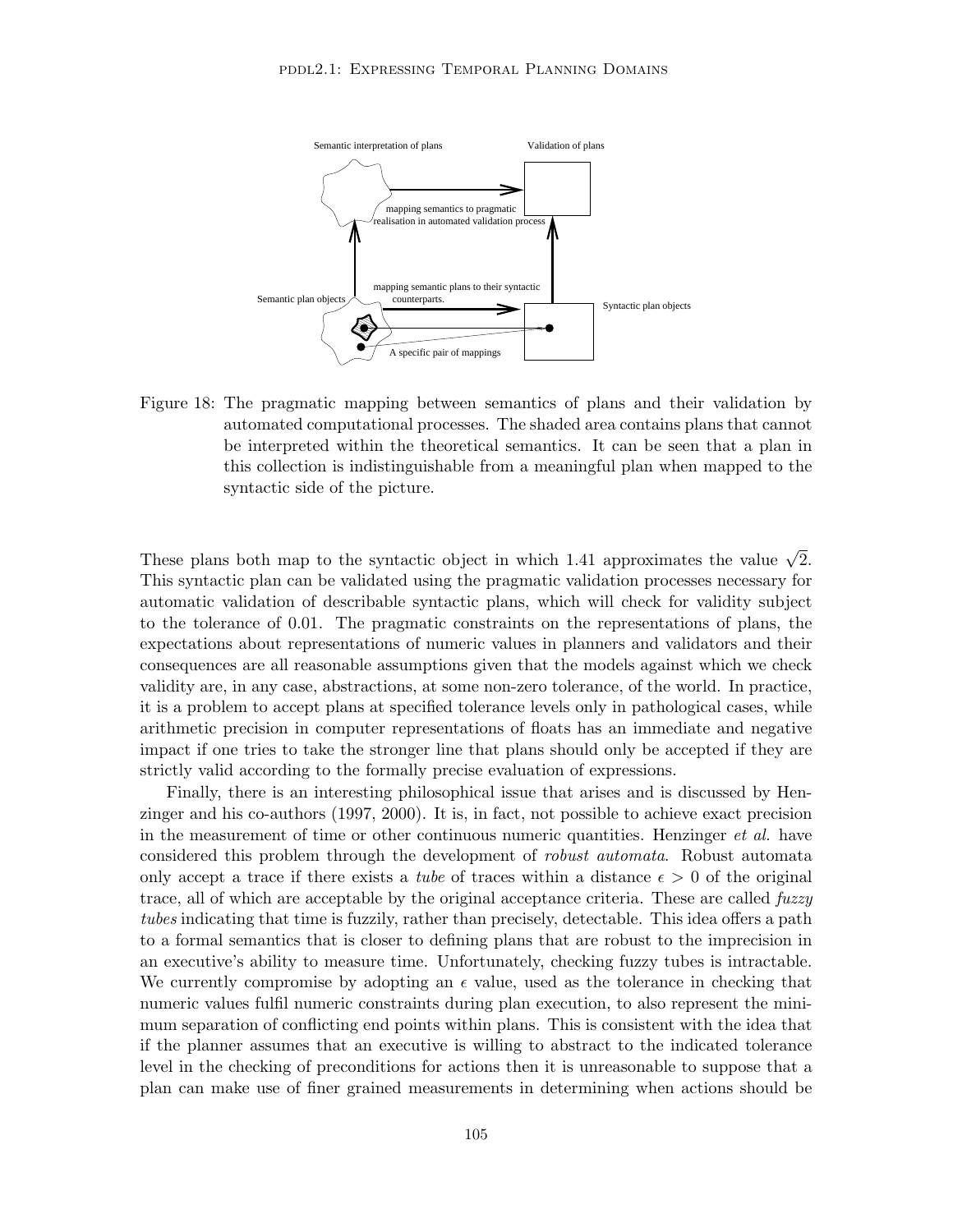applied. At the moment the value of  $\epsilon$  is set in the validation process, and only communicated informally to planner-engineers, but it might be better to allow a domain designer to define an  $\epsilon$  appropriate for use in the particular domain. There remain several issues concerning the correct management of the buffers during validation (particularly the usual problem concerning the transitivity of "fuzzy closeness") which are important issues for temporal reasoning as a whole and are not restricted to the planning context. We do not yet have solutions to all of these problems.

### 11. Related Work: Representing and Reasoning about Time

Representation of, and reasoning with, statements about time and the temporal extent of propositions has long been a subject of research in AI including planning research (Allen, 1984; McDermott, 1982; Sandewall, 1994; Kowalski & Sergot, 1986; Laborie & Ghallab, 1995; Muscettola, 1994; Bacchus & Kabanza, 2000). Important issues raised during the extension of PDDL to handle temporal features have, of course, already been examined by other researchers, for example in Shanahan's work (1990) on continuous change within the event calculus, in Shoham's work (1985) and Reichgelt's work (1989) on temporal reasoning and work on non-reified temporal systems (Bacchus, Tenenberg, & Koomen, 1991). Vila (1994) provides an excellent survey of work in temporal reasoning in AI. In this section we briefly review some of the central issues that have been addressed, and their treatment in the literature, and set  $PDDL2.1$  in the context of research in temporal logics.

Several researchers in temporal logics have considered the problems of reasoning about concurrency, continuous change and temporal extent. These works have focussed on the problem of reasoning about change when the world is described using arbitrary logical formulae, and most have been concerned with making meta-level statements (such as that effect cannot precede cause). The need to handle complex logical formulae makes the frame problem difficult to resolve, and an approach based on circumscription (McCarthy, 1980) and default reasoning (Reiter, 1980) is typical. The STRIPS assumption provides a simple solution to the frame problem when states are described using atomic formulae. The classical planning assumption is that states can be described atomically but this is not a general view of the modelling of change. Although simplifying, this assumption is surprisingly expressive. The bench mark domains introduced in the third International Planning Competition suggest that atomic modelling is powerful enough to capture some complex domains which closely approximate real problems. The temporal reasoning issues we confront are not simplified as a consequence of having made a simplifying assumption about how states are updated. We remain concerned with the major issues of temporal reasoning: concurrency, continuous change and temporal extent.

In the development of PDDL2.1 we made a basic decision to consider the end points of durative actions as instantaneous state transitions. This allows us to concentrate on the truth of propositions at points instead of over intervals. The decision to consider actions in this way is similar to that made by many temporal reasoning researchers (Shanahan, 1990; McCarthy & Hayes, 1969; McDermott, 1982). In the context of PDDL2.1 the approach has the advantage of smoothly integrating with the classical planning view of actions as state transitions. Nevertheless, Allen has shown that a temporal ontology based on intervals can be a basis for planning (Allen, 1984, 1991) and several planning systems have been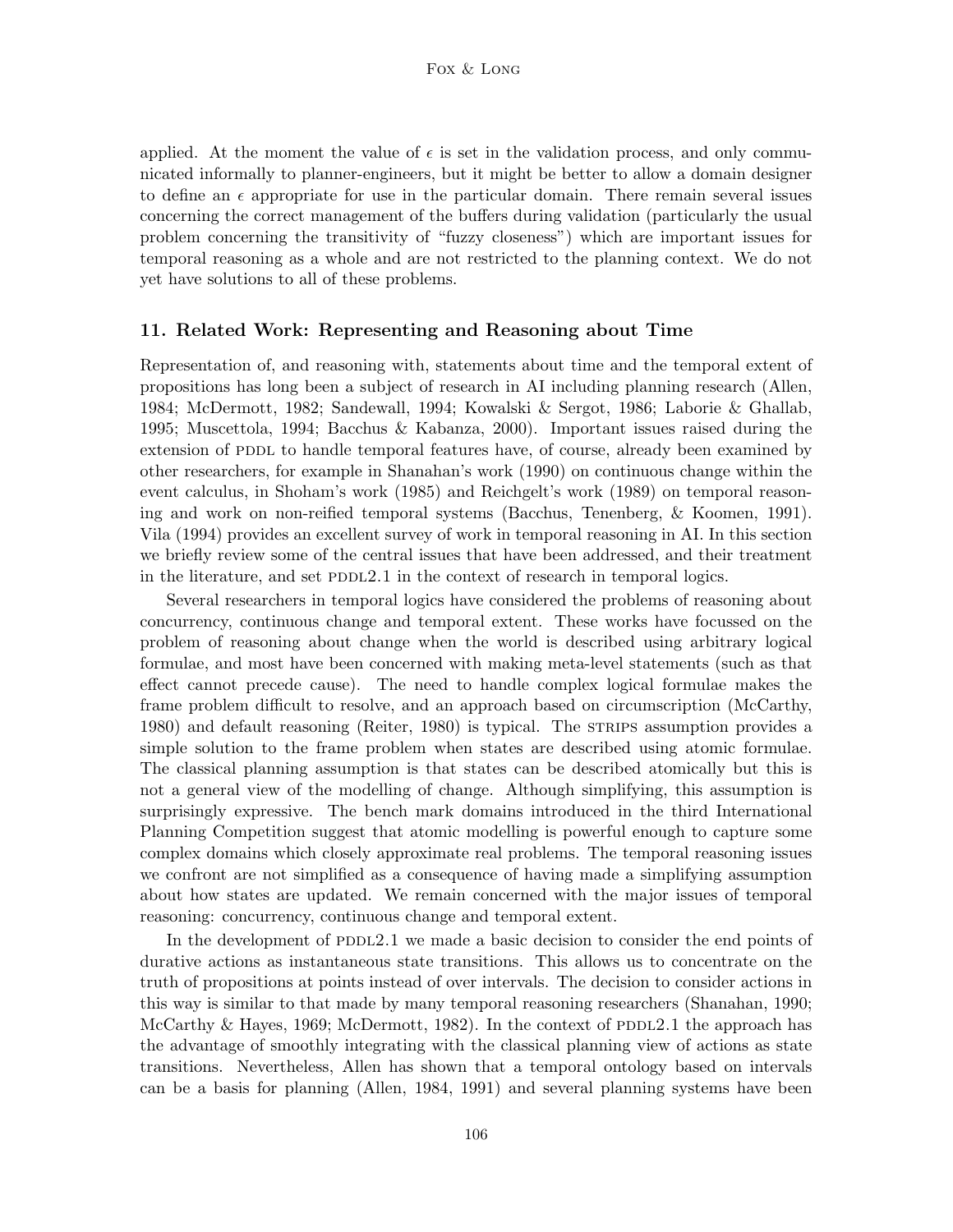strongly influenced by the intervals approach (Muscettola, 1994; Rabideau, Knight, Chien, Fukunaga, & Govindjee, 1999). Allen later moved away from his initial position that instants are not required, introducing the notion of moments (Hayes & Allen, 1987), which are a concept that attempts to reconcile the stance that nothing is instantaneous (so there should only be intervals) and the observation that changes in values of discrete-valued variables, such as propositional variables, apparently cannot avoid changing at instants. This view is consistent with the approach we take in the modelling of continuous durative actions, and with the view of change as consisting of both discrete and continuous aspects (Henzinger, 1996).

In the remainder of this section we compare the PDDL extensions that we propose with previous work in temporal reasoning by considering the three central issues identified above. Our objective is not to claim that our extensions improve on previous work, but instead to demonstrate that the implementation of solutions to these three problems within the PDDL framework makes their exploitation directly accessible to planning in a way that they are not when embedded within a logic and accompanying proof theory.

# 11.1 Continuous change

Several temporal reasoning frameworks began with consideration of discrete change and, later, were extended to handle continuous change. For example, Shanahan (1990) extended the event calculus of Kowalski and Sergot (1986) to enable the modelling of continuous change. This process of extension mirrors the situation faced in extending PDDL, where a system modelling discrete change already existed. It is, therefore, interesting to compare the use of PDDL2.1 with the use of systems such as the extended event calculus.

In his sink-filling example Shanahan (1990) discusses the issues of termination of events (self-termination and termination by other events), identification of the level of water in the sink during the filling process and the effect on the rate of change in the level of water in a sink when it is being filled from two sources simultaneously. The behaviour of the filling process and its effects on the state of the sink over time are modelled as axioms which would allow an inference engine to predict the state of the sink at points during the execution of the process.

pddl2.1 allows the representation of the complex interactions that arise when a sink is filled from multiple independently controlled water sources by means of concurrent durative actions with continuous effects that encapsulate the initiation of the filling process, from a single water source, the change in the level of water in the sink and the termination of the process when the water source is turned off. This model is robust, since it easily accommodates multiple water sources, simply modifying the rate of flow appropriately by commutative updates. Since the actions have additive effects and the model provides the rate at which water enters the tank from a source, it is possible to compute the level of water in the sink at any point in the filling interval at which a concurrent action might consult the level. In contrast to Shanahan's extension to the event calculus, this approach does not require that the filling process be (at least from the point of view of the logical axiomatisation) terminated and restarted at a new rate when a water source is opened or closed, since the process simply remains active throughout. The change in rate of filling is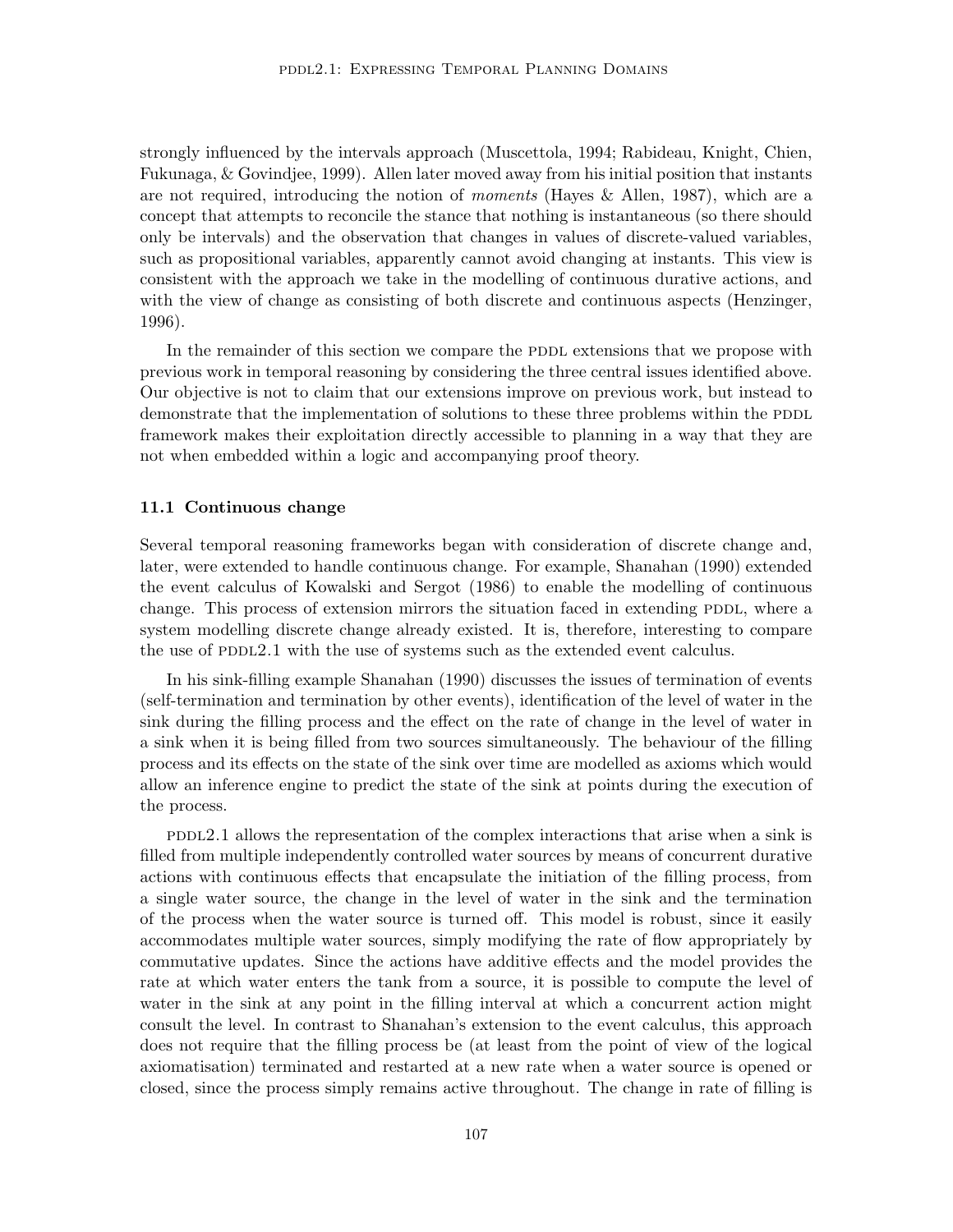then reflected in a piecewise-linear profile for the depth of water in the sink, just as it is in Shanahan's model.

It is not possible to model the multiple water sources situation if the filling process is completely encapsulated within a discretized durative action. In the discretized action the true level of water is not accessible during the filling process but only at its end or its start. Step-function behaviour only coarsely approximates true behaviour, so the consequence is that complex interactions cannot be properly modelled.

One of the important consequences of continuous behaviour is the triggering of events. In Shanahan's extensions this is achieved through the axiomatisation of causal relationships events are not distinguished syntactically from actions, but only by the fact that their happening is axiomatically the consequence of certain conditions. In PDDL2.1 some events (such as the flooding of the sink if the filling continues after its capacity has been reached) can be modelled by using a combination of conditional effects and duration inequalities. However, not all events can be modelled in this way, since it is not always possible to predict when spontaneous events will occur.  $PDDL2.1$  could be extended to allow the expression of causal axioms, but an alternative approach is to modify the language to enable the representation of events within the action-oriented tradition. This can be achieved by breaking up continuous durative actions into their instantaneous start and end points and the processes they encapsulate. This would enable the execution of a process to be initiated by a start action and ended by an instantaneous state transition that is either an action under the control of the planner or an *event*. A simple extension to the language is needed to distinguish actions from events and to prevent the planner from deliberately selecting an event. We refer to this approach as the start-process-stop model, and we have extended PDDL2.1 to support it (Fox  $\&$  Long, 2002). The resulting language, PDDL+, is more difficult to plan with than PDDL2.1, and there are still open questions, concerning the complexity of the plan validation problem for this language, which remain topics for future work.

#### 11.2 Concurrency

The opportunity for concurrent activities complicates several aspects of temporal reasoning. Firstly, it is necessary to account for which actions can be concurrent and secondly it is necessary to describe how concurrent activities interact in their effects on the world.

In most formalisms the first of these points is achieved by relying on the underlying logic to deliver an inconsistency when an attempt is made to apply two incompatible actions simultaneously. For example, the axioms of the event calculus will yield the simultaneous truth and falsity of a fluent if incompatible actions are applied simultaneously and consequently yield an inconsistency. Unfortunately, recognising inconsistency is, in general, undecidable, for a sufficiently expressive language. In  $PDDL2.1$  we adopt a solution that exploits the restricted form of the action-centred formalism, defining the circumstances in which two actions could lead to inconsistency and rejecting the simultaneous application of such actions. We favour a conservative restriction on compatibility of actions (the no moving targets rule), in order to support efficient determination of incompatibility, rather than a more permissive but elusive ruling. An alternative approach, adopted by Bacchus in TLplan (2001), for example, is to allow multiple actions to occur at the same instant, but nevertheless to be executed in sequence. We find this solution counter-intuitive and, more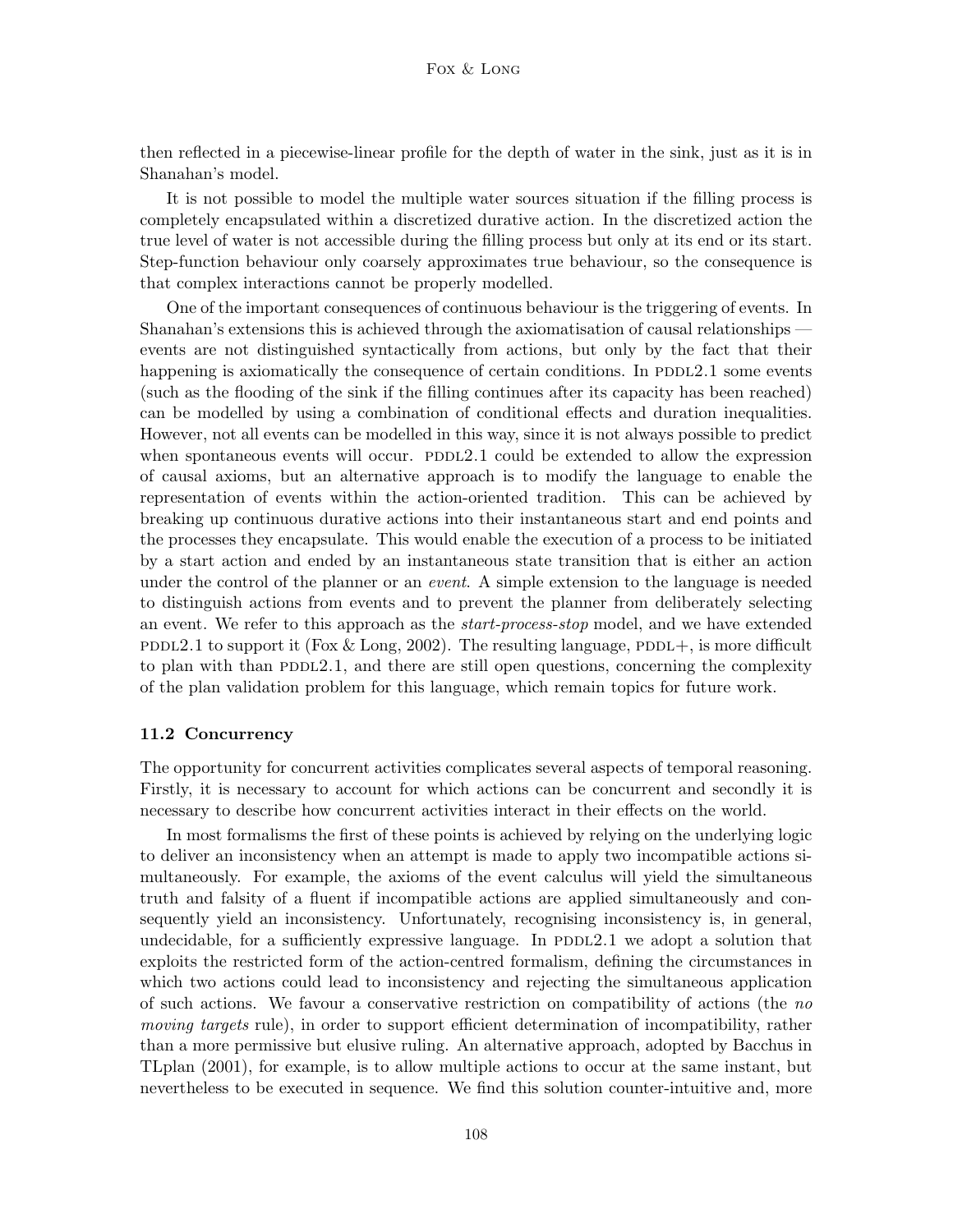importantly, consider that it would be impossible to use a plan of this sort as an instruction to an executive — no executive could be equipped to execute actions simultaneously and yet in a specified order. Our view is that if the order of execution matters then the executive must ensure that the actions are sequenced and can only do so within the limitations of its capability to measure time and react to its passing.

Shanahan (1999) discusses Gelfond's (1991) example of the soup bowl in which the problem concerns raising a soup bowl without spilling the soup. Two actions, lift left and lift right, can be applied to the bowl. If either is applied on its own the soup will spill, but, it is argued, if they are applied simultaneously then the bowl is raised from the table and no soup spills. Shanahan considers this example within the event calculus, where he uses an explicit assertion of the interaction between the lift left and lift right actions to ensure that the spillage effect is cancelled when the pair is executed together. The assumption is that the two actions can be executed at precisely the same moment and that the reasoner can rely on the successful simultaneity in order to exploit the effect.

In PDDL2.1 we take the view that precise simultaneity is outside the control of any physical executive. A plan is interpreted as an instruction to some executive system and we hold that no executive system is capable of measuring time and controlling its activity at arbitrarily fine degrees of accuracy. In particular, it is not possible for an executive to ensure that two actions that must be independently initiated are executed simultaneously. If a plan were to rely on such precision in measurement then, we claim, it could not be executed with any reliable expectation of success and should not, therefore, be considered a valid plan.

 $PDDL2.1$  supports the modelling of the soup bowl situation in the following way. Two durative actions, *lift left* and *lift right*, both independently initiate tilting intervals which, when complete, will result in spillage of the soup if their effects have not been counteracted. Provided that the two lift actions start within an appropriate tolerance of one another the tilting will be corrected and the spillage avoided without the need to model cancellation of effects. We argue that an executive can execute the two actions to within a fine but non-zero tolerance of one another, and can therefore successfully lift the bowl. The event calculus model presented by Shanahan insists on precise synchronization of the two actions, incorrectly allowing it to be inferred that the soup will be spilled even if the time that elapses between the two lifts is actually small enough to allow for correction of the tilting of the bowl. Worse, Shanahan's axioms would allow lack of precise synchronization to be exploited to achieve spillage, using an amount of time smaller than that correctly describing the physical situation being modelled.

If one considers it unnecessary to model the precise interaction between the two lifts, one has the alternative in PDDL2.1 to abstract out the interaction and see the soup-bowl lifting action as a single discretized action that achieves the successful raising of the bowl.

### 11.3 Temporal extent

A common concern in temporal reasoning frameworks, discussed in detail by Vila and others (Vila, 1994; van Bentham, 1983), is the divided instant problem. This is the problem that is apparent when considering what happens at the moment of transition from, say, truth to falsity of a propositional variable. The question that must be addressed is whether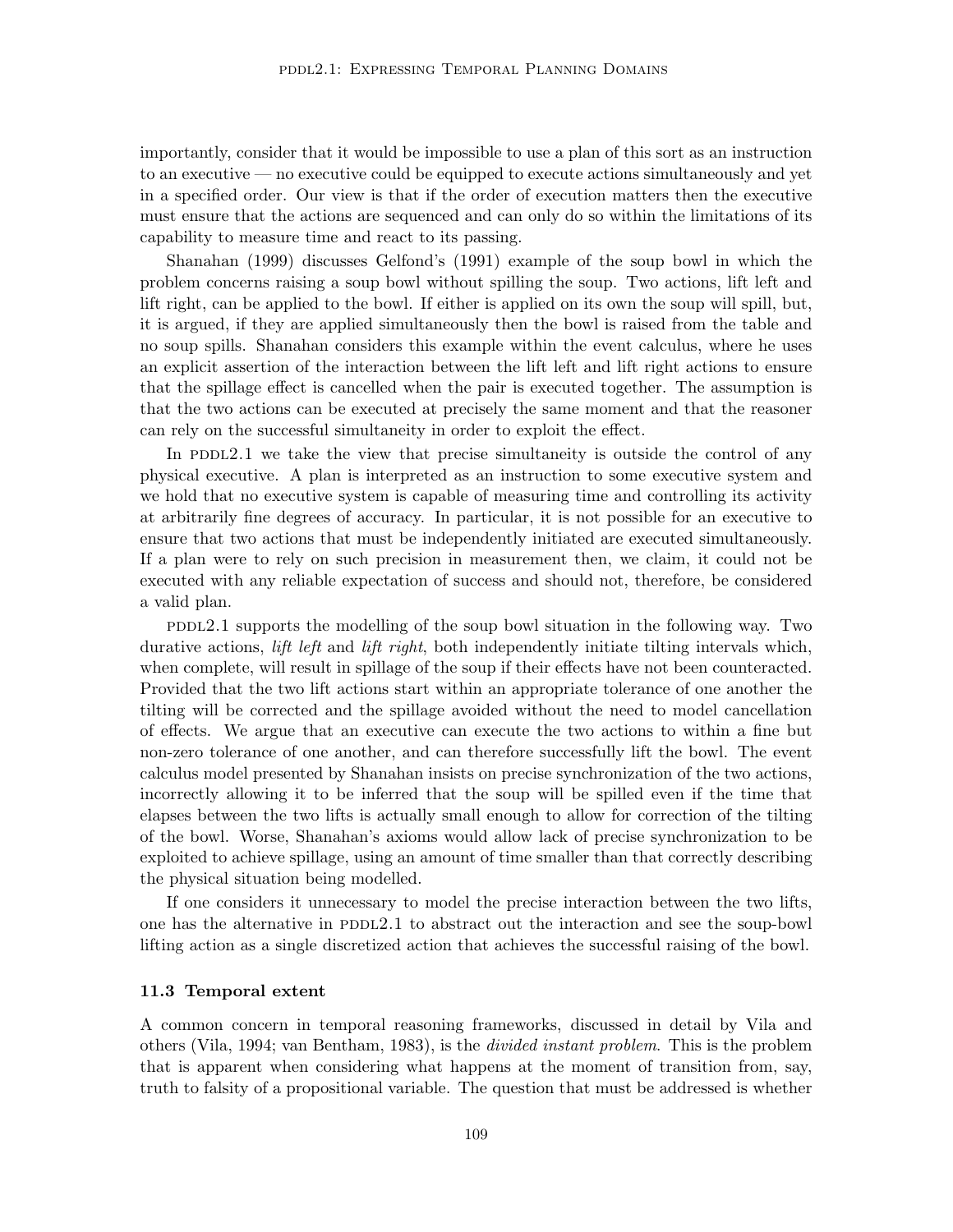the proposition is true, false, undefined or inconsistently both true and false at the instant of transition. Clearly the last of these possibilities is undesirable. The solution we adopt is a combination of the pragmatic and the philosophically principled. The pragmatic element is that we choose to model actions as instantaneous transitions with effects beginning at the instant of application. Thus, the actions mark the end-points of intervals of persistence of state which are closed on the left and open on the right. This ensures that the intervals nest together without inconsistency and the truth values of propositions are always defined. The same half-open-half-closed solution is adopted elsewhere. For example, Shanahan (1999) observes that a similar approach is used in the event calculus, although there the intervals are closed on the right. Although the two choices are effectively equivalent, we slightly prefer the closed-on-the-left choice since this allows the validation of a plan to conclude with the state at the point of execution of its final action, making the determination of the temporal span of the plan unambiguous.

From a philosophical point of view the truth value of the proposition at the instant of application of an action cannot be exploited by any other action, by virtue both of the no moving targets rule and our position, outlined above, that a valid plan cannot depend on precise synchronisation of actions. This forces actions that require a proposition as a precondition to sit at the open end of a half-open interval in which the proposition holds.

### 11.4 Planning with Time

In classical planning models, time is treated as relative. That is, the only temporal structuring in a plan, and in reasoning about a plan, is in the ordering between actions. This is most clearly emphasised by the issues that dominated planning research in the late 1980s and early 1990s, when classical planning was mainly characterised by the exploration of partial plan spaces, in planners such as tweak (Chapman, 1987), snlp (McAllester & Rosenblitt, 1991) and ucpop (Penberthy & Weld, 1992). Partial plans include a collection of actions representing the activity thus far determined to be part of a possible plan and a set of temporal constraints on those actions. The temporal constraints used in a partial plan are all of the form  $A < B$  where A and B are time points corresponding to the application of actions.

Classical linear planners (Fikes & Nilsson, 1971; Russell & Norvig, 1995) rely on the simple fact that a total ordering on the points at which actions are applied can be trivially embedded into a time line. Again, the duration between actions is not considered. The role of time in planning becomes far more significant once metric time is introduced. With metric time it is possible to associate specific durations with actions, to set deadlines or windows of opportunity. The problems associated with relative time have still to be resolved in a metric time framework, but new problems are introduced. In particular, durations become explicit, so it is necessary to decide what the durations attach to: actions or states. Further, explicit temporal extents make it more important to confront the issue of concurrency in order to best exploit the measured temporal resources available to a planner.

In contrast to the simple ordering constraints required for relative time, metric time requires more powerful constraint management. Most metric time constraint handlers are built around the foundations laid by Dechter, Meiri and Pearl (1991). For example, IxTeT uses extensions of temporal constraint networks (Laborie & Ghallab, 1995). The language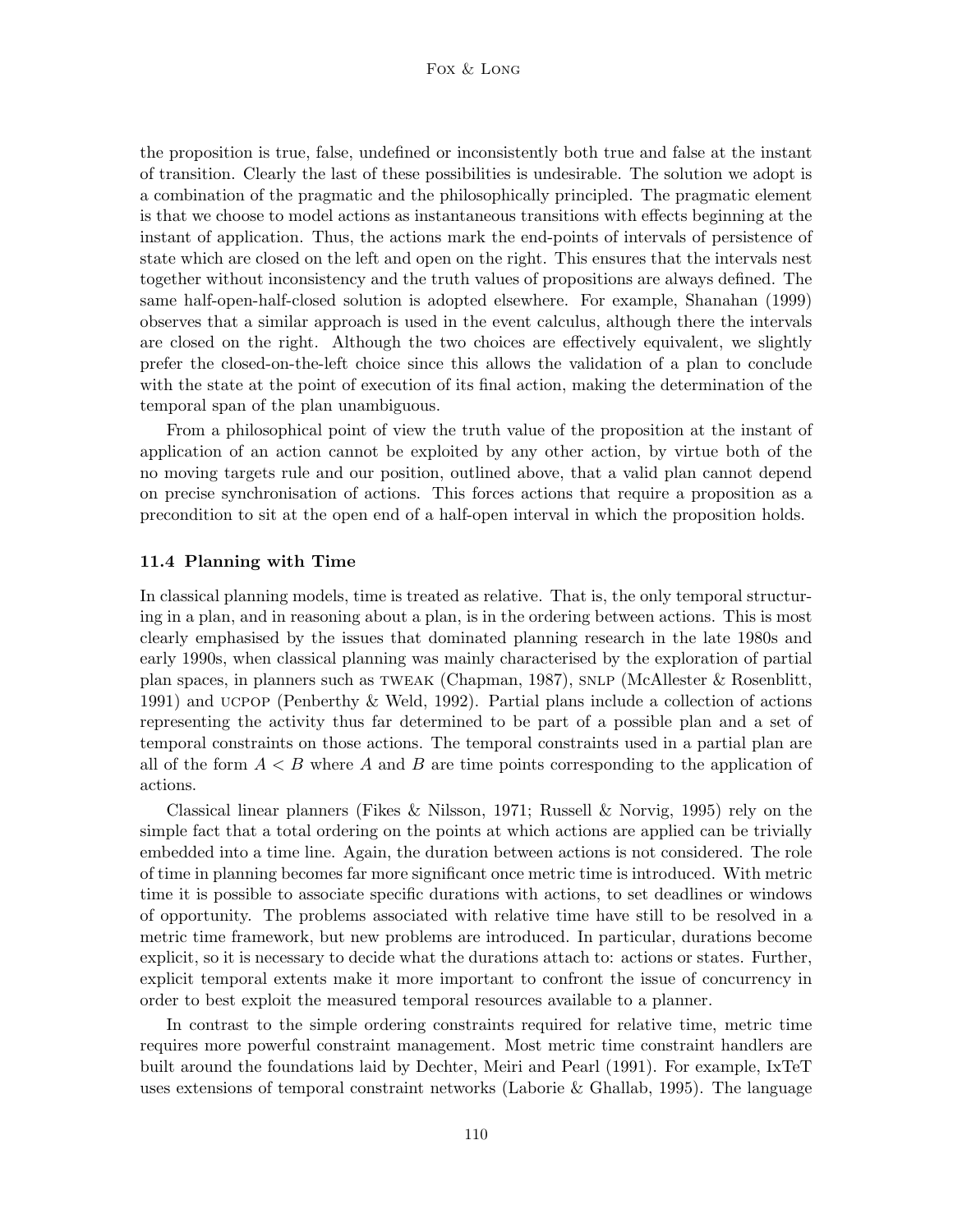that IxTeT uses to represent planning domains is similar to  $PDDL2.1$  as described in this paper, but more expressive because it allows access to time points within the interval of a durative action. This added expressive power is obtained at the cost of increased semantic complexity and, consequently, increased difficulty in the validation of plans. However, there are many similarities between the modelling of discretised durative actions in PDDL2.1 and in IxTeT, and similar modelling conventions are also found in the languages of Sapa (Do  $\&$ Kambhampati, 2001) and Oplan (Drabble & Tate, 1994).

One of the earliest planners to consider the use of metric time was Deviser (Vere, 1983), which was developed from NONLIN (Tate, 1977). In Deviser, metric constraints on the times at which actions could be applied and deadlines for the achievements of goals were both expressible and the planner could construct plans respecting metric temporal constraints on the interactions between actions. Cesta and Oddi (1996) have explored various developments of temporal constraint network algorithms to achieve efficient implementation for planning and Galipienso and Sanchis (2002) consider extensions to manage disjunctive temporal constraints efficiently, which is a particularly valuable expressive element for plan construction as was observed above, since constraints preventing overlap of intervals translate into disjunctive constraints on time points. HSTS (Muscettola, 1994) also relies on a temporal constraint manager.

In systems that use continuous real-valued time it is possible to make use of linear constraint solvers to handle temporal constraints. In particular, constraints dictated by the relative placement of actions with durations on a timeline can be approached in this way (Long & Fox, 2003a). An alternative timeline that is often used is a discretised line based on integers. The advantage of this approach is that it is possible to advance time to a *next* value after considering activity at any given time point. The *next* modality can be interpreted in a continuous time framework by taking it to mean the state following the next logical change, regardless of the time at which this occurs (Bacchus & Kabanza, 1998). In planning problems in which no events can occur other than the actions dictated by the planner and no continuous change is modelled, plans are finite structures and therefore change can occur at only a finite number of time points during its execution. This makes it possible to embed the execution of the plan into the integer-valued discrete time line without any loss of expressiveness.

Various researchers have considered the problem of modelling continuous change. Pednault (1986) proposes explicit description of the functions that govern the continuous change of metric parameters, attached to actions that effect instantaneous change to initiate the processes. However, his approach is not easy to use in describing interacting continuous processes. For example, if water is filling a tank at a constant rate and then an additional water source is added to increase the rate of filling then the action initiating the second process must combine the effects of the two water sources. This means that the second action cannot be described simply in terms of its direct effect on the world — to increase the rate of flow into the tank — but with reference to the effects of other actions that have already affected the rate of change of the parameter. Shanahan (1990) also uses this approach, with the consequence that processes are modelled as stopping and then restarting with new trajectories as each interacting action is applied.

In Zeno (Penberthy & Weld, 1994), actions have effects that are described in terms of derivatives. This approach makes it easier to describe interacting processes, but complicates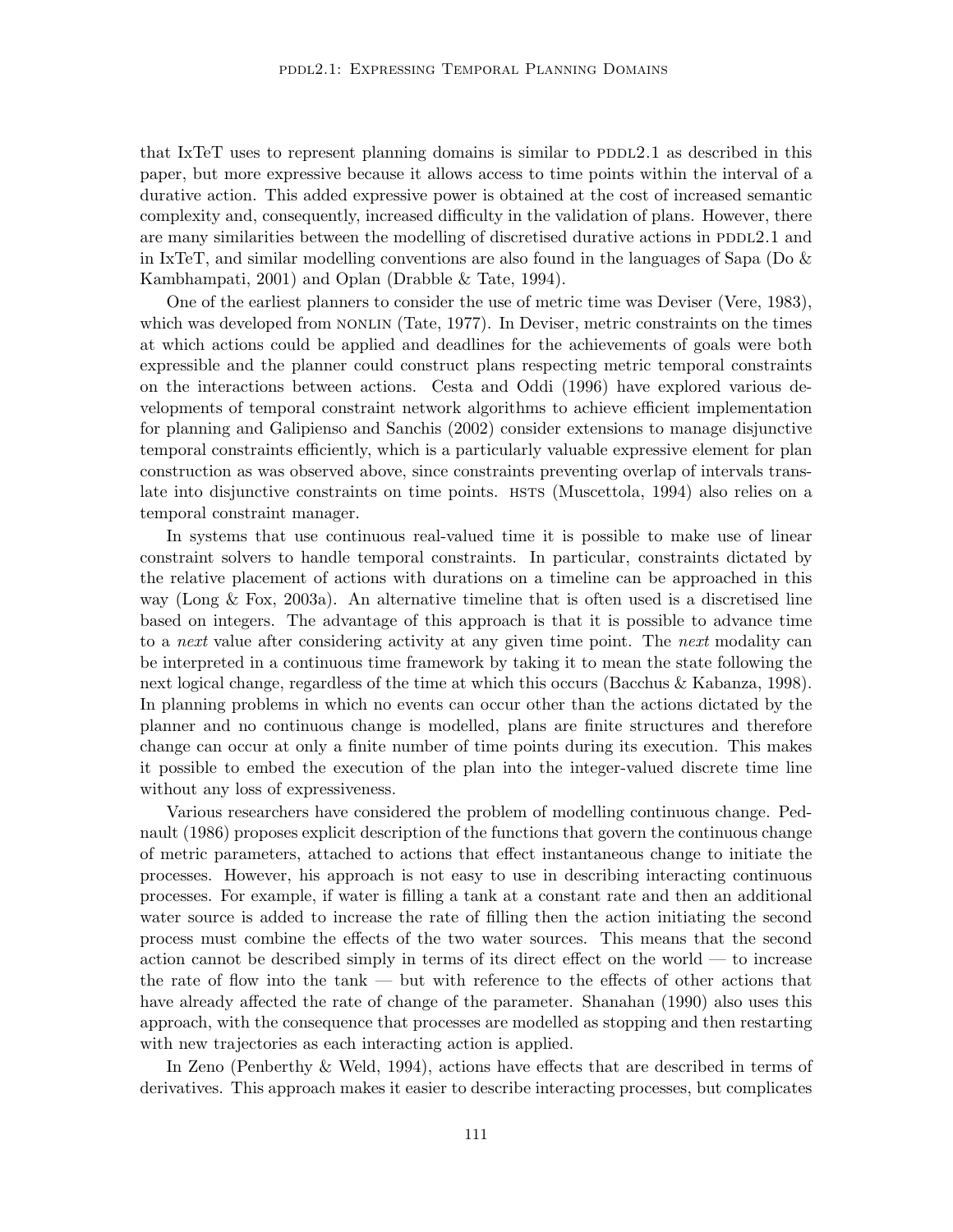the management of processes by making it necessary to solve differential equations. The complication has not deterred other authors from taking this approach: McDermott (2003) takes this approach in his process planner.

The introduction of continuous processes into the planning problem represents a considerable complication, even over a model that includes temporal features and supports concurrency. It is an area of active research and the community has not yet agreed on matters of representation, let alone semantics. There remain many open problems for the planning community to address, both in the development of languages and planning algorithms and also in in the development of plan verification tools that can embody a widely accepted semantics.

# 12. Conclusions

Recent developments in AI planning research have been leading the community closer to the application of planning technology to realistic problems. This has necessitated the development of a representation language capable of modelling domains with temporal and metric features. The approach we have taken towards the development of such a language is to extend McDermott's PDDL domain representation standard to support temporal and metric models.

The development of the PDDL sequence towards greater expressive power is important to the planning community because PDDL has provided a common foundation for a great deal of recent research effort. The problems involved in modelling the behaviour of domains with both discrete and continuous behaviours have been well explored in the temporal logic and model checking communities but there have been no widely adopted models within the planning community. Our work on  $PDDL2.1$  provides a way of making the relevant developments in these communities accessible to planning. Furthermore, PDDL2.1 begins to bridge the gap between basic research and applications-oriented planning by providing the expressive power necessary to capture real problems.

 $PDDL2.1$  has the expressive power to represent a class of deterministic mixed discretecontinuous domains as planning domains. The language introduces a form of durative action based on three connected parts: the initiation of an interval in which numeric change might occur and its explicit termination by means of an action that produces the state corresponding to the end of the durative interval. This form of action allows the modelling of both discrete and continuous behaviours — discretized change can be represented by means of step functions, whilst continuous change can be modelled using the  $\#t$  variable. The language provides solutions to the critical issues of concurrency, continuous change and temporal extent. The semantics of the language is derived from the familiar state transition semantics of strips, extended to interpret invariants holding over intervals in which continuous functions might also be active. Our semantics allows us to interpret more plans than we can efficiently validate. We describe the criteria that a plan must satisfy in order to be practically verifiable.

This paper has focussed primarily on a discussion of the numeric and discretised temporal features of PDDL2.1. However, the modelling capability of discretized durative actions is in some respects limited and it is important for the planning community to address the challenges presented by continuous change. Indeed, even using the continuous actions of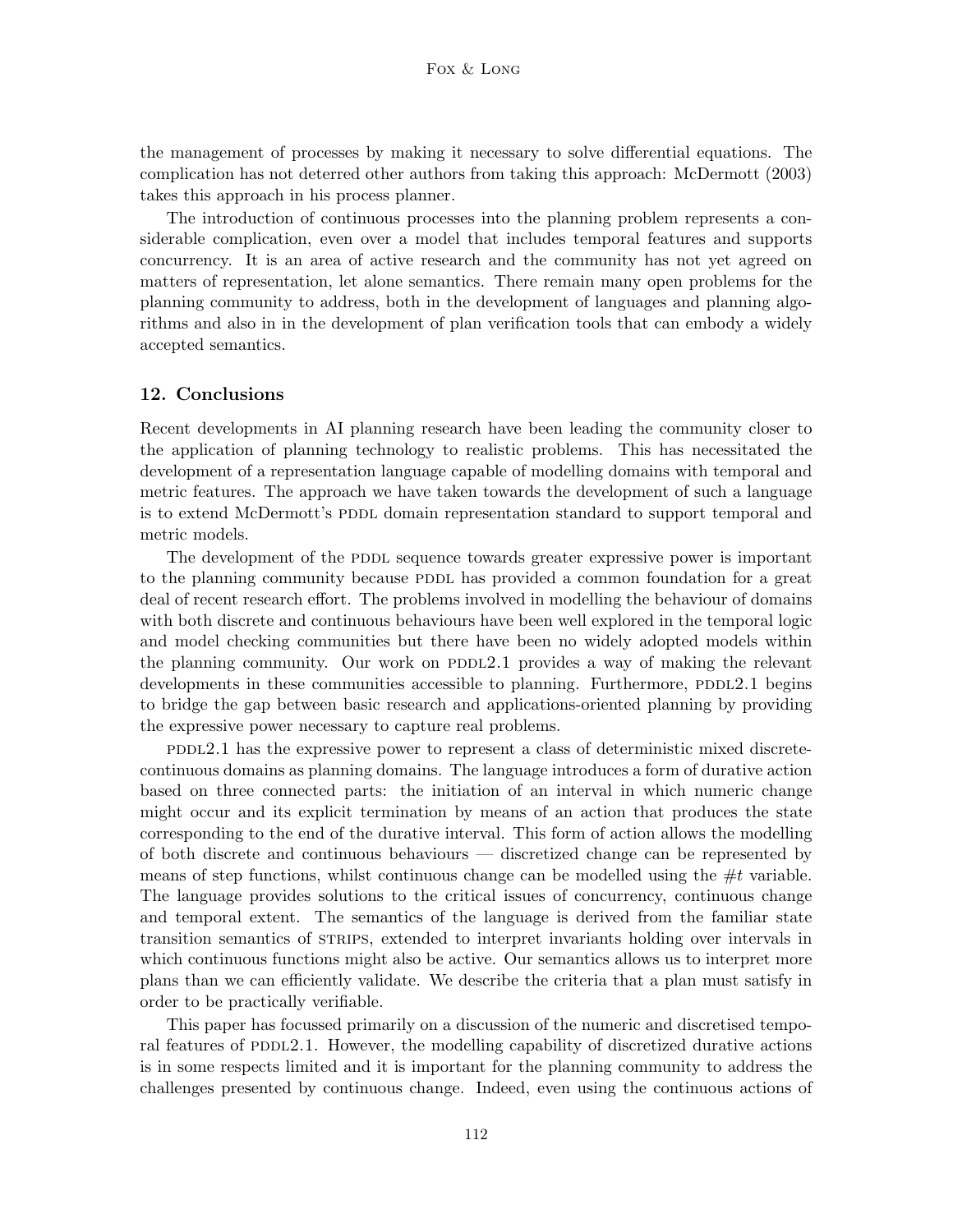$PDDL2.1$  it is not possible to model episodes of change being terminated by spontaneous events in the world rather than by the deliberate choice of the planner. The future goals of the community should include addressing domains that require the continuous actions of  $PDDL2.1$ , then confronting the challenges of planning within more dynamic environments in which intervals of change can be terminated by the world as well as by the deliberate action of the planner. This will constitute an important step towards planning within dynamic and unpredictable environments.

# Acknowledgements

We would like to thank the members of the committee for the third International Planning Competition. In particular, discussions with Drew McDermott, Fahiem Bacchus, David Smith and Hector Geffner in turns infuriated, intrigued and delighted us and contributed immeasurably to the strengths of this paper. Many others have offered comments and insights that have allowed us to develop the work we present here. We would like to thank Jörg Hoffmann, Malte Helmert, Antonio Garrido, Stefan Edelkamp, Nicola Muscettola, Mark Boddy, Keith Golden, Jeremy Frank, Ari Jónsson, Julie Porteous, Alex Coddington, Stephen Cresswell, Luke Murray, Keith Halsey and Richard Howey for the many helpful discussions we have shared.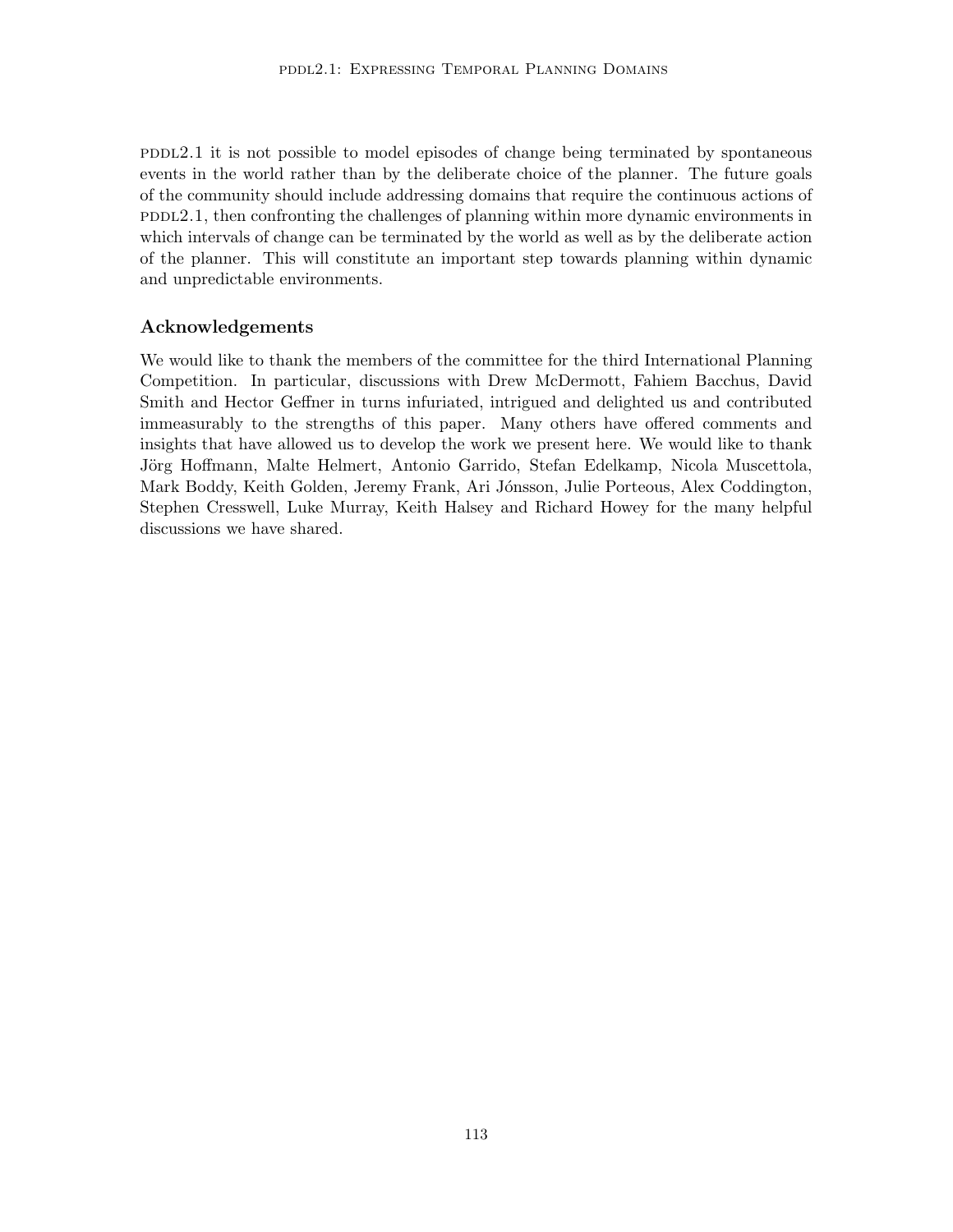# Appendix A. BNF Specification of PDDL2.1

This appendix contains a complete BNF specification of the PDDL2.1 language. This is not a strict superset of  $PDDL1.x$ . For example, the use of local variables within action schemas has been left out of this specification. It is not a widely used part of the language and has not been used in any of the competition domains. The interpretation of local variables as proposed by McDermott is subtle, since it demands confirmation that a unique instantiation exists for each such variable. It is non-trivial to confirm that this is the case during plan validation for domains with significant expressive power and the fact that it has been largely ignored suggests that it is poorly understood. Other changes are discussed in the following sections.

### A.1 Domains

Domain structures remain essentially as specified in PDDL1.x. The main alterations are to introduce a slightly modified syntax for numeric fluent expressions and to remove the syntax for hierarchical expansions. The latter is not necessarily abandoned, but it has not, to the best of our knowledge, been used in any publicly available planning systems or even domains. In the original PDDL specification, a distinction was drawn between *strict* PDDL and non-strict PDDL, where strict PDDL must follow the ordering of the fields specified below, while non-strict PDDL is not restricted in this way. In practice, there are relatively few fields that it is intuitive to accept in arbitrary orders — it is natural to expect declarations to precede use of symbols and for preconditions to precede effects. However, declarations of constants, predicates and function symbols are not naturally ordered, so in the current definition of PDDL the ordering of all fields must follow the specification below, with the exception of these three fields which are legal in any order with respect to one another, although the group must follow types (if there are any) and precede action specifications.

```
<domain> ::= (define (domain <name>)
                           [<require-def>]
                           [<types-def>]<sup>:typing</sup>
                           [<constants-def>]
                           [<predicates-def>]
                           [<functions-def>]<sup>:fluents</sup>
                           <structure-def>∗)
<require-def> ::= (:requirements <require-key><sup>+</sup>)
<require-key> ::= See Section A.5
<types-def> ::= (:types <typed list (name)>)
<constants-def> ::= (:constants <typed list (name)>)
<predicates-def> ::= (:predicates <atomic formula skeleton><sup>+</sup>)
<atomic formula skeleton>
                   ::= (<predicate> <typed list (variable)>)
<predicate> ::= <name>
<variable> ::= ?<name>
<atomic function skeleton>
                   ::= (<function-symbol> <typed list (variable)>)
<function-symbol> ::= <name>
<functions-def> ::=:fluents (:functions <function typed list
                                 (atomic function skeleton)>)
<structure-def> ::= <action-def>
<structure-def> ::=:durative−actions <durative-action-def>
```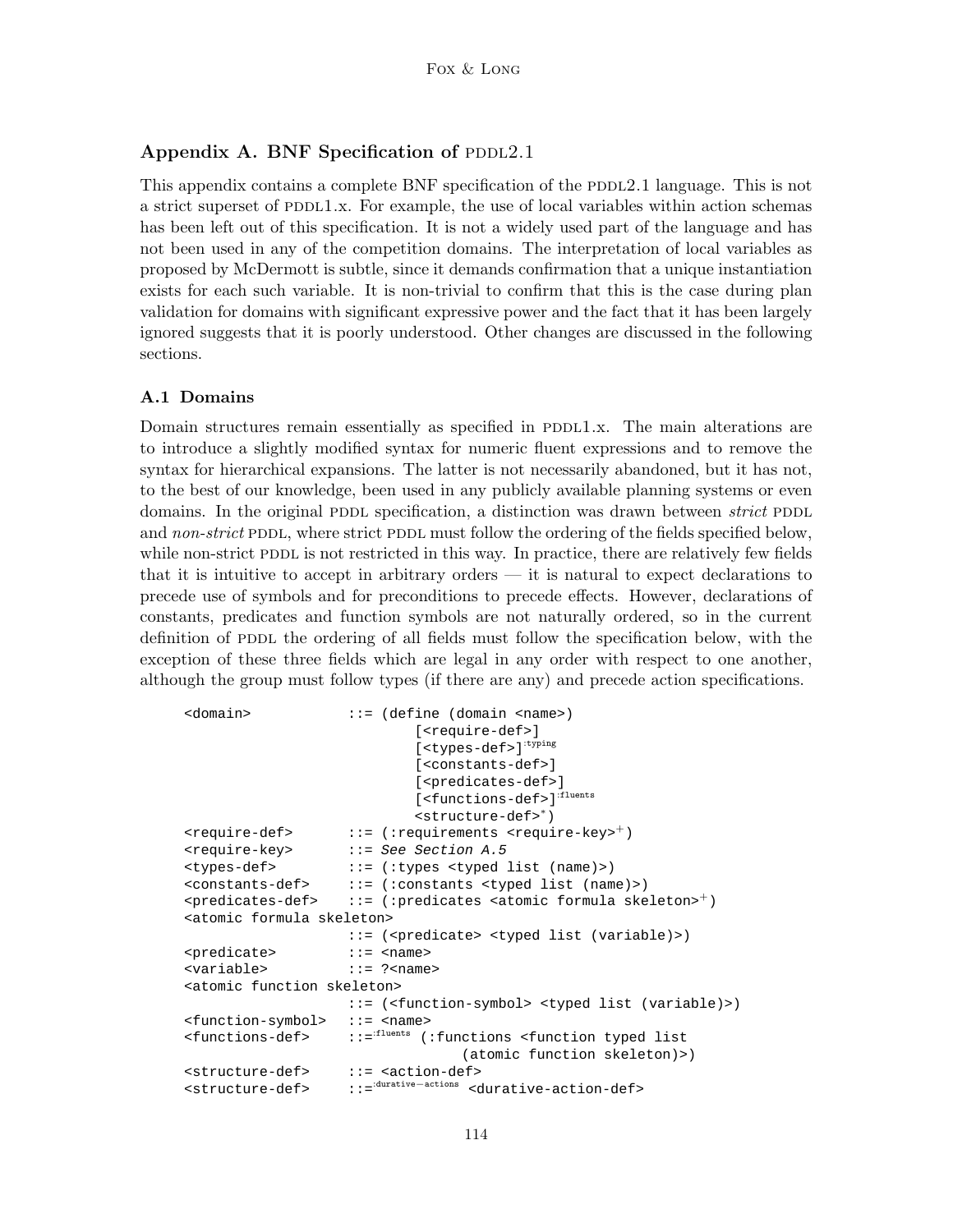A slight modification has been made to the type syntax – it is no longer possible to nest either expressions (a possibility that was never exploited, but complicates parsing). Numbers are no longer considered to be an implicit type – the extension to numbers is now handled only through functional expressions. This ensures that there are only finitely many ground action instances. A desirable consequence is that action selection choice points need never include choice over arbitrary numeric ranges. The use of finite ranges of integers for specifying actions is useful (see Mystery or FreeCell for example) and an extension of the standard syntax to allow for a more convenient representation of these cases could be useful. The syntax of function declarations allows functions to be declared with types. At present the syntax is restricted to number types, since we do not have a semantics for other functions, but the syntax offers scope for possible extension. Where types are not given for the function results they are assumed to be numbers.

```
lt typed list (x)> ::= x^*ltyped list (x) > ::="^{tinyning} x<sup>+</sup> - <sup>ct</sup>ype > <sup>ct</sup>yped list(x) ><primitive-type> ::= <name>
\times \text{type} ::= (either \langleprimitive-type><sup>+</sup>)
<type> ::= <primitive-type>
\epsilon <function typed list (x)> ::= x^*\n  <function typed list (x)> ::=<sup>:typing</sup> x^+- <function type>
                                                \n  <function typed list(x) >
<function type> ::= number
```
### A.2 Actions

The BNF for an action definition is given below. Again, this has been simplified by removing generally unused constructs (mainly hierarchical expansions). It should be emphasised that this removal is not intended to be a permanent exclusion — hierarchical expansion syntax has proved a difficult element of the language both to agree on and to exploit. As the other levels of the language stabilise we hope to return to this layer and redevelop it.

```
<action-def> ::= (:action <action-symbol>
                          :parameters ( <typed list (variable)> )
                          <action-def body>)
<action-symbol> ::= <name>
<action-def body> ::= [:precondition <GD>]
                     [:effect <effect>]
```
Goal descriptions have been extended to include fluent expressions.

```
\langleGD> ::= ()
<GD> ::= <atomic formula(term)>
<GD> ::=:negative−preconditions <literal(term)>
\langleGD> ::= (and \langleGD><sup>*</sup>)
```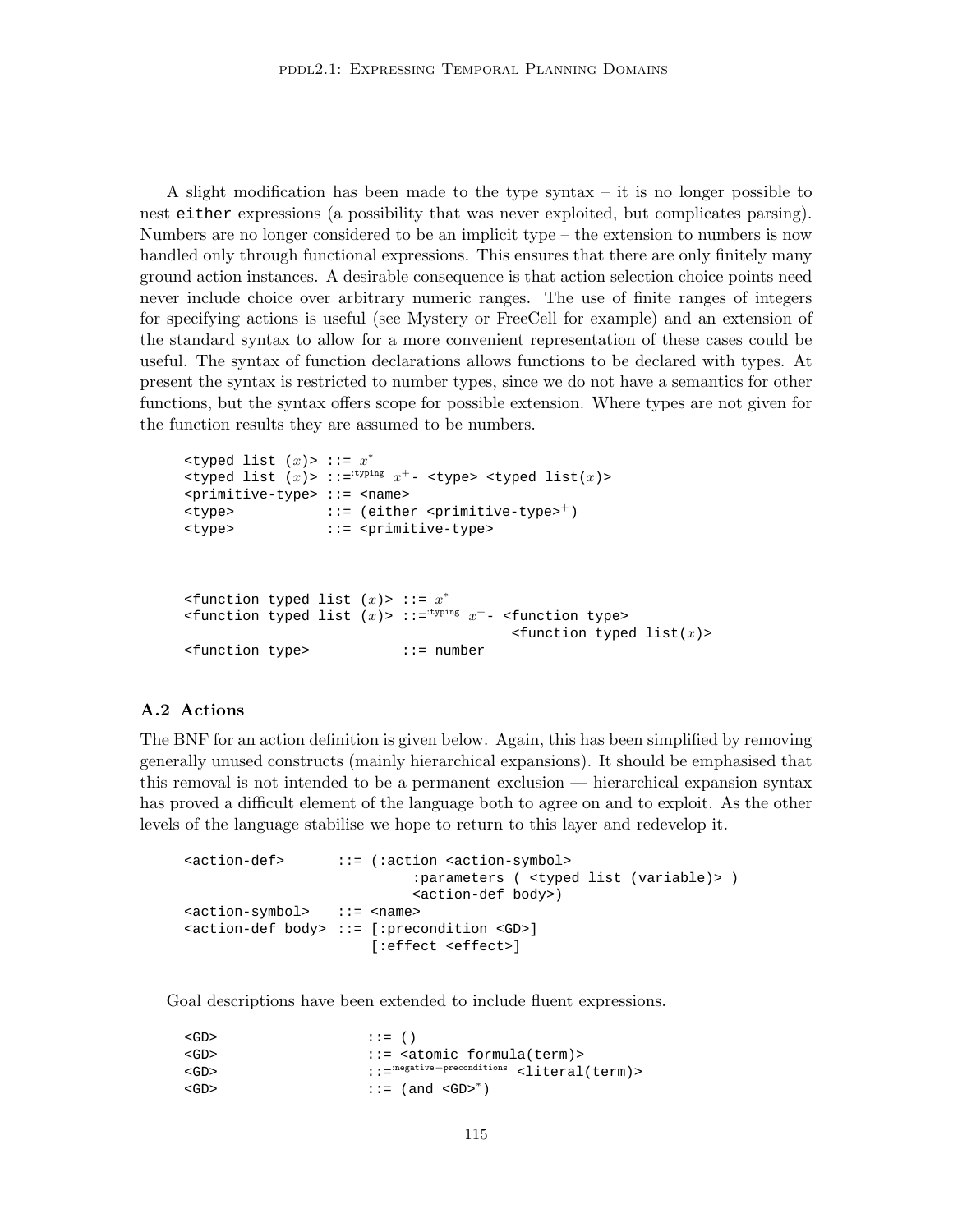```
<GD> ::=:disjunctive−preconditions (or <GD>∗)
<GD> ::=:disjunctive−preconditions (not <GD>)
<GD> ::=:disjunctive−preconditions (imply <GD> <GD>)
<GD> ::=:existential−preconditions
                     (exists (<typed list(variable)>∗) <GD> )
<GD> ::=:universal−preconditions
                     (forall (<typed list(variable)>∗) <GD> )
\verb|<GD>|:\verb|:=|:\verb|=|:\verb|l|=1<f-comp> ::= (<binary-comp> <f-exp> <f-exp>)
\text{clateral}(t) ::= <atomic formula(t)>
\text{clateral}(t) ::= (not <atomic formula(t)>)
\text{atomic formula}(t) > ::= (<predicate> t^*)
<term> ::= <name>
<term> ::= <variable>
<f-exp> ::= <number>
<f-exp> ::= (<binary-op> <f-exp> <f-exp>)
\langle f-exp \rangle ::= (-\langle f-exp \rangle)<f-exp> ::= <f-head>
<f-head> ::= (<function-symbol> <term>∗)
<f-head> ::= <function-symbol>
<binary-op> ::= +
<binary-op> ::= −
<binary-op> ::= ∗
\langle \text{binary-op}\rangle ::= /
<binary-comp> ::= >
<binary-comp> ::= <
\langle \text{binary-comp} \rangle ::= =
<binary-comp> ::= >=
<binary-comp> ::= <=
<number> ::= Any numeric literal
                     (integers and floats of form n.n).
```
Effects have been extended to include functional expression updates. The syntax proposed here is a little different from the syntax proposed in the earlier version of PDDL. The syntax of conditional effects proposed by Fahiem Bacchus for AIPS 2000 has been adopted, in which the nesting of conditional effects is not supported. The assignment operators are prefix forms. Simple assignment is called assign (previously this was change) and operators corresponding to C update assignments,  $+ =, - =, * =$  and  $/ =$  are given the names increase, decrease, scale-up and scale-down respectively. The prefix form has been adopted in preference to an infix form in order to preserve consistency with the Lisp-like syntax and the non-C names to help the C and  $C_{++}$  programmers to remember that the operators are to be used in prefix form). We prefer assign to the original change because the introduction of increase and so on makes the nature of a *change* more ambiguous.

```
\left\{\text{effect}\right\} ::= ()
<effect> ::= (and <c-effect>∗)
<effect> ::= <c-effect>
<c-effect> ::=:conditional−effects (forall (<variable>∗) <effect>)
<c-effect> ::=:conditional−effects (when <GD> <cond-effect>)
<c-effect> ::= <p-effect>
<p-effect> ::= (<assign-op> <f-head> <f-exp>)
\langle p-effect> ::= (not <atomic formula(term)>)
<p-effect> ::= <atomic formula(term)>
```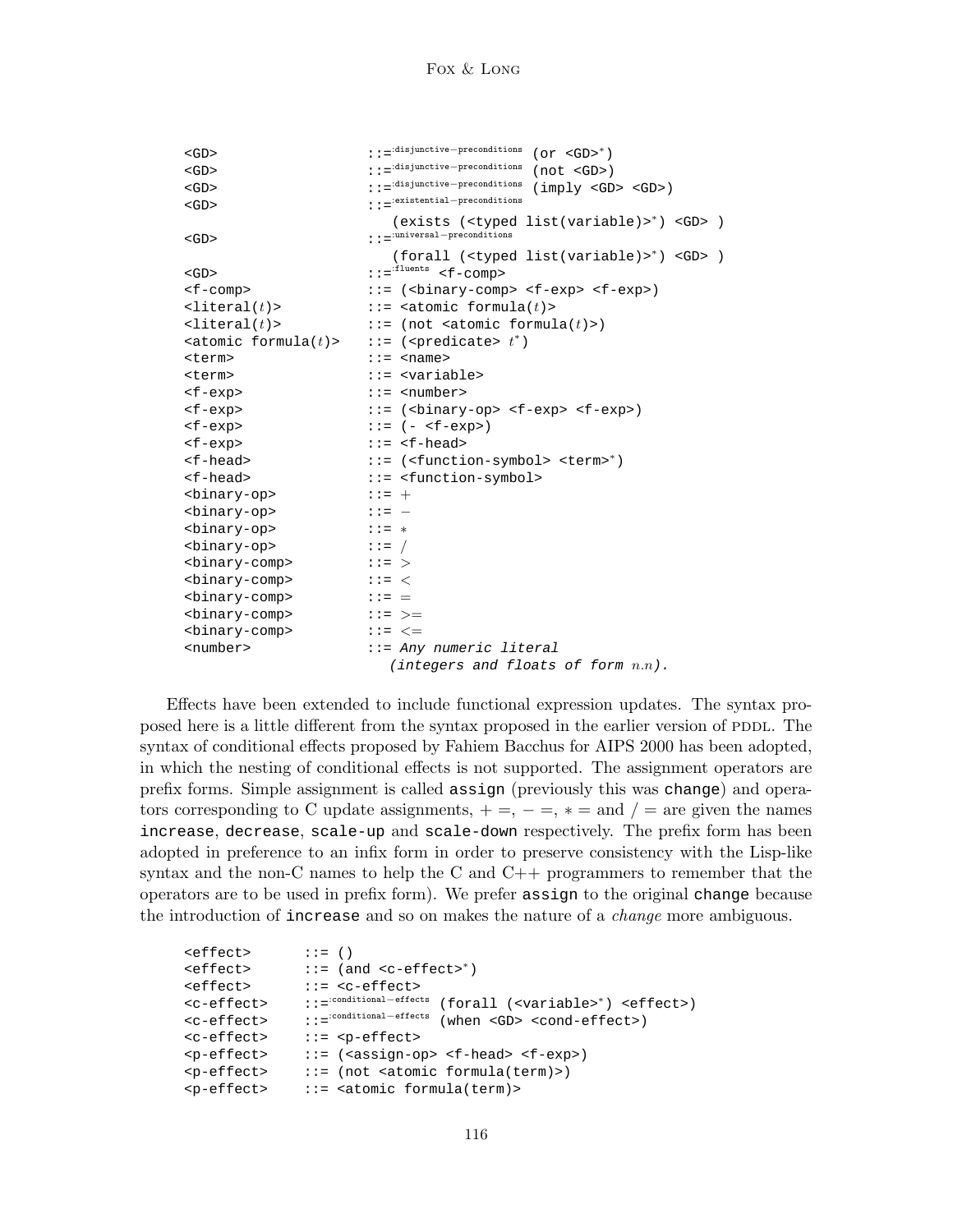```
<p-effect> ::=:fluents(<assign-op> <f-head> <f-exp>)
<cond-effect> ::= (and <p-effect>∗)
<cond-effect> ::= <p-effect>
<assign-op> ::= assign
<assign-op> ::= scale-up
<assign-op> ::= scale-down
<assign-op> ::= increase
<assign-op> ::= decrease
```
# A.3 Durative Actions

Durative action syntax is built on a relatively conservative extension of the existing action syntax.

```
<durative-action-def> ::= (:durative-action <da-symbol>
                             :parameters ( <typed list (variable)> )
                             <da-def body>)
<da-symbol> ::= <name>
<da-def body> ::= :duration <duration-constraint>
                        :condition <da-GD>
                        :effect <da-effect>
```
The conditions under which a durative action can be executed are more complex than for standard actions, in that they specify more than the conditions that must hold at the point of execution. They also specify the conditions that must hold throughout the duration of the durative action and also at its termination. To distinguish these components we introduce a simple temporal qualifier for the preconditions. The use of the name "precondition" would be somewhat misleading given that the conditions described can include constraints on what must hold after the action has begun. This has motivated the adoption of :condition to describe the collection of constraints that must hold in order to successfully apply a durative action. The logical form of conditions for durative actions has been restricted to conjunctions of temporally annotated expressions, but there is clearly scope for future extension to allow more complex formulae.

| $<$ da-GD $>$                     | $\mathbf{r} := (x)$ |                                                         |
|-----------------------------------|---------------------|---------------------------------------------------------|
| <da-gd></da-gd>                   |                     | $::=$ <timed-gd></timed-gd>                             |
| $<$ da-GD $>$                     |                     | $::=$ (and $\times$ timed-GD> <sup>+</sup> )            |
| <timed-gd></timed-gd>             |                     | $ ::=$ (at <time-specifier> <gd>)</gd></time-specifier> |
| <timed-gd></timed-gd>             |                     | $::=$ (over <interval> <gd>)</gd></interval>            |
| <time-specifier></time-specifier> |                     | $::=$ start                                             |
| <time-specifier></time-specifier> | $::= end$           |                                                         |
| <interval></interval>             | $::=$ all           |                                                         |
|                                   |                     |                                                         |

The duration (?duration) of a durative action can be specified to be equal to a given expression (which can be a function of numeric expressions), or else it can be constrained with inequalities. This latter allows for actions where the conclusion of the action can be freely determined by the executive without necessarily having further side-effects. For example, a walk between two locations could be made to take as long as the executive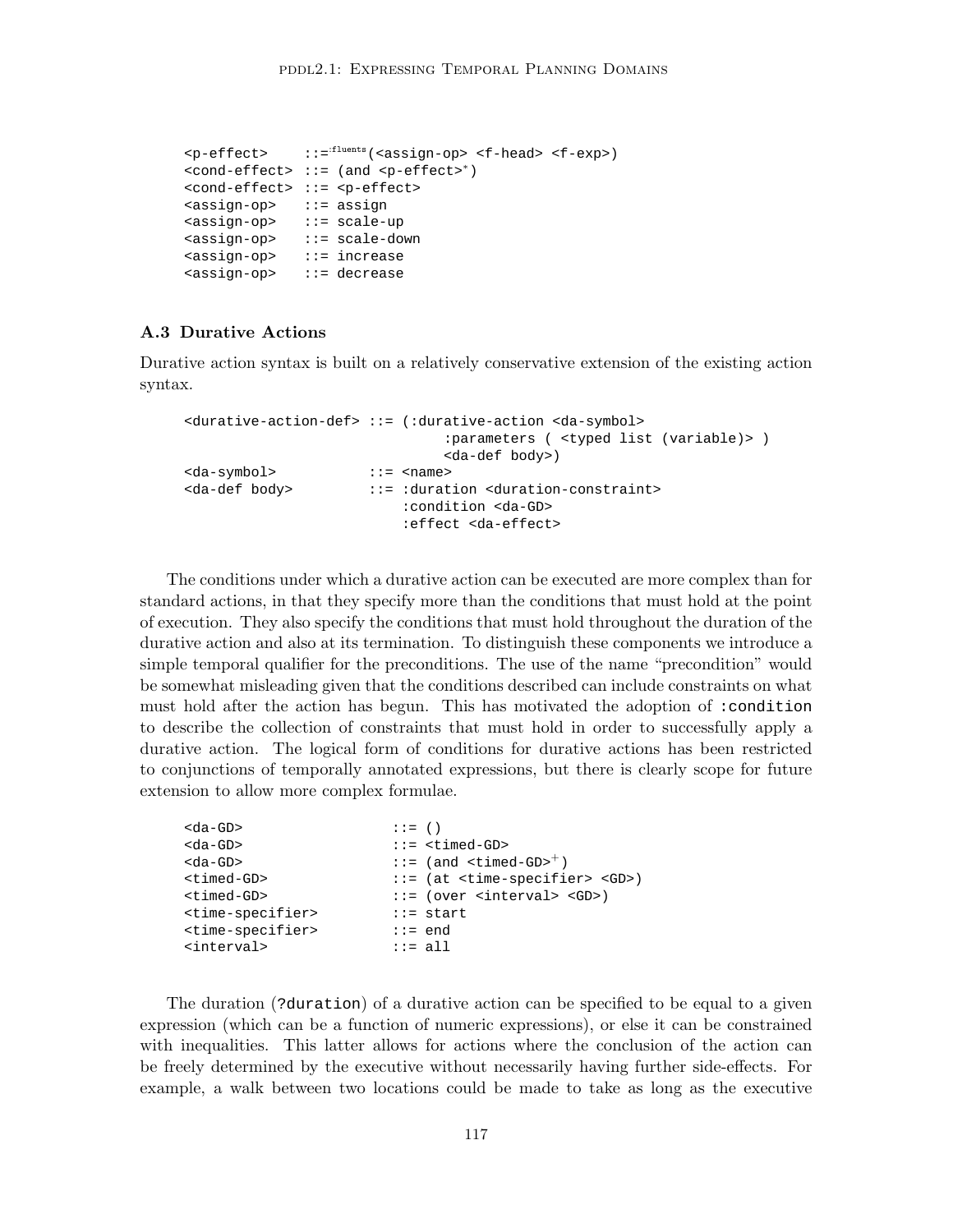considered convenient, provided it was at least as long as the time taken to walk between the locations at the fastest walking speed possible. Constraints that do not specify the exact duration of a durative action might prove harder to handle, so we have introduced a label (:duration-inequalities) to signal that a domain makes use of them. A duration constraint is supplied to dictate or limit the temporal extent of the durative action. The duration is an implicit parameter of the durative action and must be supplied in a plan that uses durative actions. To denote this, a durative action is denoted in a plan by t:(name arg1...argn)[d] where d is the (non-negative, rational valued) duration in floating point format  $(n,n)$ . Duration constraints can be explicitly temporally annotated to indicate that they should be evaluated in the context of the start or end point of the action, or else they can be left unannotated, in which case the default is that they are evaluated in the context at the start of the action (as indicated in Definition 16).

```
<duration-constraint> ::= :duration−inequalities
                            (and <simple-duration-constraint>+)
<duration-constraint> ::= ()
<duration-constraint> ::= <simple-duration-constraint>
<simple-duration-constraint> ::= (<d-op> ?duration <d-value>)
<simple-duration-constraint> ::= (at <time-specifier>
                             <simple-duration-constraint>)
<d-op> ::=:duration−inequalities <=
<d-op> ::=:duration−inequalities >=
<d-opp> ::= =
<d-value> ::= <number>
<d-value> ::=:fluents <f-exp>
```
In addition to logical effects, which can occur at the start or end of a durative action, durative actions can have numeric effects that refer to the literal ?duration. More sophisticated durative actions can also make use of functional expressions describing effects that occur over the duration of the action. This allows functional expressions to be updated by a continuous function of time, rather than only step functions.

```
<da-effect> ::= ()
<da-effect> ::= (and <da-effect>∗)
<da-effect> ::= <timed-effect>
<da-effect> ::=:conditional−effects (forall (<variable>∗) <da-effect>)
<da-effect> ::=:conditional−effects (when <da-GD> <timed-effect>)
<da-effect> ::=:fluents (<assign-op> <f-head> <f-exp-da>)
<timed-effect> ::= (at <time-specifier> <a-effect>)
<timed-effect> ::= (at <time-specifier> <f-assign-da>)
<timed-effect> ::=:continuous−effects (<assign-op-t> <f-head> <f-exp-t>)
<f-assign-da> ::= (<assign-op> <f-head> <f-exp-da>)
<f-exp-da> ::= (<binary-op> <f-exp-da> <f-exp-da>)
\langle f-exp-da\rangle ::= (-\langle f-exp-da\rangle)<f-exp-da> ::=:duration−inequalities ?duration
<f-exp-da> ::= <f-exp>
```
Note that the ?duration term can only be used to define functional expression updating effects if the duration constraints requirement is set. This is because in other cases the duration value is available as an expression, whereas when duration constraints are provided the duration can, sometimes, be freely selected within constrained boundaries.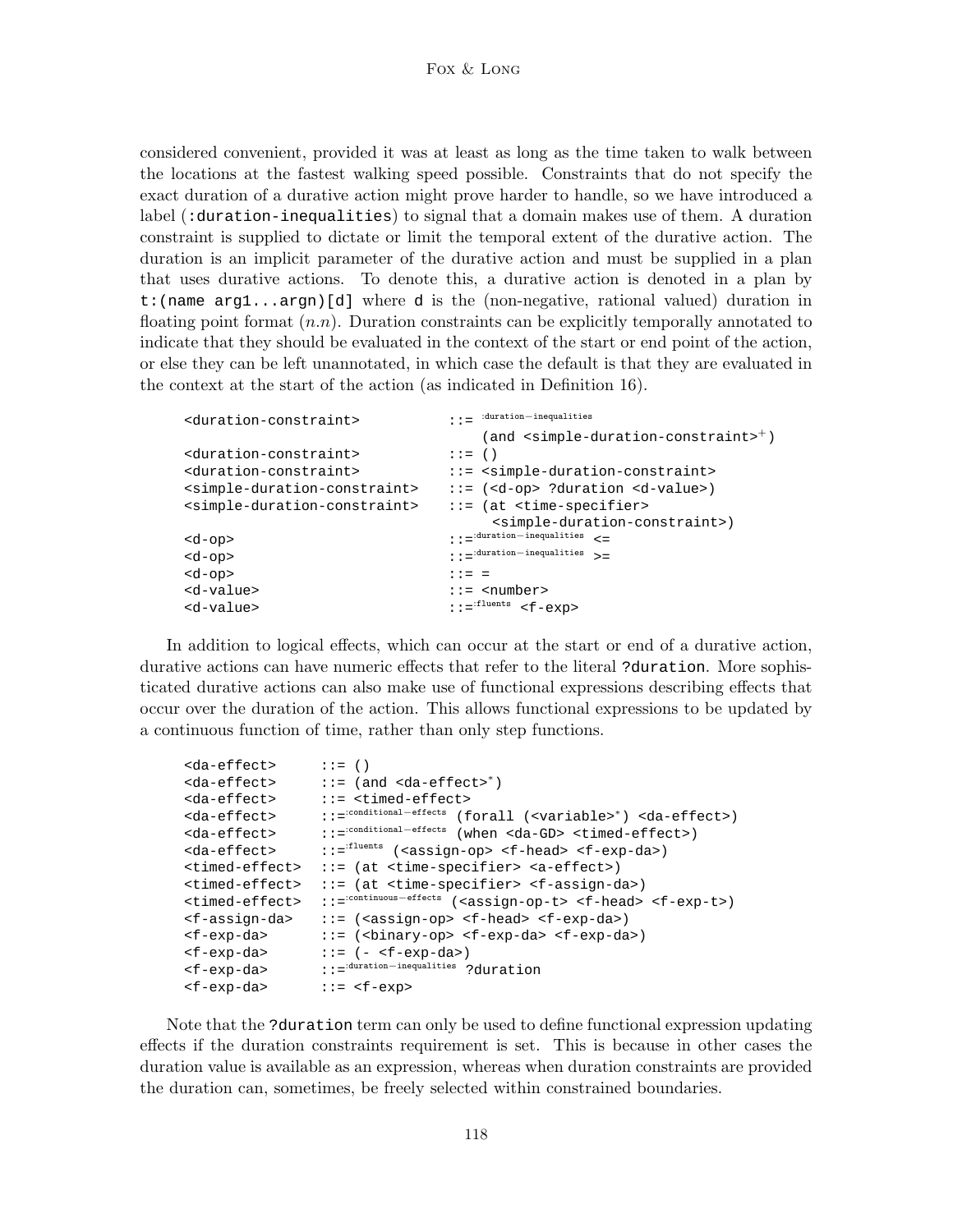| <assign-op-t></assign-op-t> | $ ::=$ increase              |
|-----------------------------|------------------------------|
| <assign-op-t></assign-op-t> | $::=$ decrease               |
| $<$ f-exp-t>                | ::= $(*$ <f-exp> #t)</f-exp> |
| $<$ f-exp-t>                | ::= $(* #t )$                |
| $<$ f-exp-t>                | $: := #t$                    |
|                             |                              |

The symbol  $\#t$  is used to represent the period of time that a given durative action has been active. It is therefore a local clock value for each duration, independent of similar clocks for each other duration. There has been discussion with members of the committee about the use of the expression using  $\#t$ : it was proposed that an expression declaring the rate of change alone could be used. We decided against this on the grounds that the assertion of a rate of change suggests that the rate of change is determined by one process effect alone. In fact, it is intended that if multiple active processes affect the same fluent then these effects are accumulated. Using the expression that directly defines the amount by which each process contributes to the change in a fluent value over time we do not appear to assert (inconsistently) that a fluent has multiple simultaneous rates of change.

### A.4 Problems

Planning problems specifications have been modified to exclude several generally unused constructs (named initial situations and expansion information). We have removed the length specification because it is at odds with the intention to supply physics, not advice. Furthermore, the advice this field offers over-emphasises a very coarse plan metric. Instead, we have introduced an optional metric field, which can be used to supply an expression that should be optimized in the construction of a plan. The field states whether the metric is to be minimized or maximized. Of course, a planner is free to ignore this field and make the assumption that plans with fewest steps will be considered good plans. However, we consider this extension to be a crucial one in the development of a more widely applicable planning language. We have provided the variable total-time that takes the value of the total execution time for the plan. This allows us to conveniently express the intention to minimize total execution time.

We anticipate that extensions of the plan metric syntax will prove necessary in the longer term, but believe that this version already provides a significant new challenge to the community. Problem specifications are still somewhat impoverished in terms of the ability to easily specify temporal constraints on goals and other non-standard features of initial and goal states. Again, we anticipate the need for extension, but have chosen to leave a clean sheet for future developments.

```
<problem> ::= (define (problem <name>)
                         (:domain <name>)
                         [<require-def>]
                         [<object declaration> ]
                         <init>
                         <goal>
                         [<metric-spec>]
                         [<length-spec> ])
<object declaration> ::= (:objects <typed list (name)>)
<init> ::= (:init <init-el>∗)
<init-el> ::= <literal(name)>
```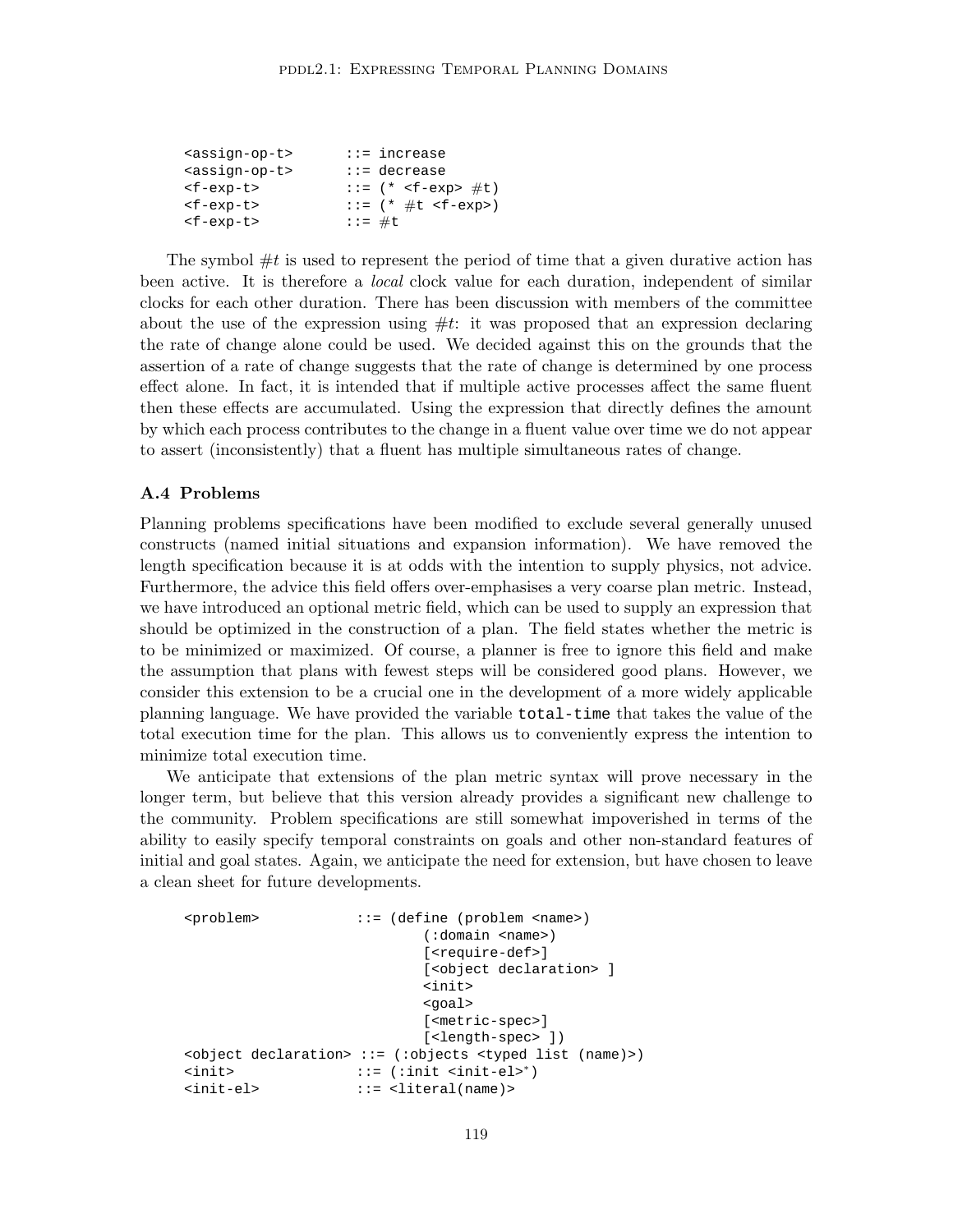```
\texttt{simit-}el> ::=\texttt{init-} (= <f-head> <number>)
<goal> ::= (:goal <GD>)
                   ::= (:metric <optimization> <ground-f-exp>)
<optimization> ::= minimize
<optimization> ::= maximize<br>
<a>
<</a>
<</a>::= (<br/>>binary></a>
                    <ground-f-exp> ::= (<binary-op> <ground-f-exp> <ground-f-exp>)
<ground-f-exp> ::= (- <ground-f-exp>)
<ground-f-exp> ::= <number>
<ground-f-exp> ::= (<function-symbol> <name>∗)
<ground-f-exp> ::= total-time
<ground-f-exp> ::= <function-symbol>
<length-spec> ::= (:length [(:serial <integer>)]
                         [(:parallel <integer>)])
                       The length-spec is deprecated.
```
# A.5 Requirements

Here is a table of all requirements in  $PDDL2.1$ . Some requirements imply others; some are abbreviations for common sets of requirements. If a domain stipulates no requirements, it is assumed to declare a requirement for :strips.

| Requirement                | Description                                         |
|----------------------------|-----------------------------------------------------|
| :strips                    | Basic STRIPS-style adds and deletes                 |
| :typing                    | Allow type names in declarations of variables       |
| :negative-preconditions    | Allow not in goal descriptions                      |
| :disjunctive-preconditions | Allow or in goal descriptions                       |
| :equality                  | $Support = as built-in predicate$                   |
| :existential-preconditions | Allow exists in goal descriptions                   |
| :universal-preconditions   | Allow forall in goal descriptions                   |
| :quantified-preconditions  | $=$ :existential-preconditions                      |
|                            | + :universal-preconditions                          |
| :conditional-effects       | Allow when in action effects                        |
| :fluents                   | Allow function definitions and use of effects using |
|                            | assignment operators and arithmetic preconditions.  |
| :adl                       | $=$ : strips + : typing                             |
|                            | $+$ : negative-preconditions                        |
|                            | $+$ :disjunctive-preconditions                      |
|                            | $+ :$ equality                                      |
|                            | $+$ :quantified-preconditions                       |
|                            | $+ :$ conditional-effects                           |
| :durative-actions          | Allows durative actions.                            |
|                            | Note that this does not imply: fluents.             |
| duration-inequalities:     | Allows duration constraints in durative             |
|                            | actions using inequalities.                         |
| :continuous-effects        | Allows durative actions to affect fluents           |
|                            | continuously over the duration of the actions.      |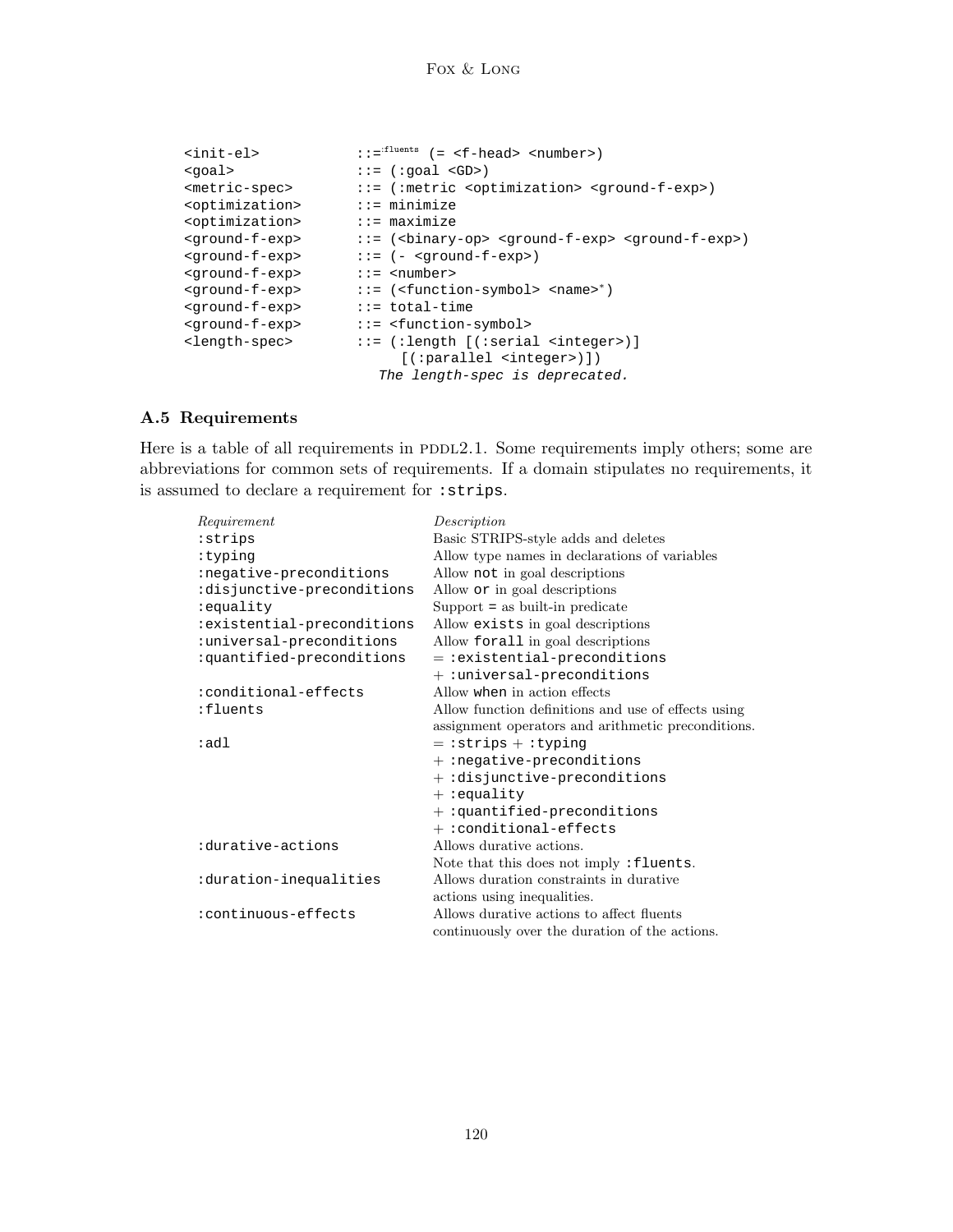# References

- Allen, J. (1984). Towards a general theory of action and time. Artificial Intelligence, 23, 123–154.
- Allen, J. (1991). Planning as temporal reasoning. In *Proceedings of KR-91*, pp. 3–14.
- Bacchus, F., & Ady, M. (2001). Planning with resources and concurrency: A forward chaining approach. In Proceedings of IJCAI'01, pp. 417–424.
- Bacchus, F., & Kabanza, F. (1998). Planning for temporally extended goals. Annals of Mathematics and Artificial Intelligence, 22, 5–27.
- Bacchus, F., & Kabanza, F. (2000). Using temporal logic to express search control knowledge for planning. Artificial Intelligence,  $116(1-2)$ , 123-191.
- Bacchus, F., Tenenberg, J., & Koomen, J. (1991). A non-reified temporal logic for AI. Artificial Intelligence, 52, 87–108.
- Blum, A., & Furst, M. (1995). Fast Planning through Plan-graph Analysis. In *Proceedings* of IJCAI-95.
- Cesta, A., & Oddi, A. (1996). Gaining efficiency and flexibility in the simple temporal problem. In Chittaro, L., Goodwin, S., Hamilton, H., & Montanari, A. (Eds.), Proceedings of TIME'96.
- Chapman, D. (1987). Planning for conjunctive goals. Artificial Intelligence, 29, 333–377.
- Dechter, R., Meiri, I., & Pearl, J. (1991). Temporal constraint networks. Artificial Intelligence, 49.
- Do, M. B., & Kambhampati, S. (2001). Sapa: a domain-independent heuristic metric temporal planner. In Proceedings of ECP-01.
- Drabble, B., & Tate, A. (1994). The use of optimistic and pessimistic resource profiles to inform search in an activity based planner. In Proceedings of AIPS-94. AAAI Press.
- El-Kholy, A., & Richards, B. (1996). Temporal and resource reasoning in planning: the ParcPlan approach. In Proceedings of ECAI'96.
- Fikes, R., & Nilsson, N. (1971). STRIPS: A new approach to the application of theoremproving to problem-solving. Artificial Intelligence, 2(3), 189–208.
- Fox, M., & Long, D. (2002). PDDL+ : Planning with time and metric resources. Tech. rep. Department of Computer Science, 21/02, University of Durham, UK. Available at: http://www.dur.ac.uk/d.p.long/competition.html.
- Galipienso, M., & Sanchis, F. (2002). Representation and reasoning with disjunction temporal constraints. In Proceedings of TIME'02.
- Garrido, A., Onaindía, E., & Barber, F.  $(2001)$ . Time-optimal planning in temporal problems. In Proceedings of ECP'01.
- Gazen, B., & Knoblock, C. (1997). Combining the expressivity of UCPOP with the efficiency of Graphplan. In Proceedings of ECP-97, pp. 221–233.
- Gelfond, M., Lifschitz, V., & Rabinov, A. (1991). What are the limitations of the situation calculus?. In Boyer, R. (Ed.), Essays in honor of Woody Bledsoe, pp. 167–179. Kluwer Academic.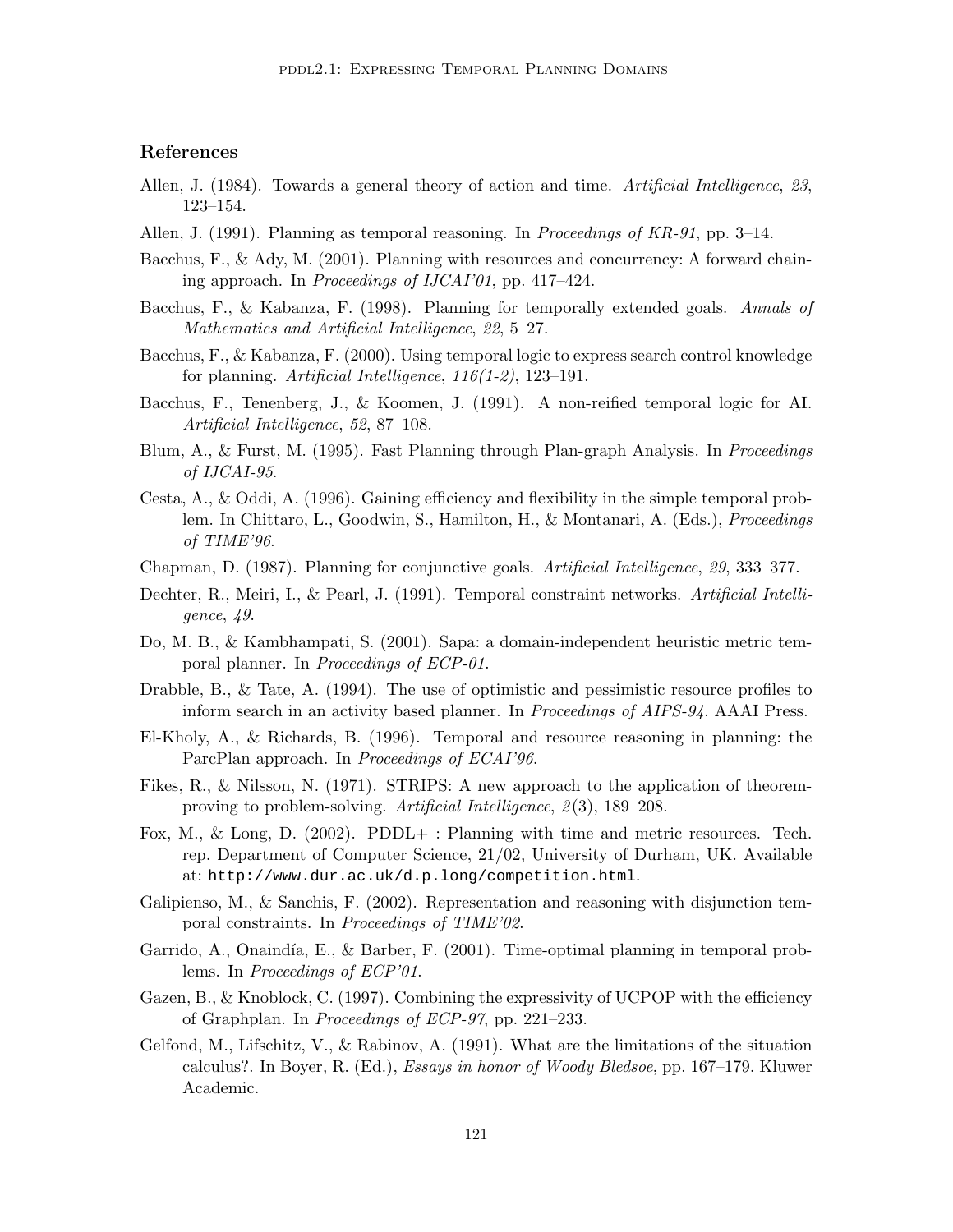- Ghallab, M., & Laruelle, H. (1994). Representation and control in IxTeT, a temporal planner. In Proceedings of AIPS'94.
- Gupta, V., Henziner, T., & Jagadeesan, R. (1997). Robust timed automata. In HART-97: Hybrid and Real-time Systems, LNCS 1201, pp. 331–345. Springer-Verlag.
- Haslum, P., & Geffner, H. (2001). Heuristic planning with time and resources. In *Proceedings* of ECP'01, Toledo.
- Hayes, P., & Allen, J. (1987). Short time periods. In Proceedings of IJCAI-87, pp. 981–983.
- Helmert, M. (2002). Decidability and undecidability results for planning with numerical state variables. In *Proceedings of AIPS-02*.
- Henzinger, T. (1996). The theory of hybrid automata. In Proceedings of the 11th  $An$ nual Symposium on Logic in Computer Science. Invited tutorial., pp. 278–292. IEEE Computer Society Press.
- Henzinger, T., & Raskin, J.-F. (2000). Robust undecidability of timed and hybrid systems. In Proceedings of the 3rd International Workshop on Hybrid Systems: Computation and Control. LNCS 1790., pp. 145–159. Springer-Verlag.
- Howey, R., & Long, D. (2002). Validating plans with continuous effects. Tech. rep., Dept. Computer Science, University of Durham.
- Jonsson, A., Morris, P., Muscettola, N., & Rajan, K. (2000). Planning in interplanetary space: theory and practice. In *Proceedings of AIPS-00*.
- Kowalski, R., & Sergot, M. (1986). A logic-based calculus of events. New Generation Computing, 4, 67–95.
- Laborie, P., & Ghallab, M. (1995). Planning with sharable resource constraints. In Proceedings of IJCAI-95. Morgan Kaufmann.
- Lifschitz, E. (1986). On the semantics of STRIPS. In Proceedings of 1986 Workshop: Reasoning about Actions and Plans.
- Long, D., & Fox, M. (2003a). Exploiting a graphplan framework in temporal planning. In Proceedings of ICAPS'03.
- Long, D., & Fox, M. (2003b). An overview and analysis of the results of the 3rd International Planning Competition. Journal of Artifical Intelligence Research, this issue.
- McAllester, D., & Rosenblitt, D. (1991). Systematic nonlinear planning. In Proceedings of AAAI'91, Vol. 2, pp. 634–639, Anaheim, California, USA. AAAI Press/MIT Press.
- McCarthy, J. (1980). Circumscription a form of non-monotonic reasoning. Artificial Intelligence, 13, 27–39.
- McCarthy, J., & Hayes, P. (1969). Some philosophical problems from the standpoint of artificial intelligence. In Meltzer, B., & Michie, D. (Eds.), Machine Intelligence 4, pp. 463–502. Edinburgh University Press.
- McDermott, D. (1982). A temporal logic for reasoning about processes and plans. Cognitive Science, 6, 101–155.
- McDermott, D. (2000). The 1998 AI planning systems competition. AI Magazine,  $21(2)$ .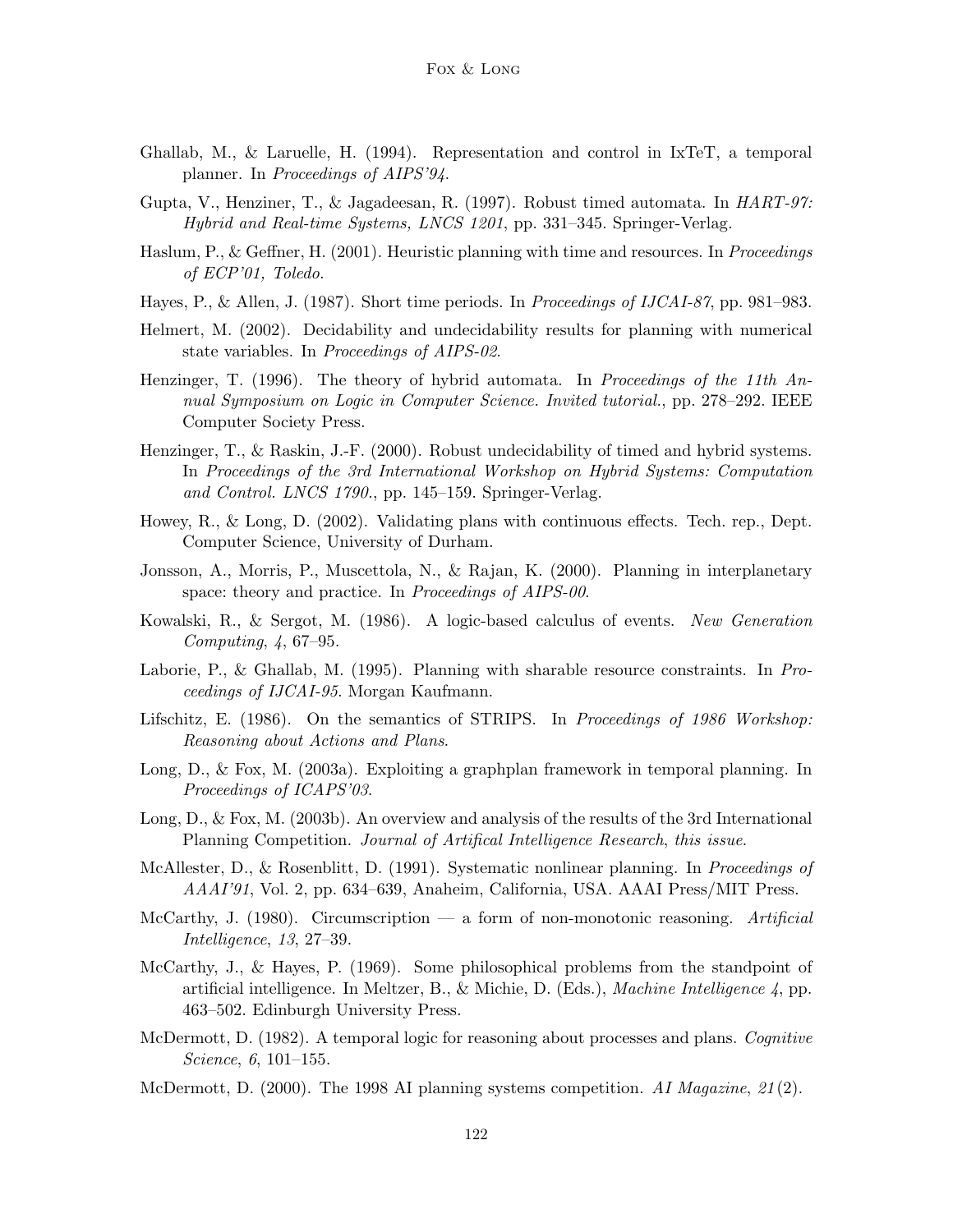- McDermott, D. (2003). Reasoning about autonomous processes in an estimated-regression planner. In Proceedings of ICAPS-03.
- McDermott, D., & the AIPS-98 Planning Competition Committee (1998). PDDL–the planning domain definition language. Tech. rep., Available at: www.cs.yale.edu/homes/dvm.
- Muscettola, N. (1994). HSTS: Integrating planning and scheduling. In Zweben, M., & Fox, M. (Eds.), Intelligent Scheduling, pp. 169–212. Morgan Kaufmann, San Mateo, CA.
- Nau, D., Cao, Y., Lotem, A., & Mu˜noz-Avila, H. (1999). SHOP: Simple hierarchical ordered planner. In Proceedings of IJCAI'99.
- Pednault, E. (1986). Formulating multiagent, dynamic-world problems in the classical planning framework. In Georgeff, M., & Lansky, A. (Eds.), Proceedings of the Timberline Oregon Workshop on Reasoning about Actions and Plans.
- Pednault, E. (1989). ADL: Exploring the middle ground between STRIPS and the situation calculus. In Proceedings of KR-89, pp. 324–332.
- Penberthy, J., & Weld, D. (1994). Temporal planning with continuous change. In *Proceedings* of AAAI-94. AAAI/MIT Press.
- Penberthy, J., & Weld, D. (1992). UCPOP: a sound, complete, partial-order planner for ADL. In Proceedings of KR'92, pp. 103–114, Los Altos, CA. Kaufmann.
- Rabideau, G., Knight, R., Chien, S., Fukunaga, A., & Govindjee, A. (1999). Iterative repair planning for spacecraft operations in the ASPEN system. In International Symposium on Artificial Intelligence Robotics and Automation in Space (i-SAIRAS).
- Reichgelt, H. (1989). A comparison of first order and modal theories of time. In Jackson, P., Reichgelt, H., & van Harmelen, F. (Eds.), Logic-based knowledge representation, pp. 143–176. MIT Press.
- Reiter, R. (1980). A logic for default reasoning. Artificial Intelligence, 13, 81–132.
- Russell, S., & Norvig, P. (1995). Artificial Intelligence: a Modern Approach. Prentice Hall.
- Sandewall, E. (1994). Features and fluents: the representation of knowledge about dynamical systems, volume I. Oxford University Press.
- Shanahan, M. (1990). Representing continuous change in the event calculus. In *Proceedings* of ECAI'90, pp. 598–603.
- Shanahan, M. (1999). The event calculus explained. In Wooldridge, M., & Veloso, M. (Eds.), Artificial Intelligence Today, pp. 409–430. Springer Lecture Notes in Artificial Intelligence no. 1600.
- Shoham, Y. (1985). Ten requirements for a theory of change. New Generation Computing, 3, 467–477.
- Smith, D., & Weld, D. (1999). Temporal planning with mutual exclusion reasoning. In Proceedings of IJCAI-99, Stockholm, pp. 326–337.
- Tate, A. (1977). Generating project networks. In Proceedings of IJCAI'77.
- van Bentham, J. (1983). The logic of time. Kluwer Academic Press, Dordrecht.